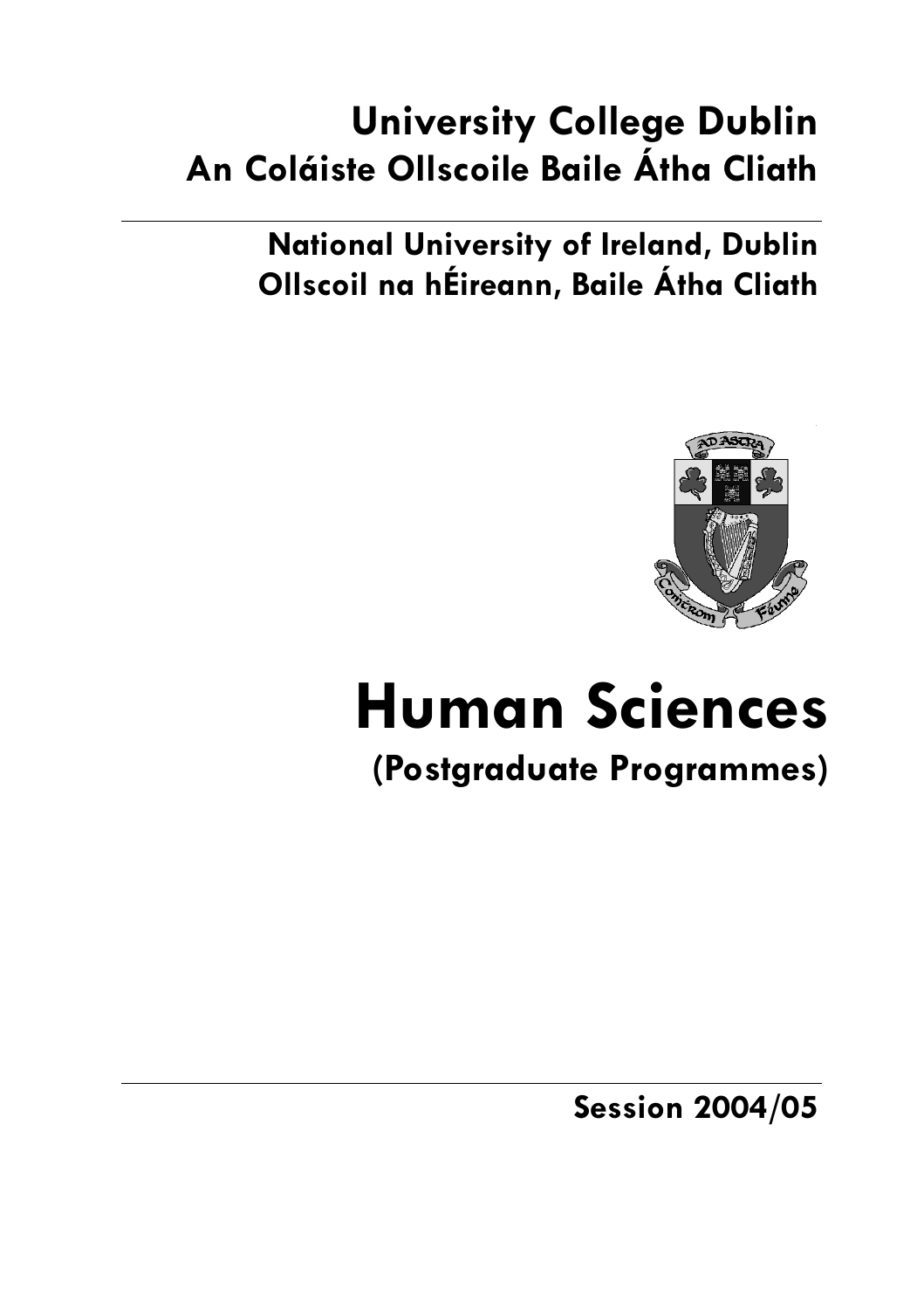### **Note**

This booklet contains information relating to postgraduate courses leading to Degrees and Diplomas in the Faculty of Human Sciences.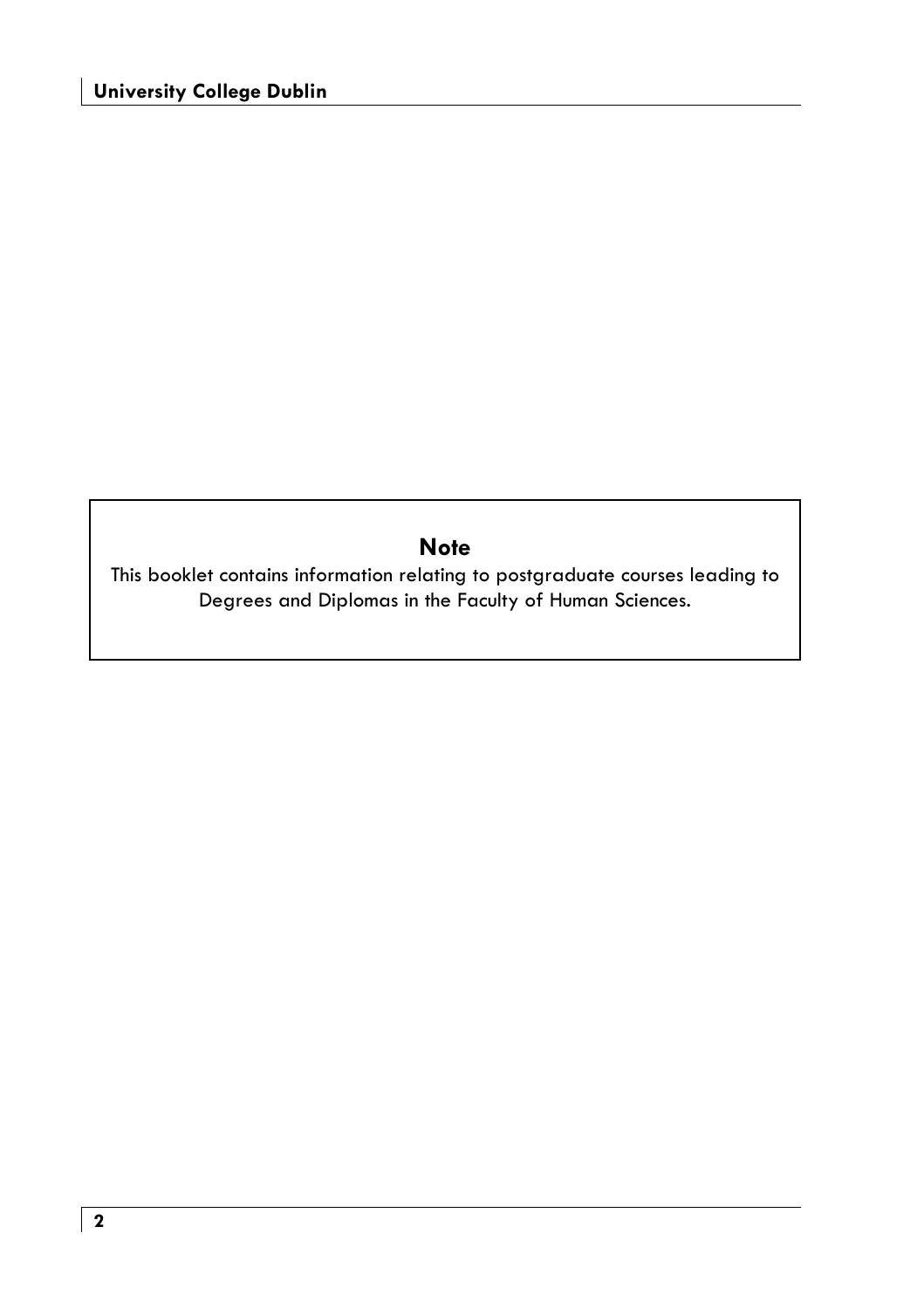# **Contents**

| Degree of Master of Education (Special Educational Needs) (MEd SEN)  35          |
|----------------------------------------------------------------------------------|
|                                                                                  |
|                                                                                  |
|                                                                                  |
|                                                                                  |
|                                                                                  |
| Regulations for MSocSc Degree by Examination in Social Policy: International  46 |
| Regulations for MSocSc Degree by Examination in Social Work (Mode A)  46         |
| Requlations for MSocSc Degree by Examination in Social Work (Mode B) 49          |
|                                                                                  |
|                                                                                  |
|                                                                                  |
| Degree of Doctor of Psychological Science in Clinical Psychology (DPsychSc) 55   |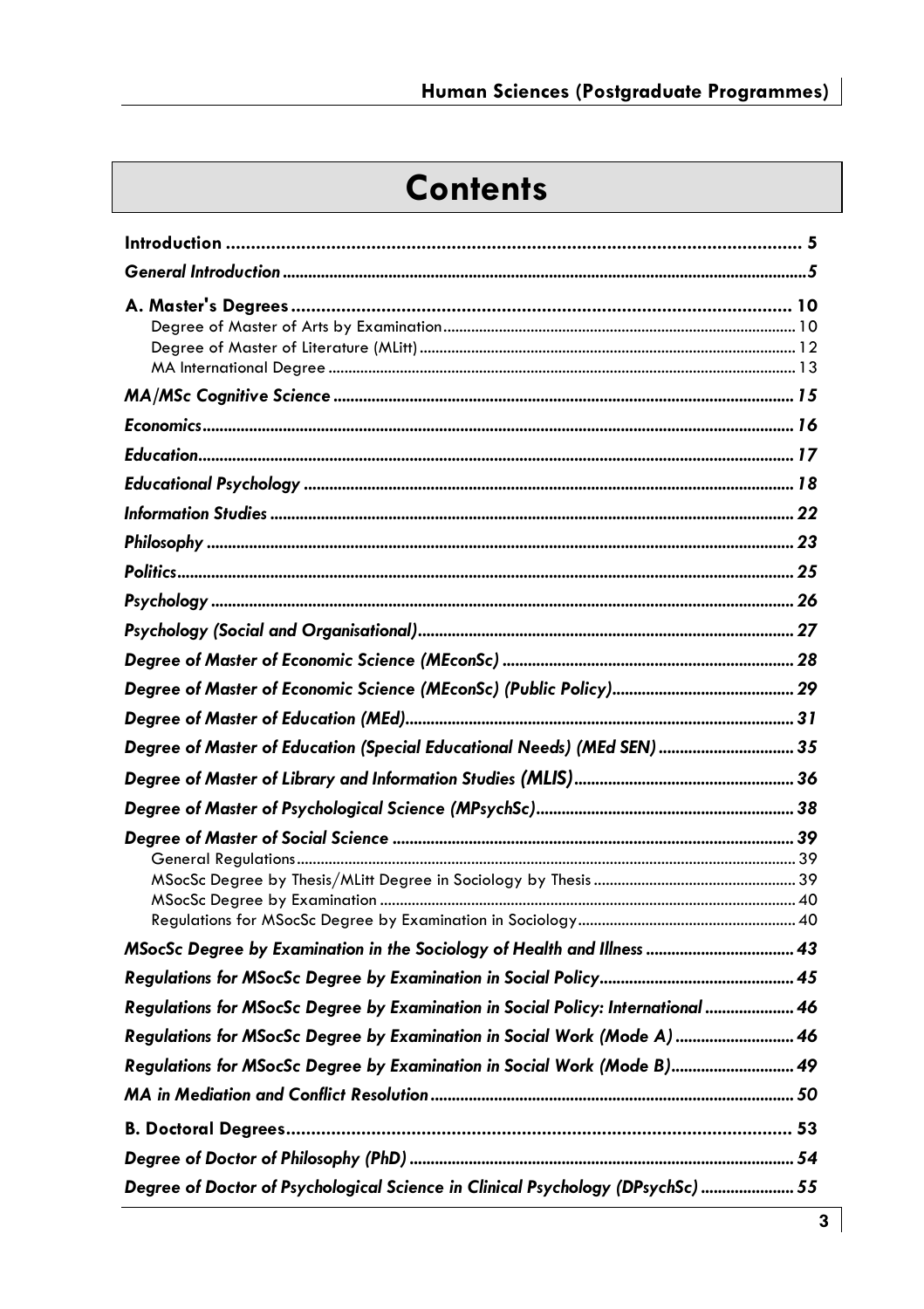| Doctor of Philosophy (PhD) in the Department of Social Policy and Social Work  57 |  |
|-----------------------------------------------------------------------------------|--|
|                                                                                   |  |
|                                                                                   |  |
|                                                                                   |  |
|                                                                                   |  |
|                                                                                   |  |
|                                                                                   |  |
|                                                                                   |  |
|                                                                                   |  |
|                                                                                   |  |
|                                                                                   |  |
|                                                                                   |  |
|                                                                                   |  |
|                                                                                   |  |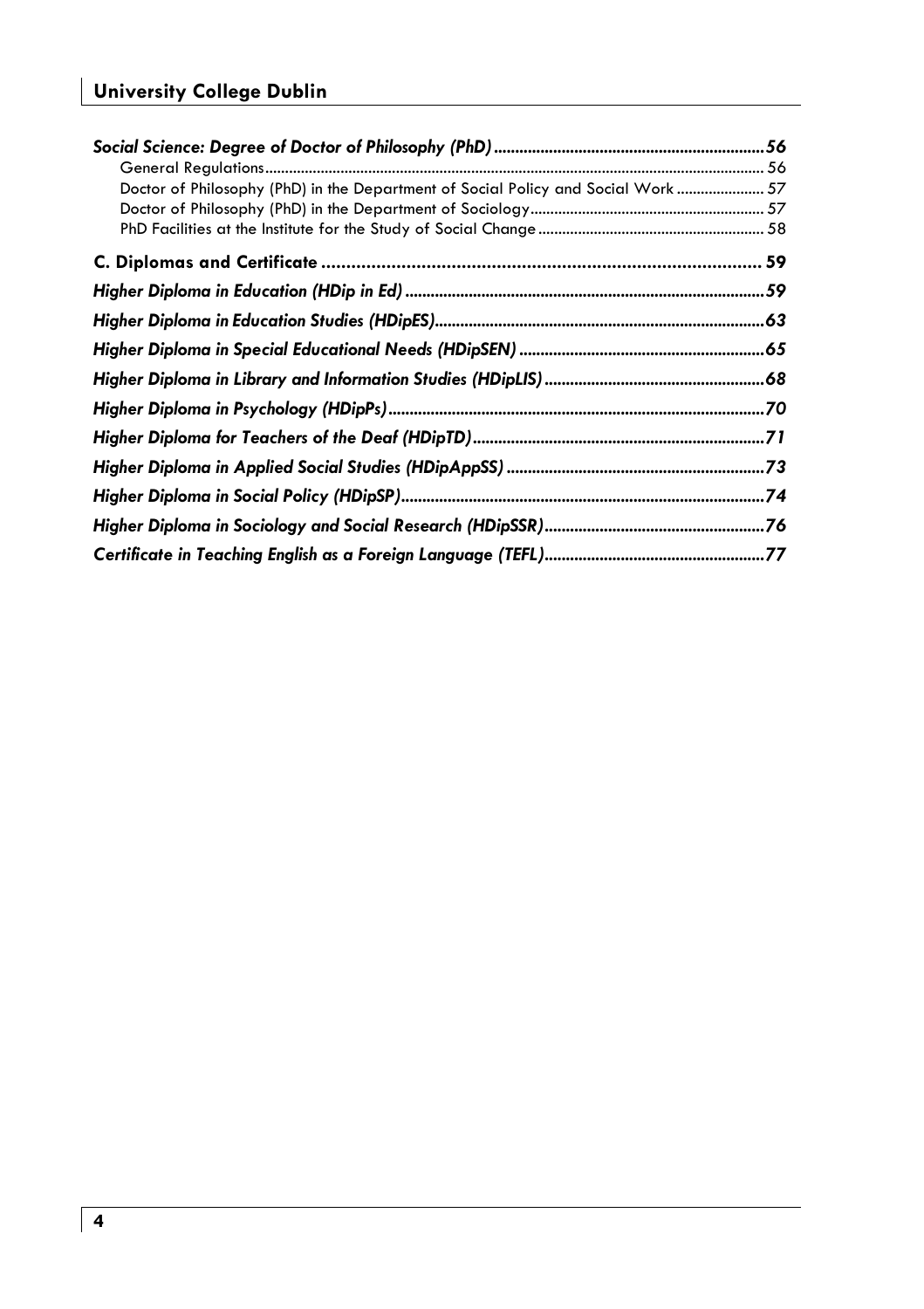### **Introduction**

### **General Introduction**

#### **Introduction to the Faculty of Human Sciences**

Following a re-organisation of the Faculty structure at UCD, the Faculty of Human Sciences was established in December 2002. It brings together eight Academic Departments: Economics, Education, Library and Information Studies, Philosophy, Politics, Psychology, Sociology and Social Policy and Social Work. These Departments are the leading centres of research and teaching in these disciplines in Ireland and have a wellestablished international reputation as centres of excellence. Graduates from our Departments have played a leading part in Irish public life, in business, in the media and in the professions.

In addition to the eight Departments, the Faculty of Human Sciences includes a number of specialist research centres including the Institute for the Study of Social Change, the Institute for British-Irish Studies and the Social Science Research Centre. These centres underline the Faculty's increasing commitment to research, which is central to the academic mission of all our Departments. The advancement of knowledge through high quality research is pursued as an end in itself as well as providing a foundation for improved policy and practice in the Human Sciences. In addition it is the vision of the Faculty that excellence in scholarship and research is closely intertwined with excellence in teaching and learning. It is our policy that all teaching should be fully informed by the latest relevant research findings.

The Faculty of Human Sciences offers postgraduate courses at Diploma level, Master's level and Doctorate level. The current postgraduate student population is approximately nine hundred students from Ireland and many overseas countries. The University facilities for postgraduates include on-campus accommodation, a major research library, computer equipment with access to international networks, important archive holdings, and research laboratories. UCD has a long and well-established tradition of postgraduate research, and has close links with major universities and research centres throughout the world.

The **Human Sciences Faculty Office** provides information and assistance to postgraduate students. The office is located in Room G212, John Henry Newman Building, Belfield, Dublin 4. Telephone: **+353-1-716 8268**; fax**: +353-1-716 8355**.

This booklet is intended to provide information on application procedures and postgraduate courses offered in the Faculty of Human Sciences.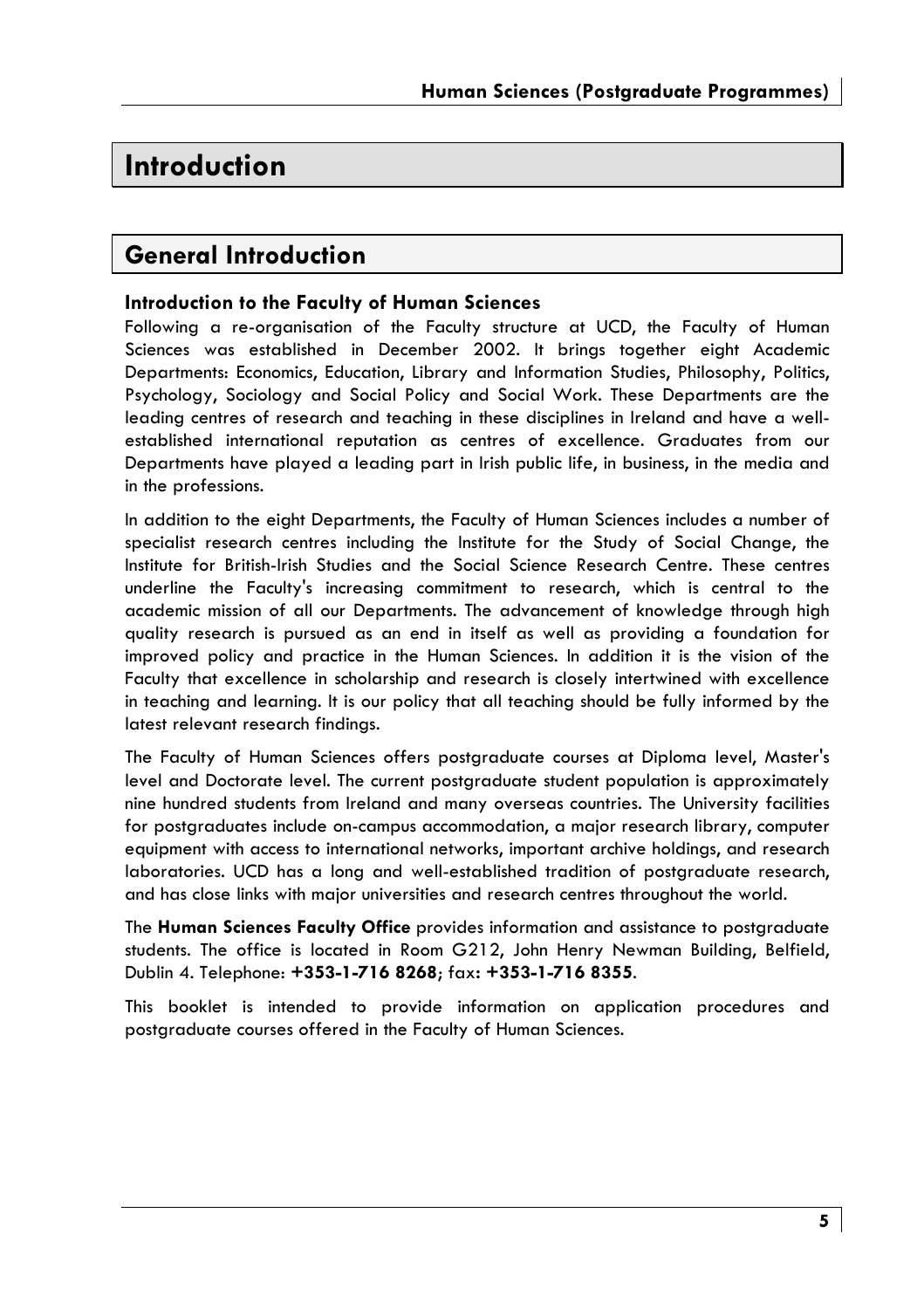### **Duration of Courses**

The duration of Degree and Diploma courses is normally as follows: Diploma Courses: One year Master's Degree by Course and Examination: One year MLitt Degree: Two years Doctorate Degree: Three years

### **Application Procedures**

Applications are made directly to the Department or Academic Centre. The following documentation is required:

- 1 Official transcript/s giving date of award and standard of your primary Degree and any other Degrees or Diplomas.
- 2 Academic recommendation from the relevant Professor in your own university.
- 3 If your first language is not English you must provide a certificate of proficiency in the English language (such as TOEFL, Cambridge or IELTS).
- 4 Applicants for research Degrees should provide details of topic and research programme.

Some Departments require applicants to complete a departmental application form.

#### **Registration**

All applications for postgraduate study must be approved by the appropriate Faculty prior to registration. With a small number of exceptions, graduate programmes begin in mid-September of each year.

### **Examination Entry**

All Master's Degrees must be considered by Board meetings held at UCD. Theses for these Board meetings must be lodged with the Examinations Office by the due dates (please contact UCD Examinations Office for details of these dates). PhD theses may be lodged with the Examinations Office at any time and then considered by the next meeting of the Academic Council. Note that all students must be registered (and have paid the appropriate fee) in the year in which they present for examination.

#### **Fees**

Details of course fees are available from the Fees and Grants Office, Michael Tierney Building, University College Dublin, Belfield, Dublin 4 (website: www.ucd.ie/fees/).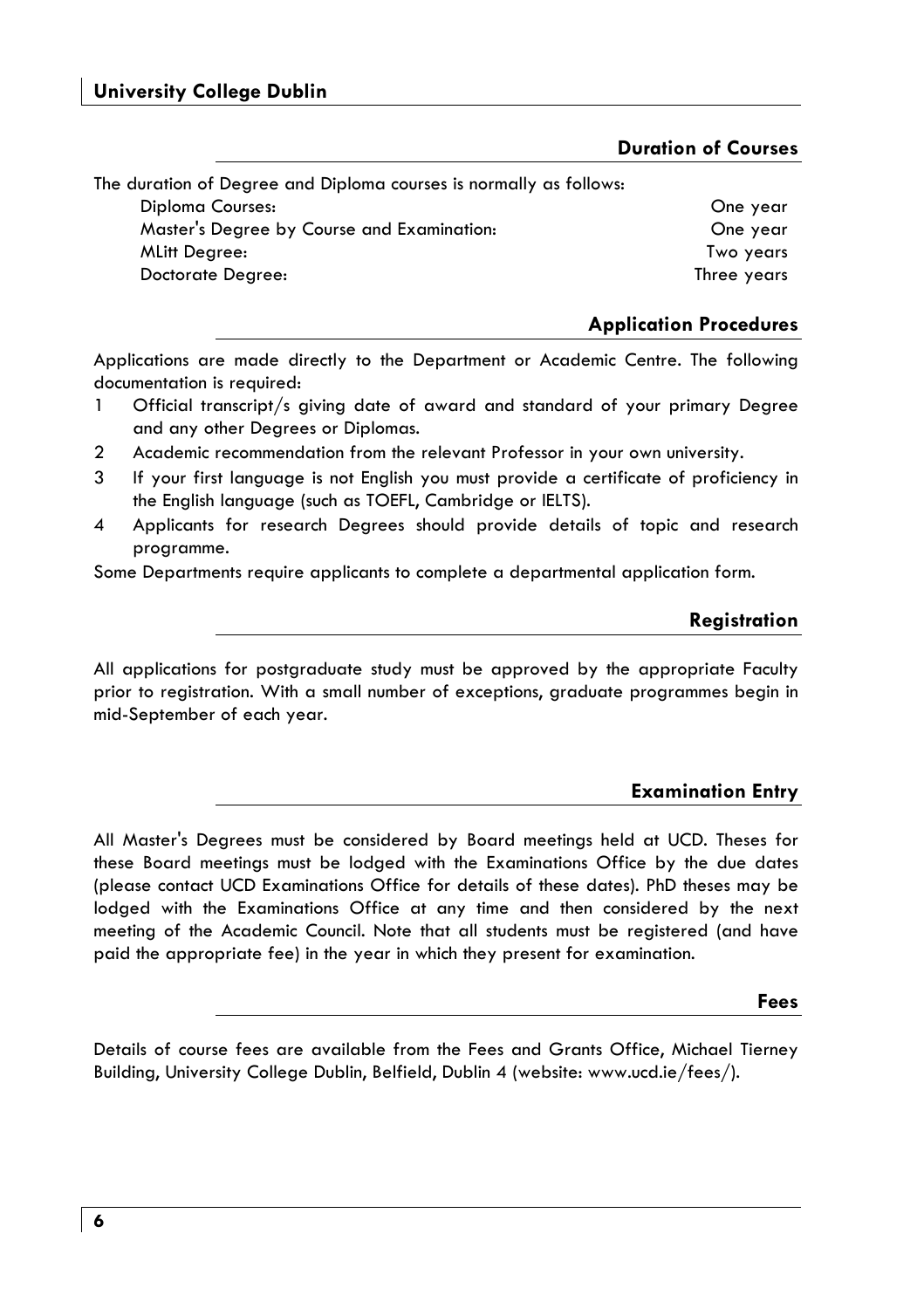### **Open Postgraduate Scholarships**

A small number of postgraduate scholarships are available to candidates who have been accepted for postgraduate study by research. These are tenable for one year and initial application is made through the Postgraduate Studies Office Website: www.ucd.ie/pgstudy/scholar.htm; telephone: +353-1-716 7632.

### **Higher Education Grants Scheme**

The Higher Education Grants Scheme is a means-tested student support scheme administered by Local Authorities. Grants may be awarded for postgraduate registration. Eligibility for a grant is open to review where family circumstances have changed.

#### **Extension of Grant Scheme to Second Postgraduate Degree**

Students who already hold a postgraduate qualification and are progressing to a further postgraduate course at a higher level and which represents progression from the level at which the previous postgraduate qualification(s) was attained may be deemed eligible for grant aid. Grant aid for postgraduate students shall be limited to a maximum of four years.

#### **Increase in Scholarship Value That May Be Held With Grant**

An eligible student may claim a Local Authority grant in addition to a scholarship award which does not exceed €12,700.

#### **Maximum Fee Covered**

In session 2003-04 the fee support provided was up to a maximum fee of  $\epsilon$ 4,699.

#### **Application**

Application should be made by July/August of the year of entry. Late applications are considered. Further information can be obtained from the Fees and Grants Office, Michael Tierney Building, University College Dublin, Belfield, Dublin 4 (website: www.ucd.ie/fees/).

### **Tutors in Faculty of Human Sciences**

See UCD *Student Awards* booklet for current regulations. Other Grants, Scholarships and Prizes are also listed in the *Student Awards* booklet. This booklet is available from the Fees and Grants Office, Michael Tierney Building.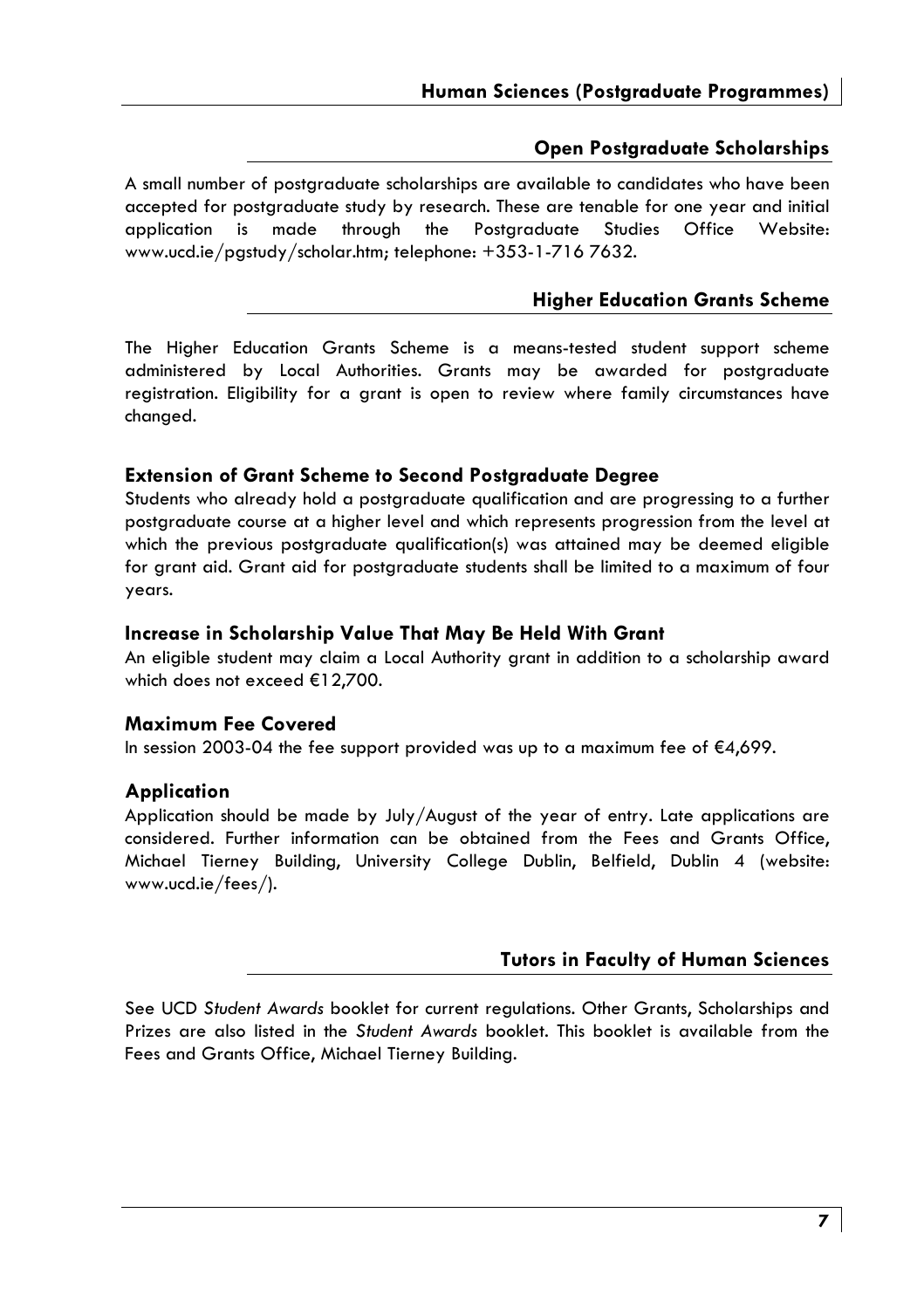### **Newman Scholarships**

The University has a number of Newman Scholars. These endowed scholarships are normally held at senior post-doctoral level for a period of three years.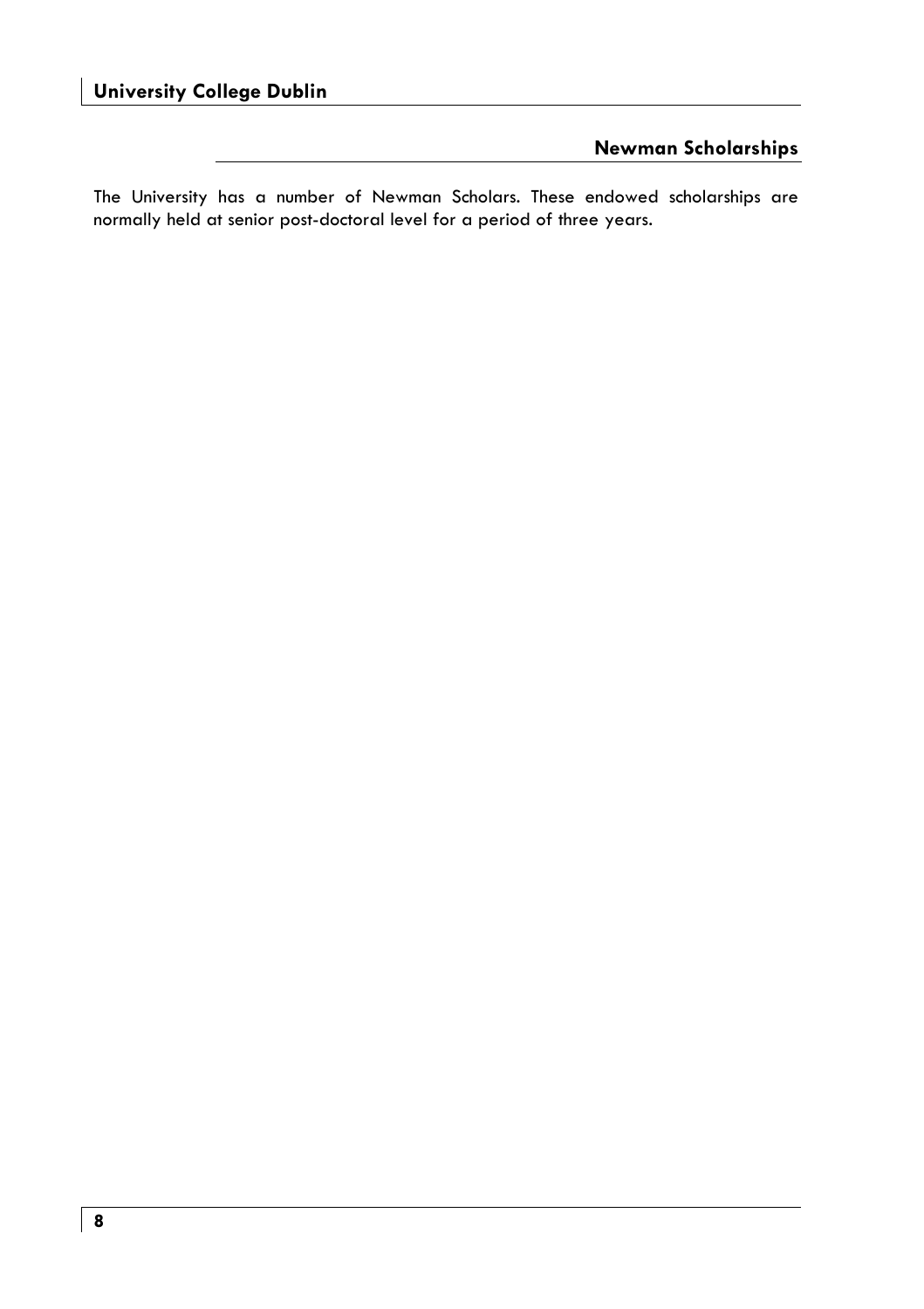#### **Extract from the Statute of the University**

The University may grant the following Degrees to students who, under conditions laid down in the Statutes and Regulations, have completed approved courses of study and have passed the prescribed examinations of the University, and fulfilled all other prescribed conditions:

#### *In the Faculty of Human Sciences:*

Master of Arts (MA) Master of Literature (MLitt) Master of Economic Science (MEconSc) Master of Economic Science (Public Policy) (MEconSc) Master of Education (MEd) Master of Library and Information Studies (MLIS) Master of Mediation and Conflict Resolution Master of Psychological Science (MPsychSc) Master of Social Science (MSocSc) Doctor of Philosophy (PhD) Doctor of Literature (DLitt) Doctor of Economic Science (DEconSc)

#### *In the Faculty of Arts:*

Master of Arts (MA) Master of Literature (MLitt) Master of Philosophy (MPhil)

Doctor of Philosophy (PhD) Doctor of Literature (DLitt) Doctor of Music (DMus)

#### *In the Faculty of Celtic Studies:*

Doctor of Philosophy (PhD) Doctor of Celtic Studies (DLittCelt)

**NOTE:** For information on Interdisciplinary Postgraduate Degrees and Diplomas (Development Studies, Equality Studies etc.), see separate booklet.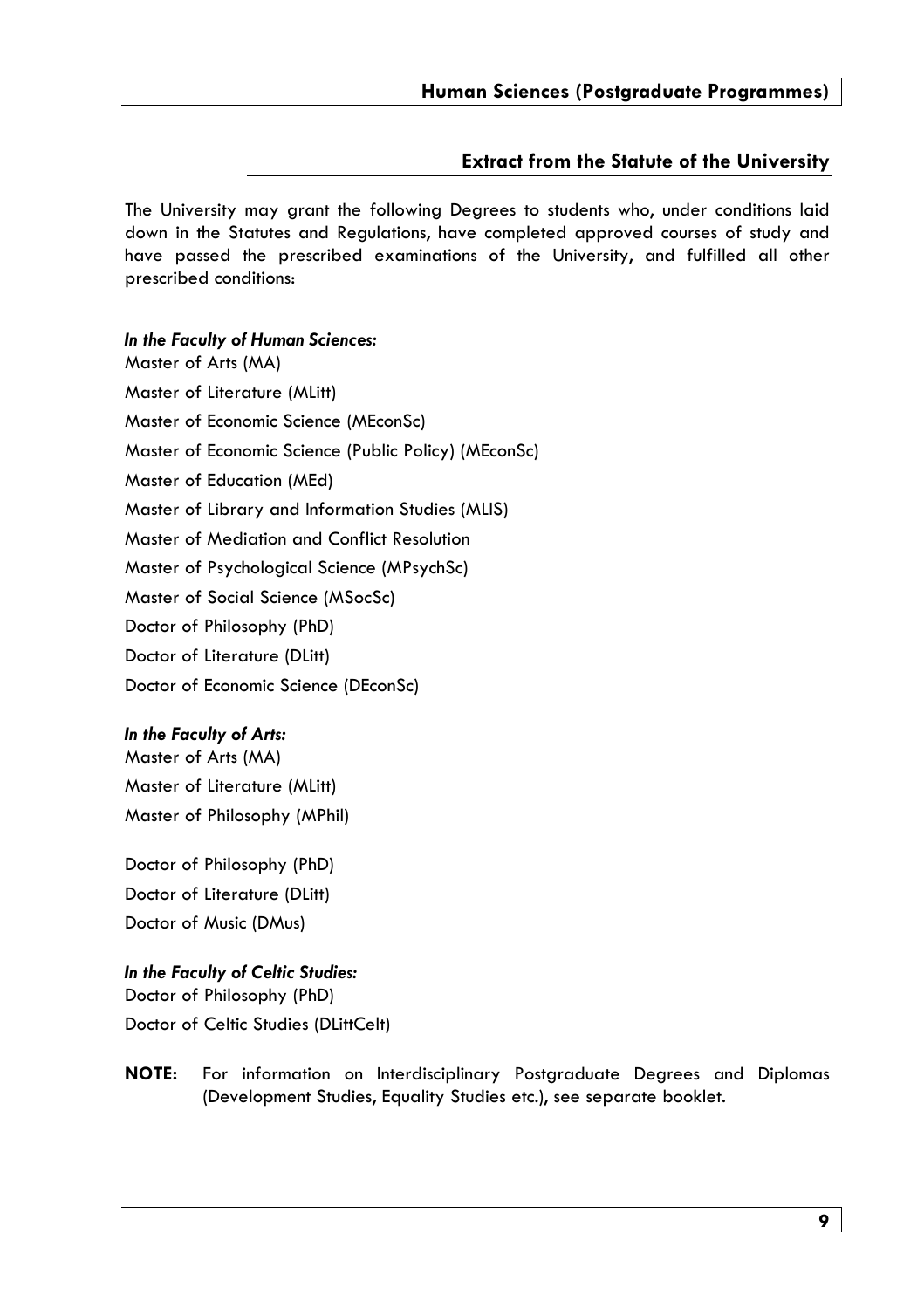### **A. Master's Degrees**

### **Degree of Master of Arts by Examination**

The MA Degree by examination is normally awarded on the results of course work, written examinations and a minor thesis.

### **Admission Requirements**

Candidates may apply to register for the MA Degree by examination if they have obtained one of the following:

- A BA Degree with at least Second Class Honours, Grade II in the subject of the MA (or in a relevant subject) and at least Second Class Honours, Grade II in the second subject.
- A BA Degree with at least Second Class Honours, Grade I in the subject of the MA or in a relevant subject.
- Second Class Honours, Grade I (or equivalent standard) in a relevant postgraduate Diploma.
- Second Class Honours, Grade I in the relevant MA Qualifying Examination (for BA (Day) graduates of UCD only).

Applicants who have taken the BA Degree in another university may be permitted to enter for the MA by examination if equivalently qualified.

Applicants must be recommended by the appropriate Professor, Head of Department or Board of Studies of a Centre and approved by the appropriate Faculty. Entry to all postgraduate courses is competitive and subject to availability of places.

### **BA (Day) Degree Applicants – Qualifying Examination**

BA Degree graduates of UCD who are not appropriately qualified will be eligible for consideration for admission to an MA by examination if they take the Final Year BA (Day) Degree examination in the appropriate subject and gain Second Class Honours, Grade I marks. To enter for this Qualifying Examination, such applicants must have the permission of the Faculty and normally must have gained at least 50% in the appropriate subject in the Final Year examination of the BA (Day) Degree. The Qualifying Examination may not be taken until at least three terms after the primary Degree. It may be taken only once in a particular subject. The MA Qualifying Examination may be taken only in the Summer examination session.

### **BA (Modular Degree) Applicants – Qualifying Examination**

BA Modular graduates who do not reach the requisite standard in the primary Degree and who attain at least 50% aggregate marks in the subject may apply for permission to present for the MA Qualifying Examination. Such students must have the permission of the Faculty and will be required to register for and re-attend Level 3 courses in the subject. If they attain the required standard in the Level 3 examination (60%) they will be eligible for consideration for admission to the MA Degree. The MA Qualifying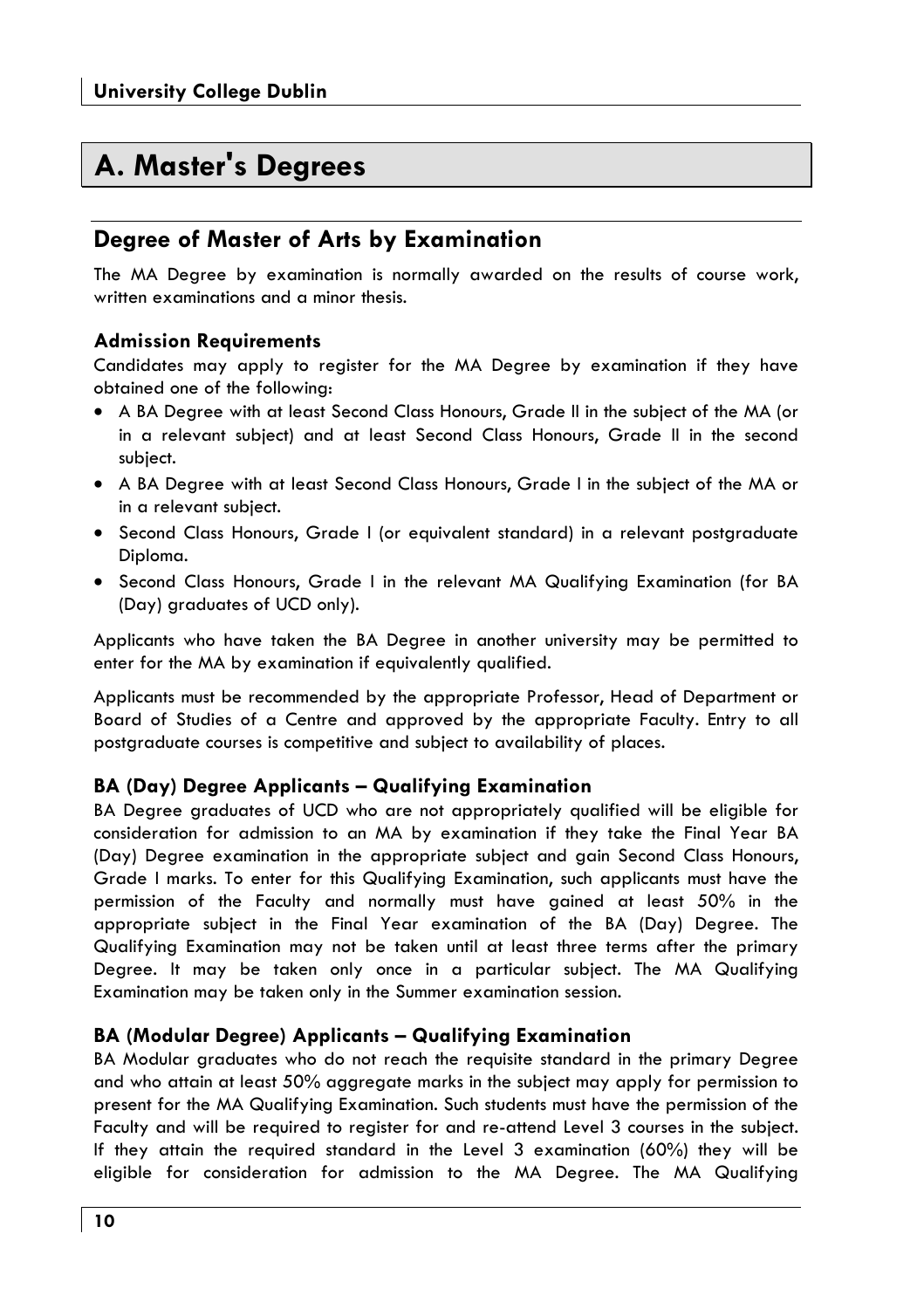Examination for BA (Modular) students may only be taken once in a subject and may only be taken in the Summer examination session.

### **Organisation of Studies**

Candidates for the MA Degree by examination are normally required to attend prescribed courses in the University and to write a minor thesis (normally 12,000-15,000 words). The MA curriculum is generally offered as a full-time programme to be completed within twelve months. However, a part-time programme, to be completed within twenty-four months, may be offered in certain subjects with the permission of the appropriate Professor, Head of Department or Board of Studies of a Centre.

### **Assessment**

Candidates for the MA by examination are required to complete course work, sit a written examination and submit a minor thesis after a minimum of three terms and a maximum of six terms. To be awarded the MA Degree, candidates must satisfy the examiners in both the written examination and the research elements of the Degree. The MA Degree course and/or examination may be repeated only by special permission of the Faculty.

All candidates must comply with University regulations on the dates for submission of theses.

### **Awards**

The MA by examination may be awarded with or without Honours. The standards are as follows: Pass – 40%, Third Class Honours – 45%, Second Class Honours, Grade II – 50%, Second Class Honours, Grade I – 60%, First Class Honours – 70%.

### **Application**

All applications must be sent to the appropriate Department or Centre.

Applications from overseas graduates should be received before 1st May of the year of entry.

### **Departmental Regulations for the MA Degree**

Special regulations applied by some Departments in the cases of specified MA Degree subjects are listed under the relevant subject headings. Where no special regulations apply, candidates are bound by the general regulations of the Faculty of Human Sciences for the MA Degree. In some Departments, up to 20% of postgraduate places may be reserved for mature students not qualified under normal regulations, provided they have professional qualifications and/or experience relevant to the subject matter of the course.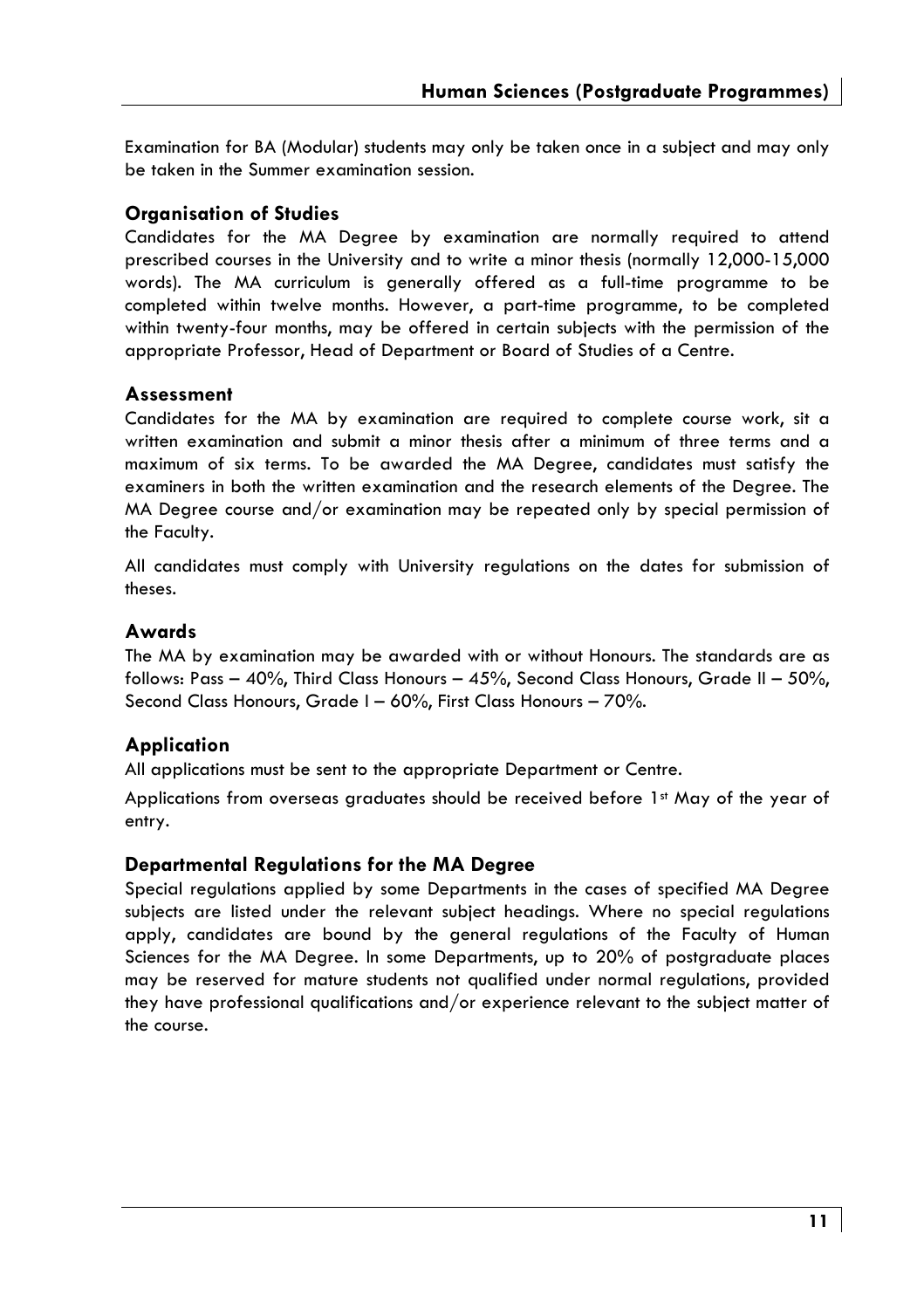### **Degree of Master of Literature (MLitt)**

### **(Programme Code: HSMRF0003)**

The MLitt is a research Degree, which is awarded on the result of an assessment of a major thesis showing evidence of original research.

In the Faculty of Human Sciences the MLitt is offered in the following branches of study:

- Economics
- Education
- Information Studies
- Philosophy
- Politics
- Psychology
- Sociology

### **Admission Requirements**

Candidates may apply to register for the MLitt Degree if they hold one of the following:

- A BA Degree with at least Second Class Honours, Grade I in the subject of the MLitt (or in a relevant subject) and normally at least Second Class Honours, Grade II in the second subject.
- An MA in the subject of the MLitt (or in a relevant subject).

Applicants must be recommended by the appropriate Professor, Head of Department or Board of Studies of a Centre and approved by the appropriate Faculty.

Prior to admission, all candidates must submit a research proposal and have it approved by the appropriate Professor, Head of Department or Board of Studies of a Centre.

#### **Organisation of Studies**

Candidates for the MLitt must work under the direction of the appropriate Professor, or a Supervisor appointed by the Professor, Head of Department or Board of Studies of a Centre (as applicable) and attend such courses as the Professor or Supervisor may decide. The normal period of registration is six terms.

Candidates are not permitted to register for the MLitt while engaged on any other course. They are required to report regularly to the Professor or Supervisor assigned to them.

#### **Assessment**

Candidates for the MLitt are assessed by a Board composed of at least one external and one internal examiner. In addition to the assessment of the thesis, normally 40,000- 60,000 words, there may be an oral examination on the subject matter of the thesis if the examiners so decide.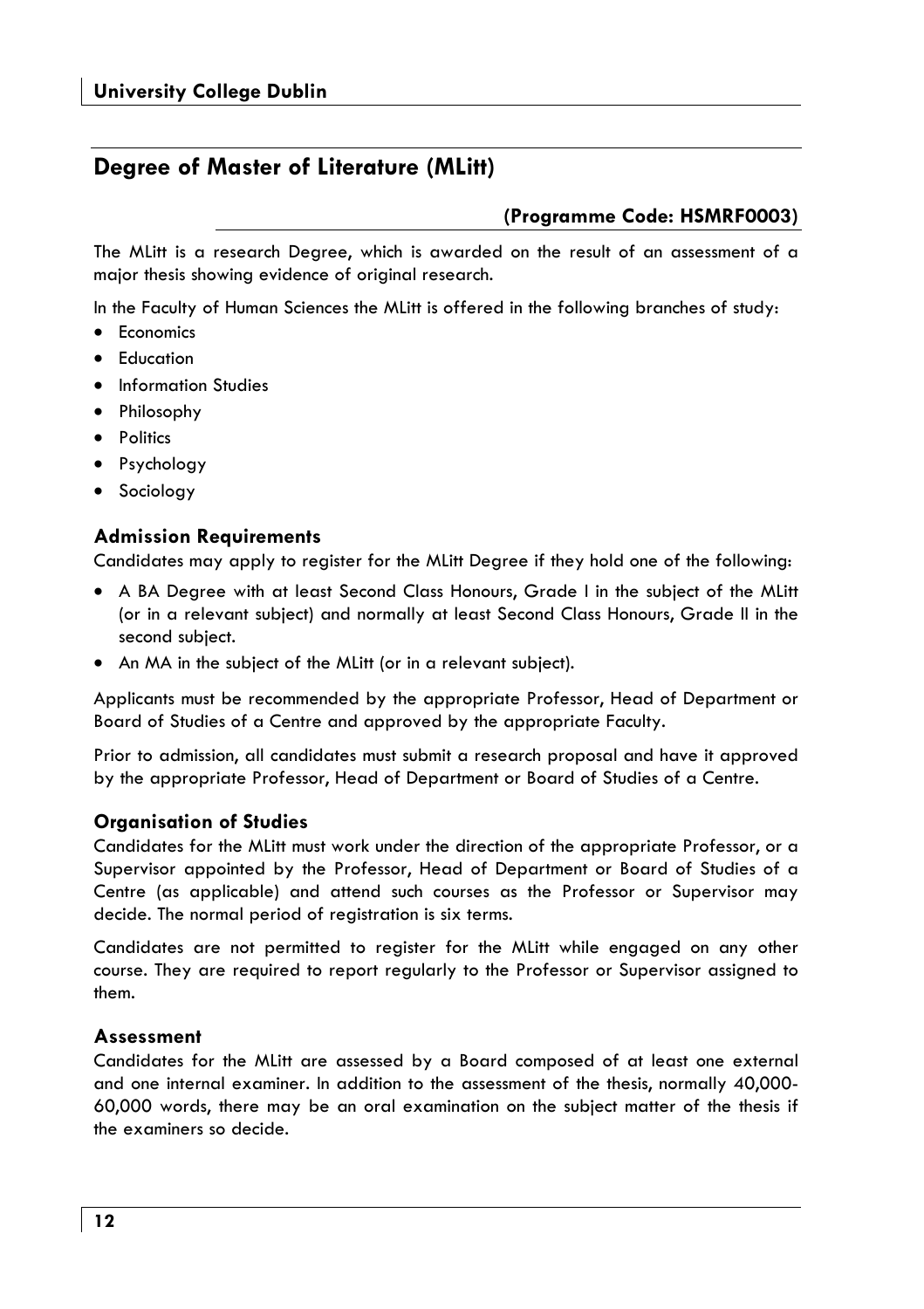Candidates are required to submit their theses after a minimum of three terms and a maximum of nine terms after registration. Candidates must comply with University regulations on the dates for submission of theses.

### **Awards**

The MLitt is awarded or withheld. In the case of exceptionally good performance, however, the Degree may be awarded 'With Distinction' (equivalent to First Class Honours).

#### **Transfer to PhD**

Candidates may, on application, be permitted by the Faculty to transfer registration to a PhD Degree after a minimum of three terms, subject to letters of recommendation from the appropriate Professor, Head of Department or Board of Studies of a Centre in support of the candidate and of the topic for doctoral research.

### **Application**

All applications must be sent to the appropriate Department or Centre. Applications from overseas candidates should be received before 1st May of the year of entry.

#### **MLitt (Information Studies)**

Candidates for entry to this course will be required to have the normal qualifications for entry to the MLitt Degree. In addition, candidates who do not have Information Studies as a subject in their Degree must hold the University's Higher Diploma in Library and Information Studies with at least Second Class Honours or an equivalent qualification.

For details of application procedures contact: The Secretary, Department of Library and Information Studies, Library Building, University College Dublin, Belfield, Dublin 4 (telephone: +353-1-716 7055; fax: +353-1-716 1161).

### **MA International Degree**

### **General Description**

The MA (International) incorporates a period of university study abroad as an integral element in the Degree programme. Suitably qualified graduates may apply to enter the programme and, if accepted, are required to attend an approved foreign university during the academic year for a specified period.

All arrangements in connection with the MA (International) programme are made through the Department in which the student is registered. Intending applicants should note that (a) *the number of students who can take part is strictly limited,* and (b) that not all Departments are involved in the programme.

Permission to travel abroad on the MA (International) programme is conditional upon written approval of the Head of the Department in which the student is registered. No deferral is allowed.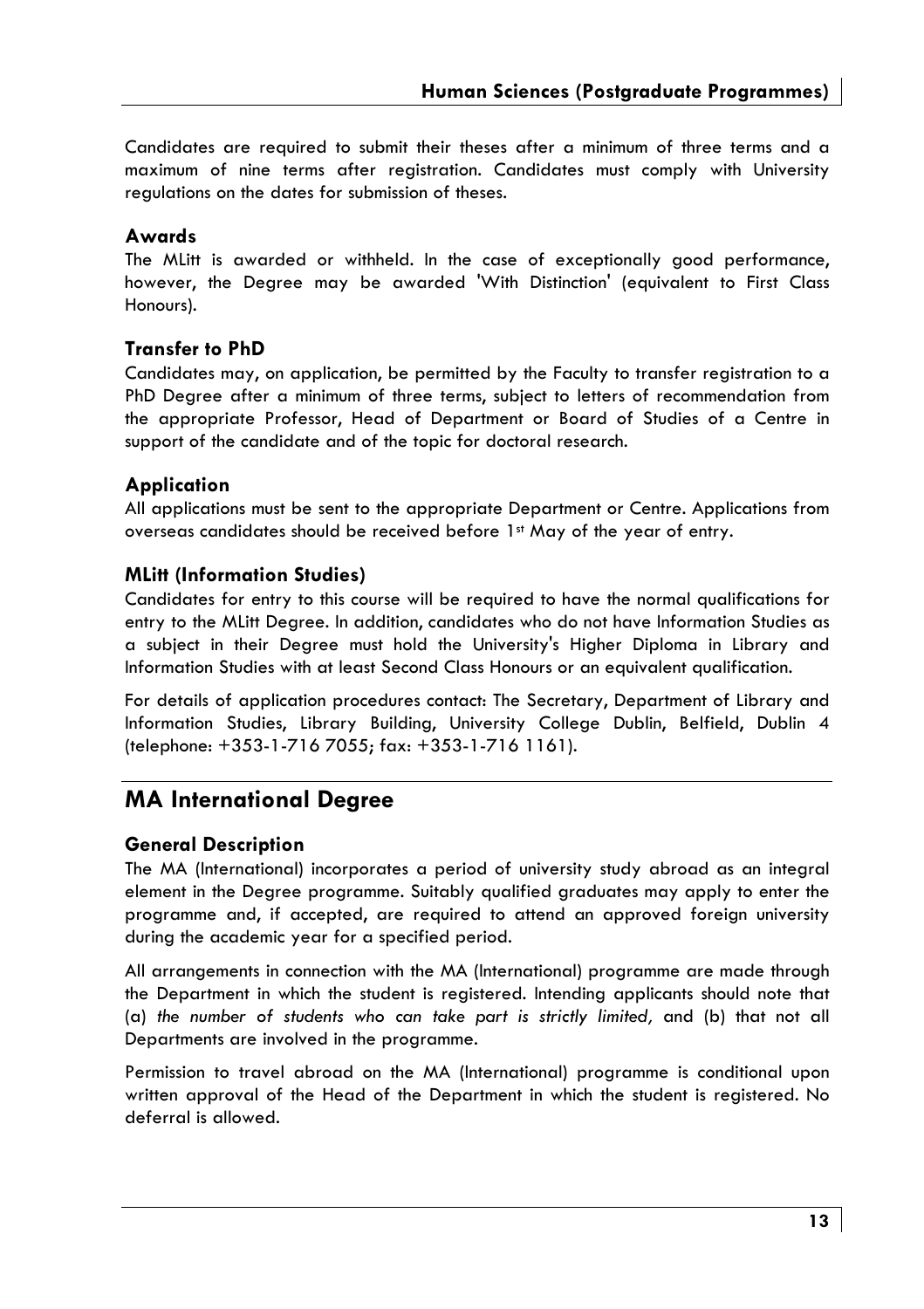Students must retain all documentation obtained abroad for departmental approval. Final decisions on all aspects of the programme rest with the Head of the UCD Department concerned.

### **Admission Procedures**

Applicants for entry to this programme will be required to have the normal qualifications for entry to the MA Degree. Application forms are available from those Departments that are involved in the programme. Completed application forms must normally be received by Departments by 1st May of the year of entry.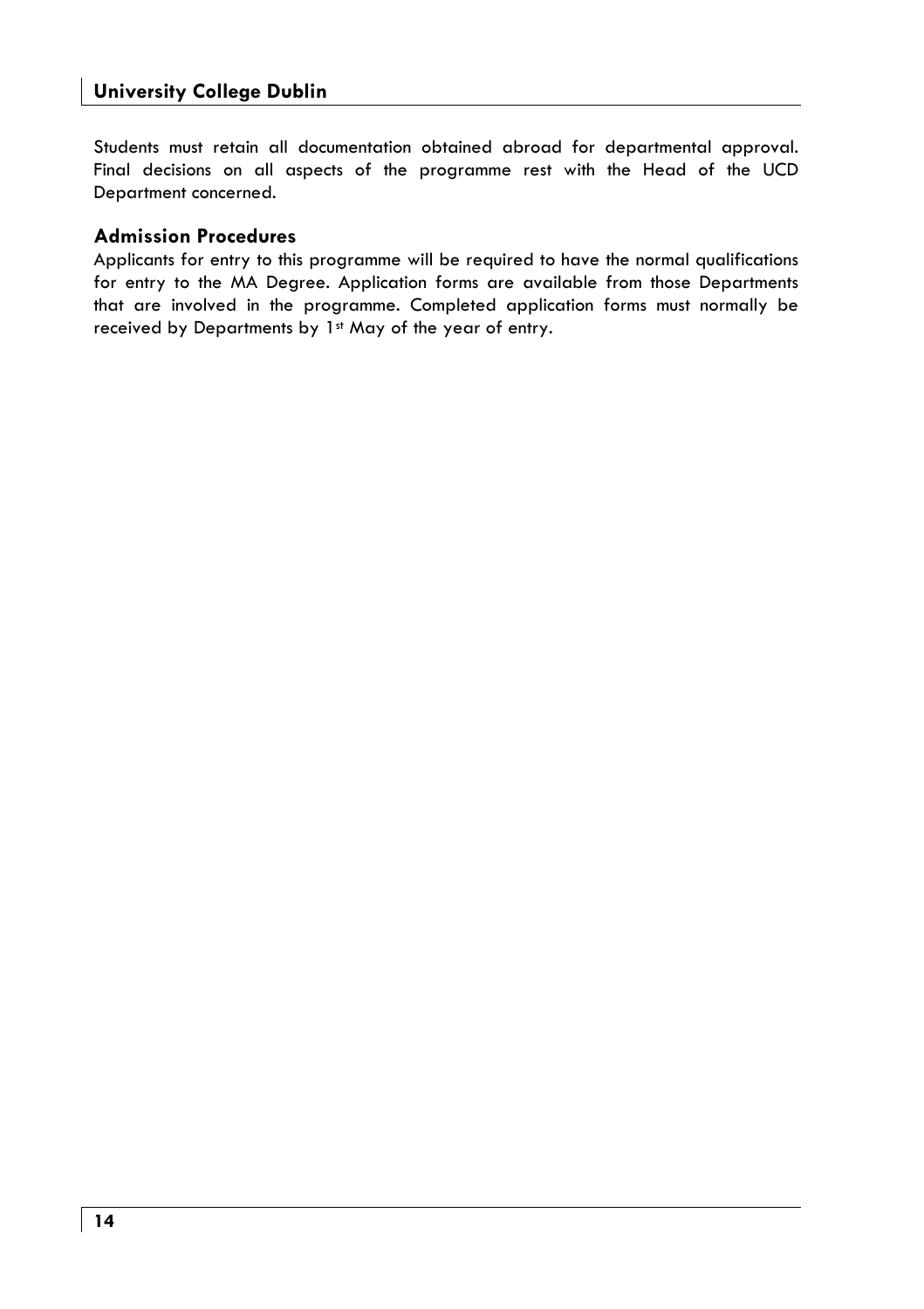### **MA/MSc Cognitive Science**

### **(Programme Code: HSMXF0023)**

### **Course Description**

Cognitive Science is an interdisciplinary discipline at the intersection of a number of existing disciplines including Linguistics, Computer Science, Philosophy and Neuroscience. Each discipline makes its own distinctive contribution to the goal of formulating a computational theory of the human mind.

### **Admission Requirements**

Applicants are required to have a good Honours primary Degree in either Computer Science, Psychology, Philosophy, Linguistics, or a cognate discipline. As the number of places is strictly limited, it may not be possible to admit all qualified applicants.

### **Organisation of Coursework and Examination**

The course will comprise three main content areas: sensory-motor processes, cognition and language. After an initial grounding in the First Semester in these three strands, as well as in various research and modelling methodologies, the focus of the Second Semester will be on specific computational models in the three topic domains. Students will specialise in one of the three topic areas in their choice of a project. The Degree is examined on written work, examination and project.

### **Application Procedure**

Enquiries regarding application procedures and details of courses should be made to:

Course Director MA/MSc in Cognitive Science Department of Philosophy John Henry Newman Building University College Dublin Belfield, Dublin 4 Telephone: +353-1-716 8125 Fax: +353-1-269 3469 E-mail: maria.baghramian@ucd.ie Website: http://cspeech.ucd.ie/~cogsci/

before 16th July of the year for which entry is sought.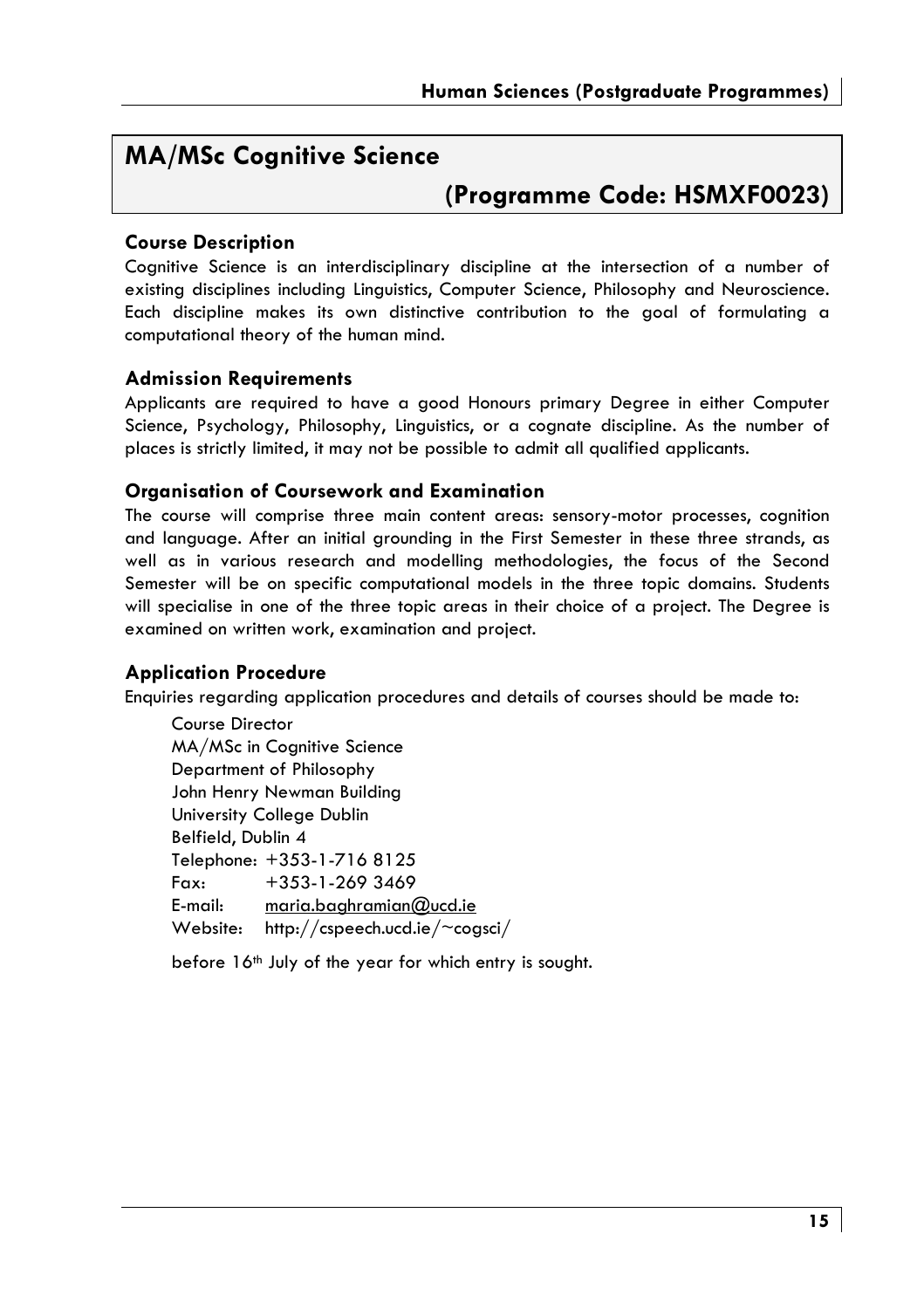### **Economics**

### **(Programme Code: HSMXF0013)**

#### **Course Objectives**

This Degree is intended for students who aspire to become professional economists working in academia, business, the public service, or international organisations. It is designed to impart a sound training in analytical economics and applied economic research, including econometrics.

#### **Admission Requirements**

Admission to the Degree requires, in the first instance:

- A primary Degree with at least Second Class Honours, Grade I (2H1) in Economics, or
- A primary Degree with at least a Second Class Honours, Grade I (2H1) Higher Diploma in Economic Science, or
- An equivalent qualification.

As places on this programme are limited, definitive entry will be competitive based on the results of the First Semester's exams results. Students who are not accepted to the MA programme in the Second Semester will, however, be eligible to complete the MEconSc.

#### **Organisation of Studies and Examination**

The one-year course consists of two semesters of course work and a minor thesis. The course work will cover economic theory, econometrics, and a number of applied fields. Students are also required to attend and to contribute to a weekly Departmental seminar. Examinations in the courses are held at the end of each semester. The thesis must be completed by mid-September.

Details of the required and optional courses will be available from the Economics Department at the start of the academic year.

### **Application Procedure**

Enquiries regarding application procedure and details of courses should be made to:

Postgraduate Admissions, Department of Economics John Henry Newman Building University College Dublin Belfield, Dublin 4 Telephone: +353-1-716 8272 or +353-1-716 8505  $Fax: +353-1-2830068$ 

The closing dates for receipt of applications are  $31<sup>st</sup>$  March 2004 for overseas graduates and 30<sup>th</sup> July 2004 for EU or EEA citizens.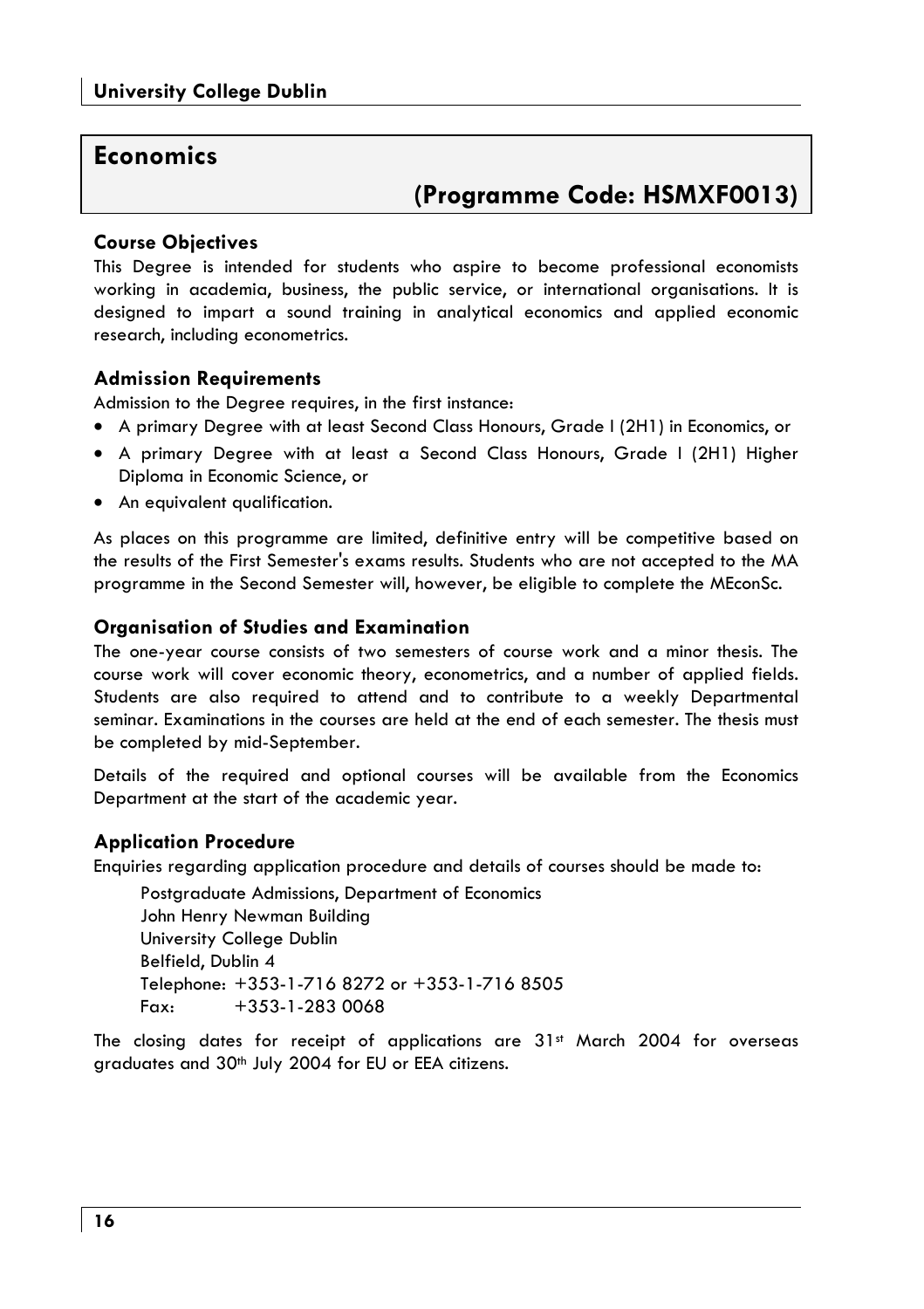### **Education**

### **(Programme Code: HSMXF0014)**

### **Course Description**

The MA in Education is a one-year course, incorporating one year of course work and the completion of a minor thesis. Students choose their course options in consultation with the Director of the programme from among those offered in the Department, which embrace a wide range of topics and forms of educational enquiry. The course requirements may be tailored to the needs and previous experience of the student.

### **Admission Requirements**

Candidates should normally have obtained at least Second Class Honours in their primary Degree. They must present satisfactory evidence of an interest in educational studies and/or appropriate professional experience in education. Candidates may be required to present for interview. Applicants whose first language is not English or Irish will be required to provide appropriate evidence of competence in English.

### **Application Procedure**

Application forms are obtainable from: The Course Administrator Education Department Room C102, John Henry Newman Building Belfield, Dublin 4. Telephone: +353-1-716 8250 / +353-1-716 8292 Fax: +353-1-716 1143. Website: www.ucd.ie/education

Closing date for receipt of applications: 1<sup>st</sup> April of the year of entry.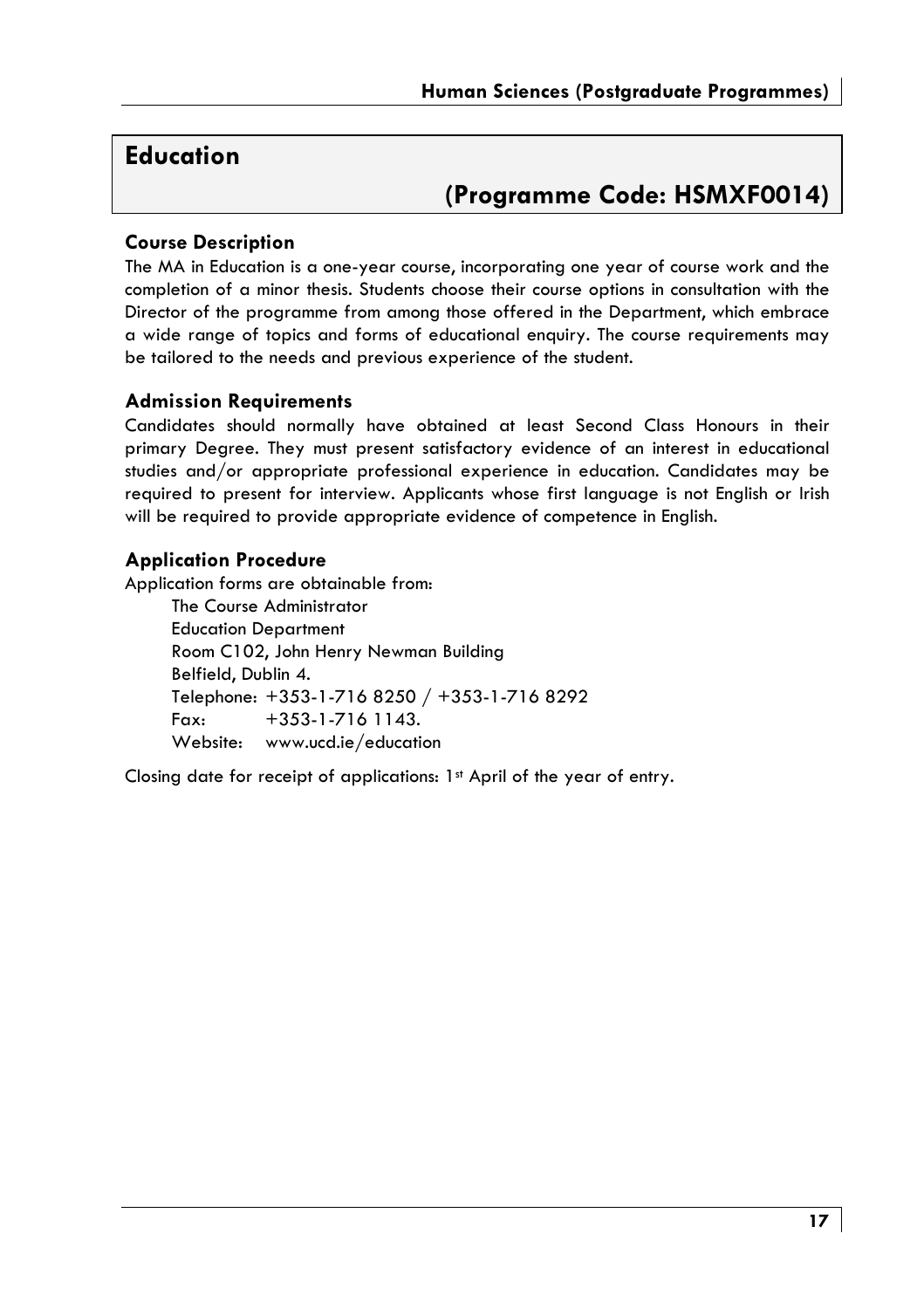### **Educational Psychology**

### **(Programme Code: HSMXF0021)**

Although Psychologists have worked in Irish schools for some decades now, no recognised professional training course for Educational Psychologists existed in a university in this country until 1994. Recent developments in the field of Educational Psychology in Ireland include the establishment of the National Educational Psychological Services (NEPS) and the expansion of existing school psychological services.

This MA in Educational Psychology course will help to ensure a supply of qualified personnel for the services in question. It is presented in response to the clearly established needs of pupils, and it follows a specific request from the President of the Psychological Society of Ireland (PSI) to the Professor of Education, UCD in 1990. This is an exciting and challenging course run by the Department with the help of colleagues in other areas of UCD (including the Psychology Department) and of many colleagues in the field of practice.

The Education Department of UCD has had a long tradition of involvement in Educational Studies with a particular focus on the area of Special Needs Education. One of Ireland's first training courses in this field – the Diploma for Teachers of the Deaf – was established here in 1956. Again, the Higher Diploma in Remedial and Special Education (HDRSE), one of the first general training courses for specialist teachers in any of our universities, was set up in this Department in 1984, while our MEd programme, established in 1978, includes a specialised course in this area. The Master's Degree in Special Needs Education (MEdSEN) was established in the Education Department in 2001. There has also been a consistent involvement of staff and students in relevant basic and applied research for many years with numerous books, journals and articles published, while several standardized psycho-educational instruments have been developed here for use by Psychologists and teachers alike.

The Department has its own well-stocked Education Resource Centre together with associated data-processing facilities and software. These are in addition to the considerable library, computing and other facilities available to postgraduate students throughout the College.

| Course Director:           | William Kinsella, BA, BSc, HDipEd, HDRSE,<br>MA(EdPsych)         |
|----------------------------|------------------------------------------------------------------|
| Associate Course Director: | Brendan J. Spelman, BA, HDipEd, MA, MSc, PhD<br>Senior Lecturer. |

### **The MA in Educational Psychology at UCD Education Department – a Brief Overview:**

This is a postgraduate professional training course for Educational Psychologists and it is designed for graduates who hold First or Second Class Honours qualifications in Psychology and who intend to take up professional work as Educational Psychologists in Ireland and abroad.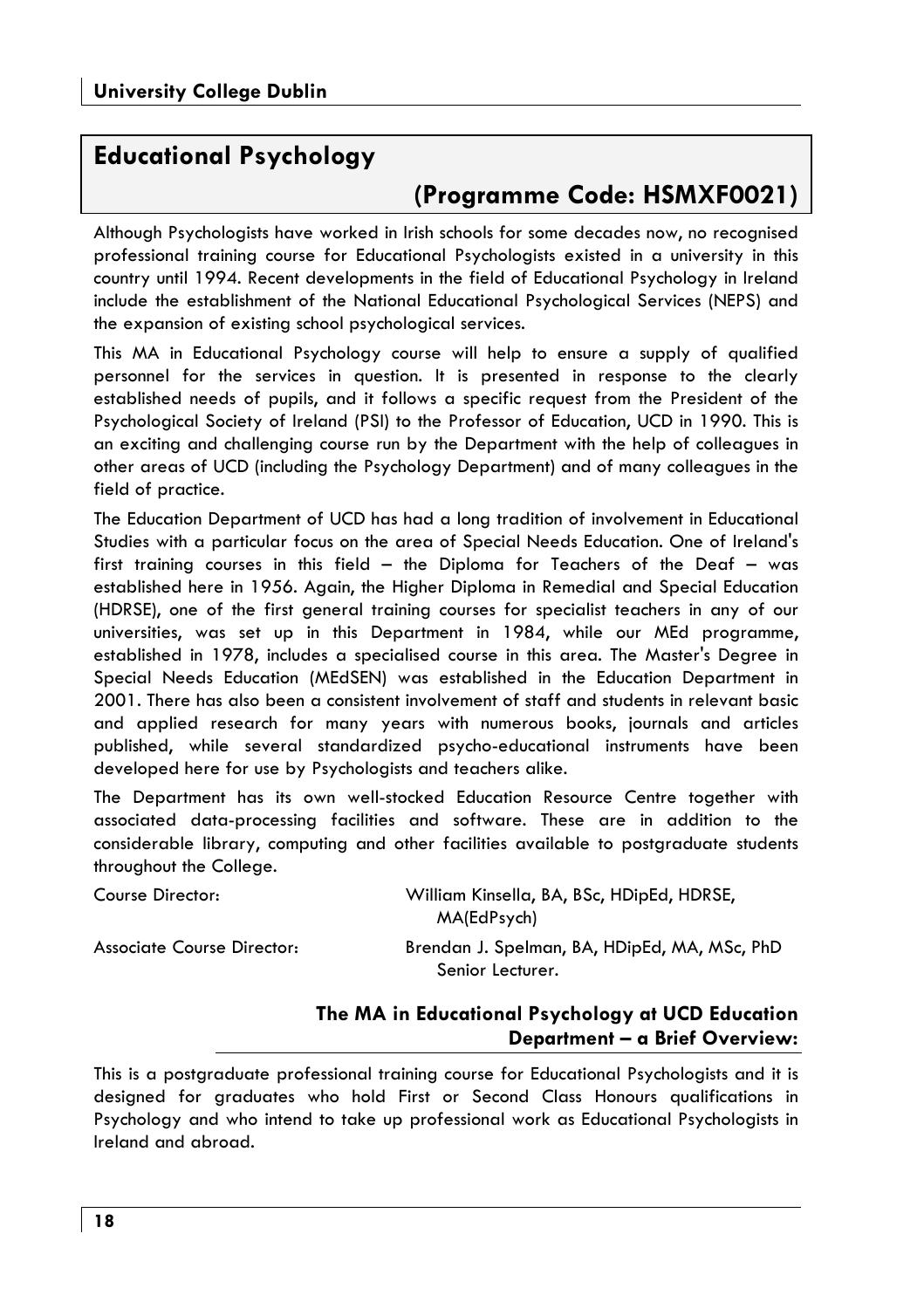The course is full-time and is conducted over two years (Part 1 and Part 2), leading to the award of the MA Degree. Part 1 of the course is conducted from September to May of Year 1; Part 2 of the course is conducted from September to August (inclusive) of Year 2. Participative learning is an important feature of the programme, as well as collaborative training in conjunction with other professionals, including teachers of pupils with special needs, clinical psychologists and educational administrators.

#### **Admission Requirements**

The course is open to graduates who, prior to application, hold a First or Second Class Honours Degree in Psychology or a qualification in Psychology that is deemed to be equivalent. An applicant cannot be considered for entry to the course unless the results of his or her Psychology Degree/Diploma are confirmed and available. Successful applicants who possess a Bachelor of Education (BEd), a Higher Diploma in Education (HDipEd) or another recognised teacher training qualification, are exempt from Part 1 and are considered only for entry into Part 2 of the course. At least three years' teaching or other relevant experience of professional work is also required for entry into Part 2. Selection of applicants is on the basis of qualifications, relevant experience and performance at interview. Short-listing of applicants for interview may occur. Interviews are likely to be held in late March-early April, and candidates must be available for interview during this period.

#### **Assessment**

The MA in Educational Psychology Part 1 is assessed on the basis of five terminal examination papers, two Teaching Portfolios (one based on each school placement), two assignments, each involving an Individualised Educational Programme (IEP) for a pupil with Special Educational Needs, and a teaching grade based on an assessment of teaching competence.

Candidates must attain an overall grade that is at least at Pass level (including a Pass grade in teaching competence) in Part 1 of the MA in Educational Psychology before they are permitted to proceed to Part 2 of the course. Marks or grades obtained in Part 1 are not carried forward into Part 2.

The MA in Educational Psychology, Part 2 is assessed on the basis of three terminal examination papers, a research assignment and/or an examination in Statistics, a Placement Portfolio and a research thesis. Examinations normally take place in late April or early May, and the thesis is due for submission in August. The Placement Portfolio is submitted in two parts, in January and in June, and the research component is completed in December.

### **Course Syllabus**

#### **MA in Educational Psychology (MAEP) – Part 1**

Part 1 of the course consists of specialised school placements, lectures and tutorials, combined with elements of the Higher Diploma in Education (HDipEd) and the Higher Diploma in Special Educational Needs (HDipSEN) programmes at UCD.

During the First Semester, Part 1 students will attend college lectures on a full day basis on two days of each week. On the remaining three days, students will engage in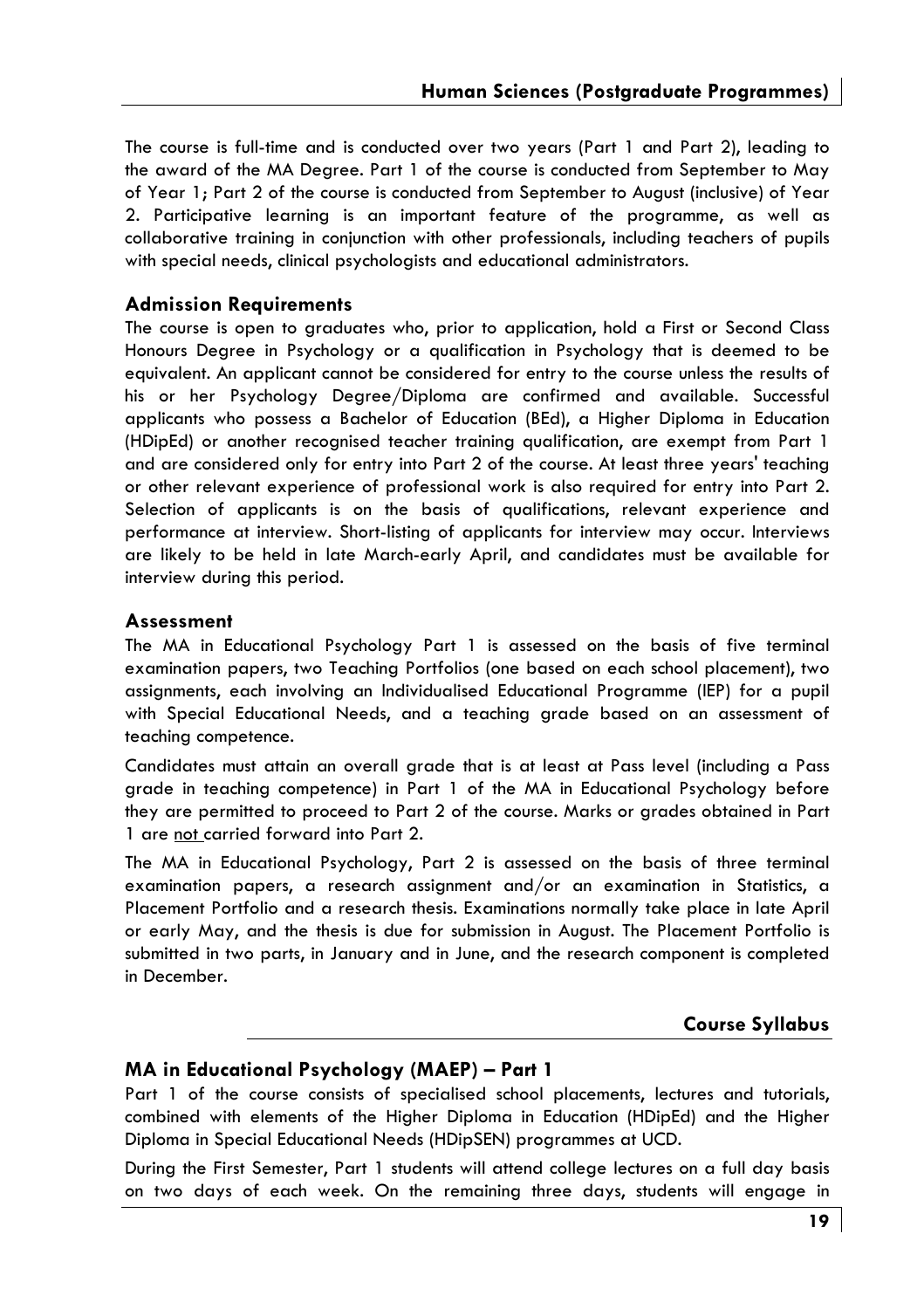teaching placements in special schools in the mornings and they will attend lectures in UCD on Wednesday and Thursday afternoons. During the Second Semester, students will engage in teaching placement within Learning Support/Resource Departments in secondlevel mainstream schools on five mornings of each week, and they will attend lectures in UCD on four afternoons each week. Friday afternoons throughout the year are scheduled for library and assignment time.

The Course Components of MAEP, Part 1 include:

- Educational Psychology and Special Educational Needs
- Sociology of Education
- Philosophy of Education
- History of Education
- Psychology of Teaching and Learning
- Curriculum Development
- Information and Communication Technologies in Education
- Aetiology, Assessment and Diagnosis of Learning Difficulties
- Pedagogical and Curricular Initiatives for Pupils with Special Educational Needs
- Therapeutic Interventions for Pupils with Special Educational Needs

### **MA in Educational Psychology – Part 2**

|  |  | <b>COURSE OUTLINE SUMMARY:</b> |
|--|--|--------------------------------|
|--|--|--------------------------------|

| <b>Domains of Knowledge</b>                                    | <b>Modules</b>                                                                                                                                                          |  |  |
|----------------------------------------------------------------|-------------------------------------------------------------------------------------------------------------------------------------------------------------------------|--|--|
| <b>Foundation Disciplines</b>                                  | Developmental Psychology<br>Social Psychology, Social Policy, SEN<br>Provision and Legislation<br>Organisational Psychology<br>Counselling Psychology                   |  |  |
| Knowledge of Special Educational Needs/<br><b>Disabilities</b> | Special Educational Needs and Disabilities:<br>٠<br>Aetiology, Assessment and Intervention                                                                              |  |  |
| Nature of Psychological Interventions                          | <b>Individualised Planning</b><br>٠<br><b>Systemic Interventions</b>                                                                                                    |  |  |
| Requisite Skills for Psychological<br>Interventions            | Psychometric Assessment<br>٠<br><b>Report Writing</b><br><b>Counselling Skills and Communication</b><br><b>Professional Relationships</b><br><b>Professional Issues</b> |  |  |
| Research including completion of thesis                        | Research Methodologies<br>٠<br><b>Statistical Analysis</b><br><b>Thesis Tutorials</b><br><b>Thesis Supervision</b>                                                      |  |  |
| <b>Professional Training</b>                                   | Professional (81 days placement)<br>٠<br><b>Placement Supervision</b><br><b>Placement Tutorials</b>                                                                     |  |  |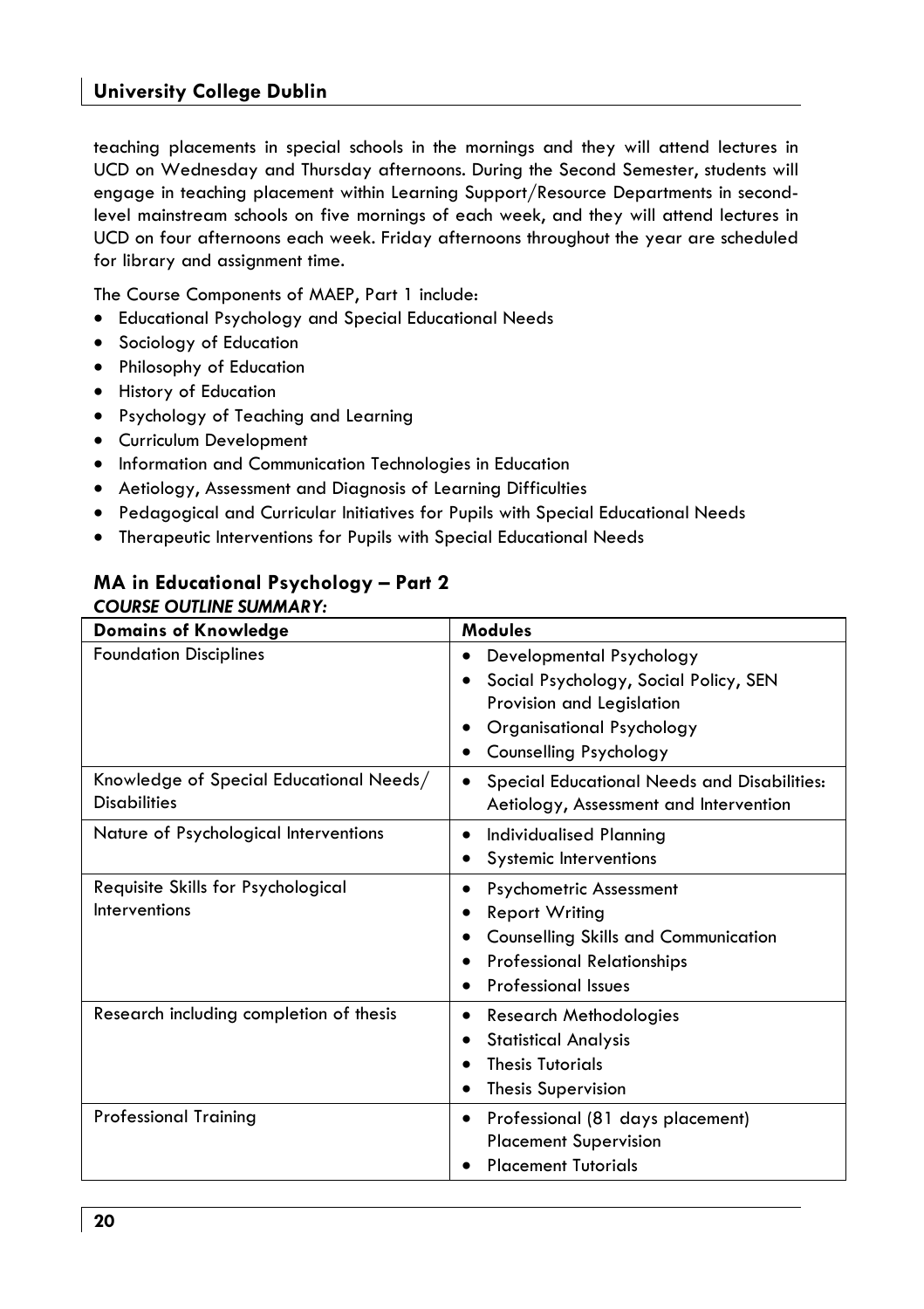### **Application procedure**

For additional information and application forms contact:

The Secretary Education Department John Henry Newman Building University College Dublin Belfield, Dublin 4 Telephone: +353-1-716 8250 / 716 8292 Fax: +353 1-716 1143

An application form is also available on the website: www.ucd.ie/education

Applicants must furnish full transcripts of academic awards except those undertaken in UCD, together with a non-returnable application fee of €20.00 made payable by cheque or money order to the Education Department, UCD (regrettably, cash cannot be accepted.)

Closing date for applications: last day in February in the year of entry.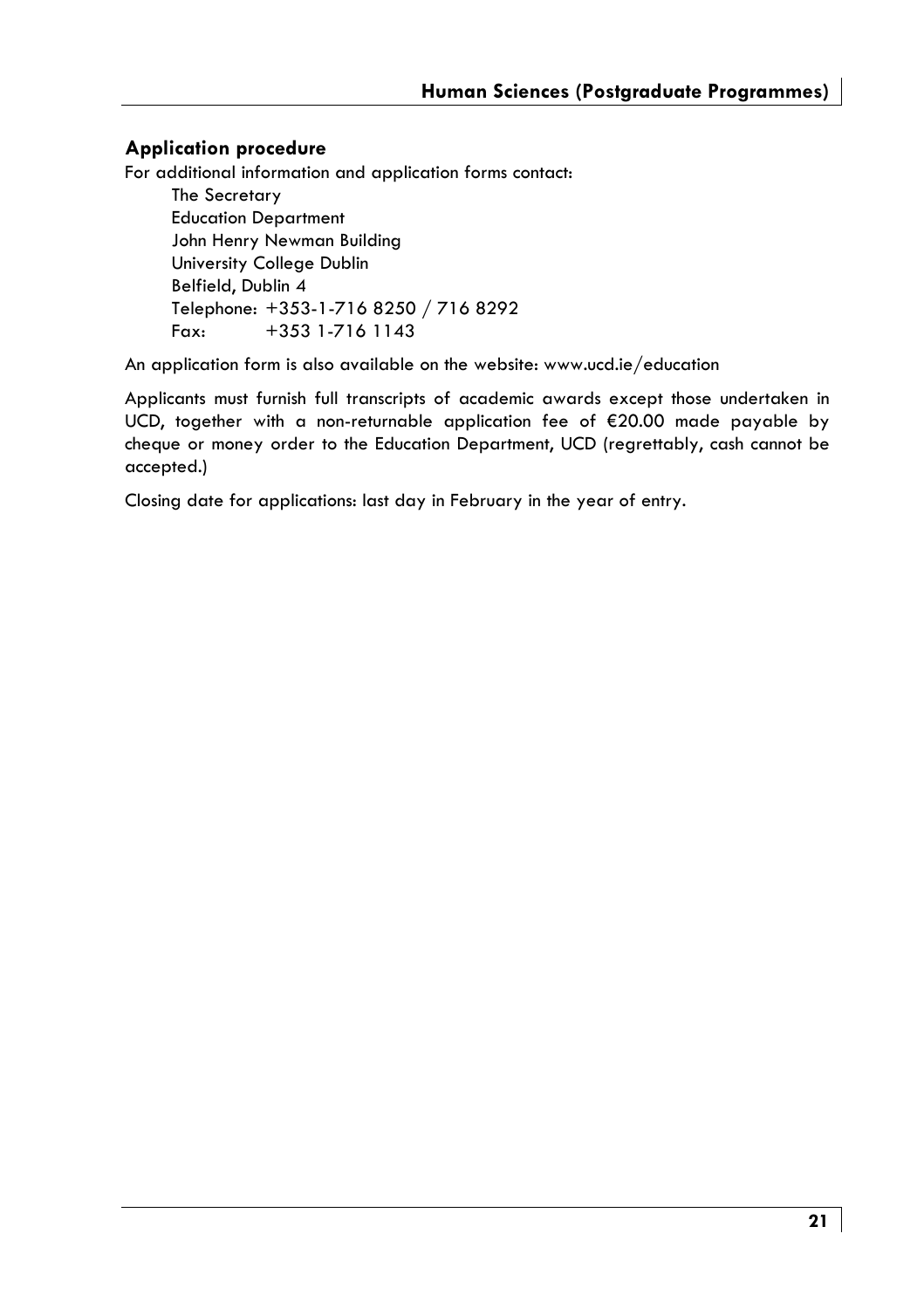### **Information Studies**

### **(Programme Code: HSMXF0015)**

### **Course Description**

This Degree is intended for those who wish to extend their knowledge of Information Studies beyond their undergraduate Degree.

### **Admission**

Candidates for entry to this course will be required to have the normal qualifications for entry to the MA Degree. In addition, candidates who do not have Information Studies as a subject in their Degree must hold the University's Higher Diploma in Library and Information Studies with at least Second Class Honours or an equivalent qualification.

Applicants must be recommended by the appropriate Professor or Head of Department and approved by the Faculty of Human Sciences.

### **Organisation of Studies and Examination**

Candidates for the MA will take a course in theories of information and communication, a course in research methods and attend research seminars as prescribed by the Department. They will also take appropriate courses, as prescribed by the Department, chosen from the advanced courses available in areas such as:

- 1 Historical and Bibliographical Studies
- 2 Information Behaviour/Users/Non-users
- 3 Information Design/Electronic Publishing
- 4 Information Policy/Society
- 5 Information Retrieval/Management

or another area prescribed by the Department.

Candidates will also submit a minor thesis, written under the direction and supervision of the Department.

### **Application Procedure**

For details of application procedures contact:

The Secretary, Department of Library and Information Studies, Library Building, University College Dublin, Belfield, Dublin 4 Telephone: +353-1-716 7055 Fax: +353-1-716 1161

The final date for application is 1<sup>st</sup> May in the year for which entry is sought.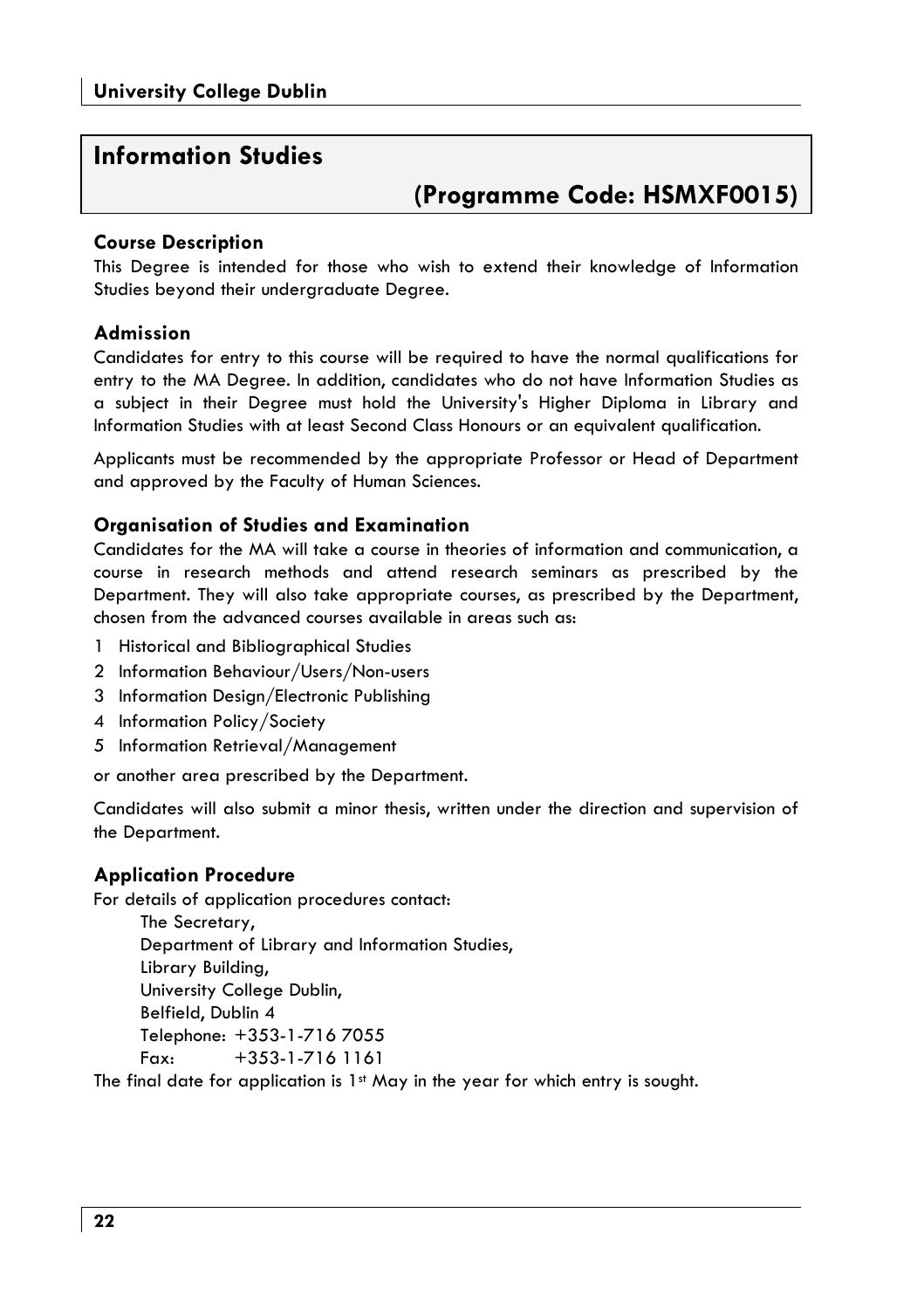### **Philosophy**

### **(Programme Code: HSMXF0016)**

### **Course Description**

The MA Degree in Philosophy is a one-year taught programme. Apart from the general MA, two separate streams are also offered: one in Contemporary European Philosophy and one in Ancient Philosophy.

### **Admission Requirements**

Applicants are required to have the normal qualifications for entry to an MA Degree. Other graduates may be admitted to the Degree if deemed to be equivalently qualified. As the number of places is strictly limited, it may not be possible to admit all qualified applicants.

### **Organisation of Coursework and Examination**

Candidates for the Degree are required to follow six courses in Philosophy chosen from the MA Programme prescribed by the Department. Courses will be offered in such areas as: Contemporary Philosophy (both the analytic and continental traditions); Readings in the History of the Philosophical Traditions; Moral Philosophy; Philosophical Problems; Merleau-Ponty's Phenomenology of Perception; Philosophy of Religion; Topics in Philosophical Analysis; Topics in Philosophy of Law; Hilary Putnam: World, Mind and Language; Edmund Husserl: Founder of Phenomenology; Heidegger's Early Analysis of Concrete Existence; Adorno, Hegel and Critical Theory; Bergson and the rise of Anti-Rationalism; Wittgenstein on Ethics; Theories of Truth; Philosophy of Narrative and History; French Phenomenology; Themes from Classical Metaphysics.

Courses on offer in each academic year will be announced at the beginning of the session. Courses are subject to availability. A course or courses from other Departments may be substituted with the permission of the Heads of Department.

Courses are examined by means of continuous assessment which may include term papers, essays and presentations. An oral examination may be held if the examiners so decide.

### **Minor Thesis**

MA candidates are also required to submit a thesis of approximately 10,000-15,000 words in length on a topic chosen in consultation with the Head of Department. The thesis is normally due for submission in mid-August.

### **Invited Speaker Seminar**

All MA students are required to attend the Invited Speaker Seminar at which internationally distinguished Philosophers present papers and discuss their work.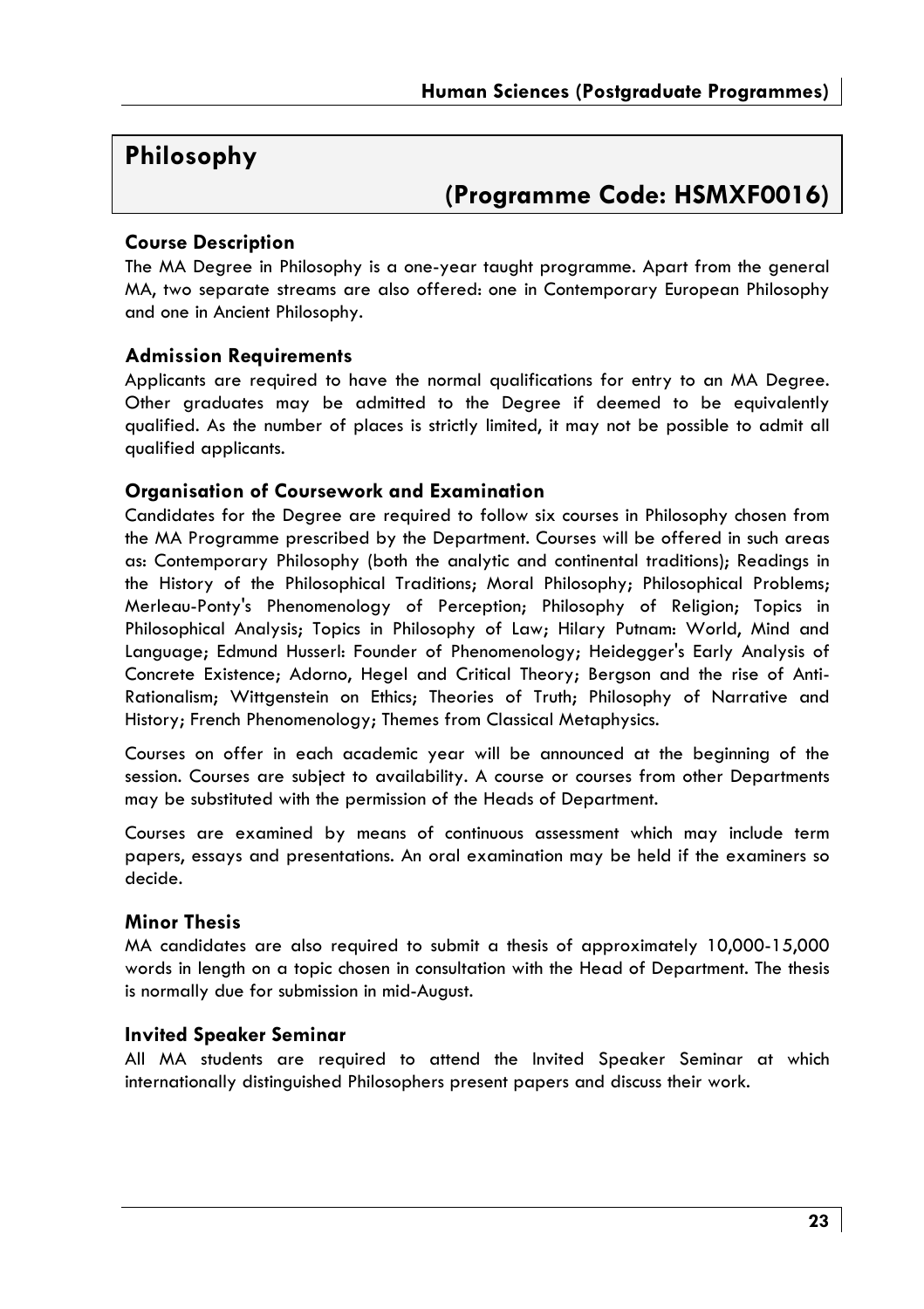### **MLitt Degree**

### **(Programme Code: HSMRF0003)**

This is a two-year research Degree, at the end of which candidates are required to present a thesis on a subject approved by the Head of Department, under an assigned supervisor, which must be based on original research. All MLitt students are required to attend the Invited Speaker Seminar at which internationally distinguished Philosophers present papers and discuss their work.

Candidates for the MLitt Degree may be considered for transfer to a PhD Degree after a minimum of three terms, subject to the approval of the Head of Department and the Faculty of Human Sciences.

#### **Application Procedure for MA and MLitt Degrees**

Enquiries regarding application procedures and details of courses should be made to:

Department of Philosophy John Henry Newman Building University College Dublin Belfield, Dublin 4 Telephone: +353-1-716 8186 Fax: +353 1 269 3469 Email: maire.doyle@ucd.ie

Applications should be made before 1st May of the year for which entry is sought. *Late applications may be considered at the discretion of the Head of Department.* Information is also available on the Department website: http://www.ucd.ie/philosop/.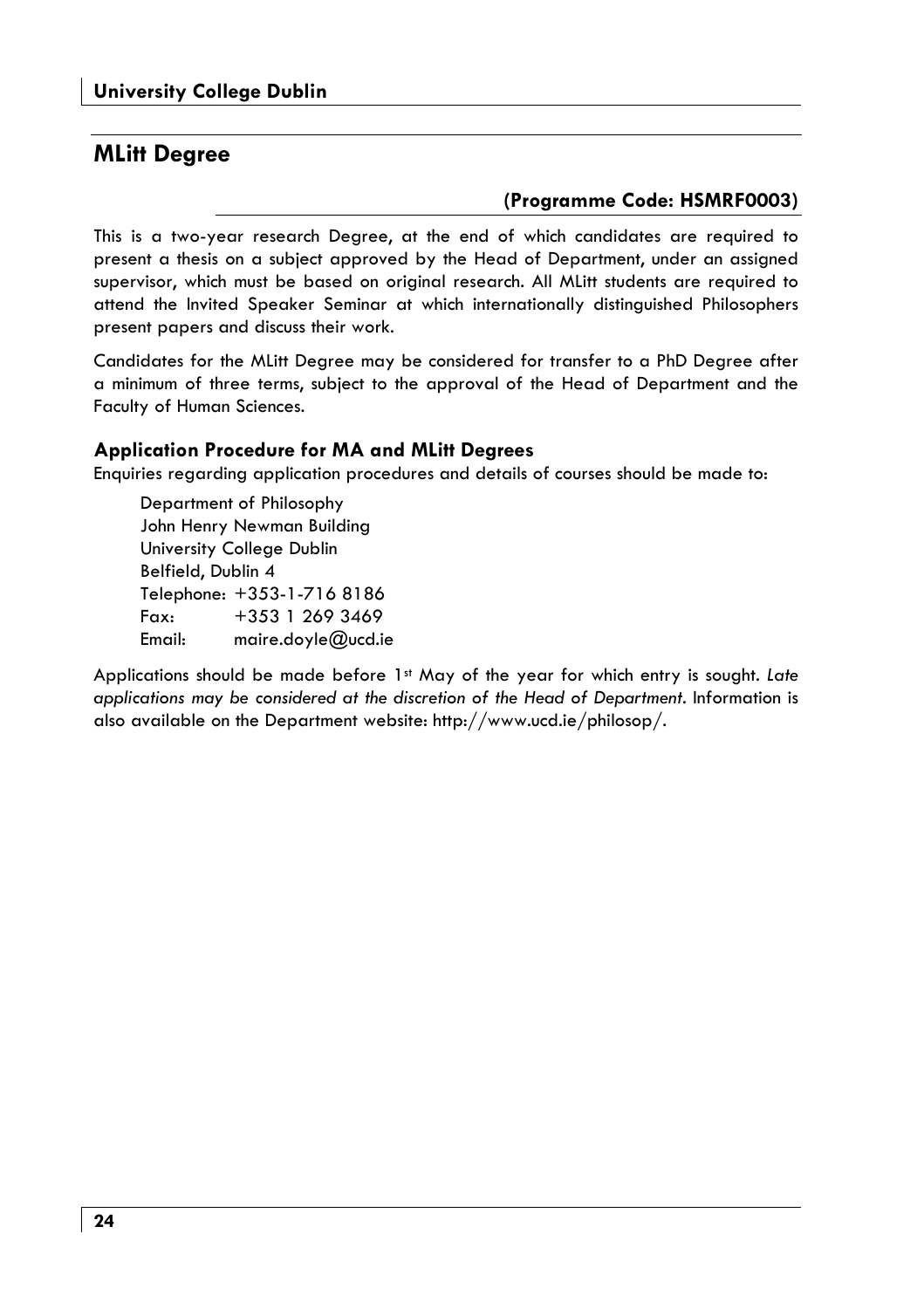### **Politics**

### **(Programme Code: HSMXF0017)**

### **Course Description**

The MA in Politics in UCD offers students the chance to study a wide range of theoretical, methodological and empirical issues at an advanced level. Students thereby acquire a rigorous training in independent thinking and analytical skills.

#### **Admission Requirements**

Applicants should normally have a primary Degree in Politics and have attained at least an Upper Second Class Honours, with at least a Lower Second Class Honours in any other Degree subject. Applicants with good qualifications in related subjects may also be considered from time to time.

#### **Organisation of Studies and Examination**

The MA is a full-time, one-year programme of study. Students must fulfil the following requirements:

- Attend **one** compulsory course: *Techniques of Political Research*;
- Complete **four other** courses typically two will be studied in each semester, and permission must be obtained to vary this. The following is the list of courses offered in 2003/2004 and is subject to change:

*Political Structures and Political Change; Citizenship, Participation and Diversity: Contemporary Republican Revival; Policy and Polity in the European Union; Foundations of Political Theory; Irish Political Development; Issues in British/Irish Studies; Issues in Public Affairs; Comparative and European Public Opinion and Political Behaviour; Comparative Political Economy; European Foreign and Security Policy; Transitions in Central Eastern Europe; Politics and Nationalism; Feminism and Political Theory.* 

- Participate in the **Graduate Forum** (P425) which supports thesis research;
- Attend the **Department Seminars** on Friday afternoons;
- Complete a *thesis* of 10,000 to 15,000 words, on a topic selected in association with a member of staff who will act as Supervisor.

Course assessment is based on examinations at the end of the Second Semester and/or by essay and project work during each semester. The thesis must be submitted by a date in September.

### **Application Procedure**

| Further information and details of the applications procedure may be obtained from: |          |                              |  |  |  |
|-------------------------------------------------------------------------------------|----------|------------------------------|--|--|--|
| Department of Politics,                                                             |          | Telephone: +353-1-716 8182   |  |  |  |
| John Henry Newman Building,                                                         | Fax:     | $+353 - 1 - 716$ 1171        |  |  |  |
| University College Dublin,                                                          | E-mail:  | politics@ucd.ie              |  |  |  |
| Belfield, Dublin 4                                                                  | Website: | http://www.ucd.ie/politics/) |  |  |  |
| The closing date for completed applications is 1st April of the year of entry.      |          |                              |  |  |  |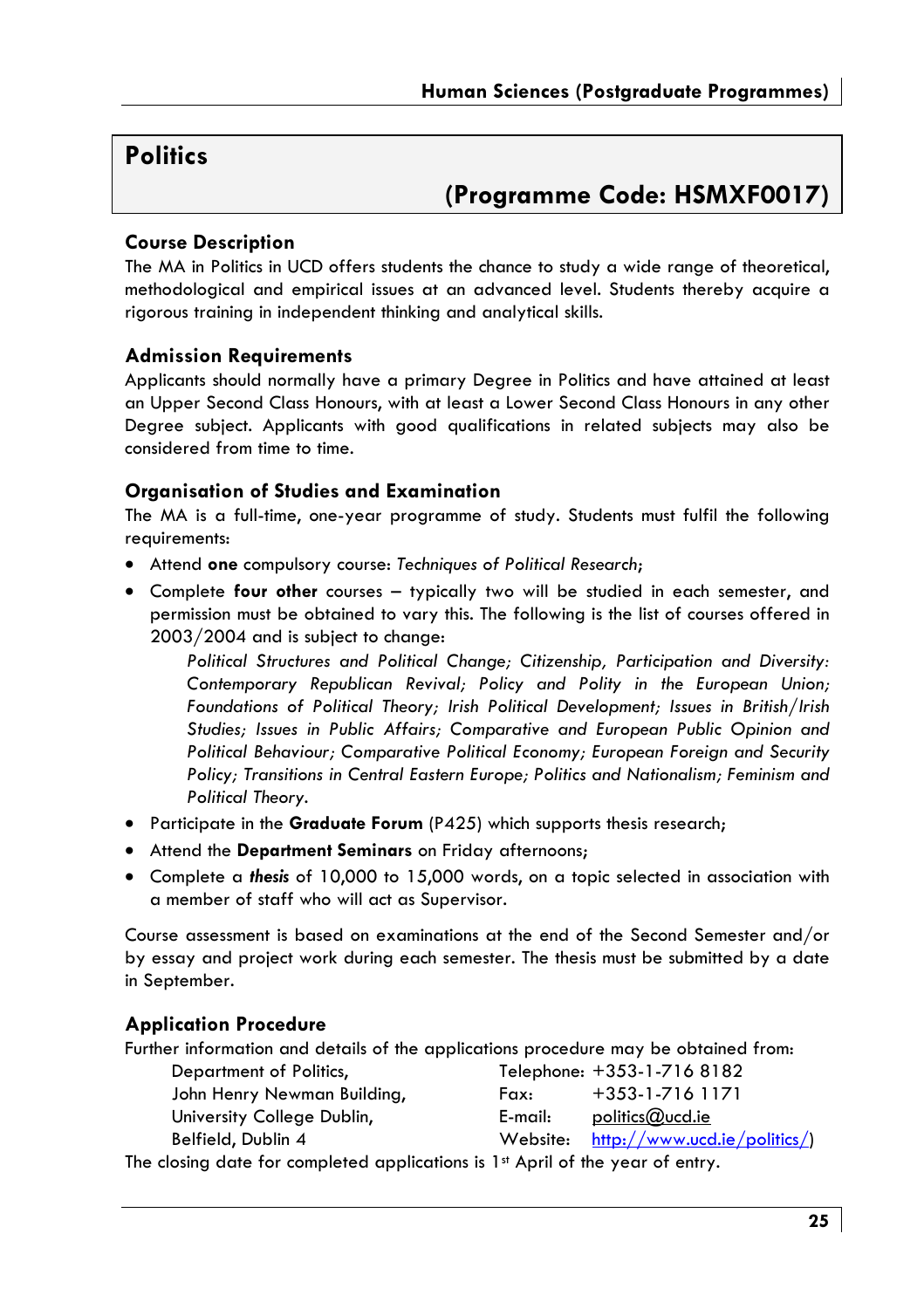### **Psychology**

### **(Programme Code: HSMXF0018)**

### **Course Description**

This Degree is intended for those who wish to extend their knowledge of Psychology beyond their undergraduate Degree.

### **Admission Requirements**

Applicants for entry to this course will be required to have the normal qualifications for entry to an MA Degree. Other university graduates with qualifications deemed equivalent may also be considered for admission.

### **Organisation of Studies and Examination**

Courses of study must be approved by the Department of Psychology.

### **Application Procedure**

Enquiries regarding application procedures and details of courses should be made to:

Professor Ciarán Benson Room D501, John Henry Newman Building University College Dublin Belfield, Dublin 4 Telephone: +353-1-716 8363

Applications from overseas graduates should be made before 1st May of the year of entry.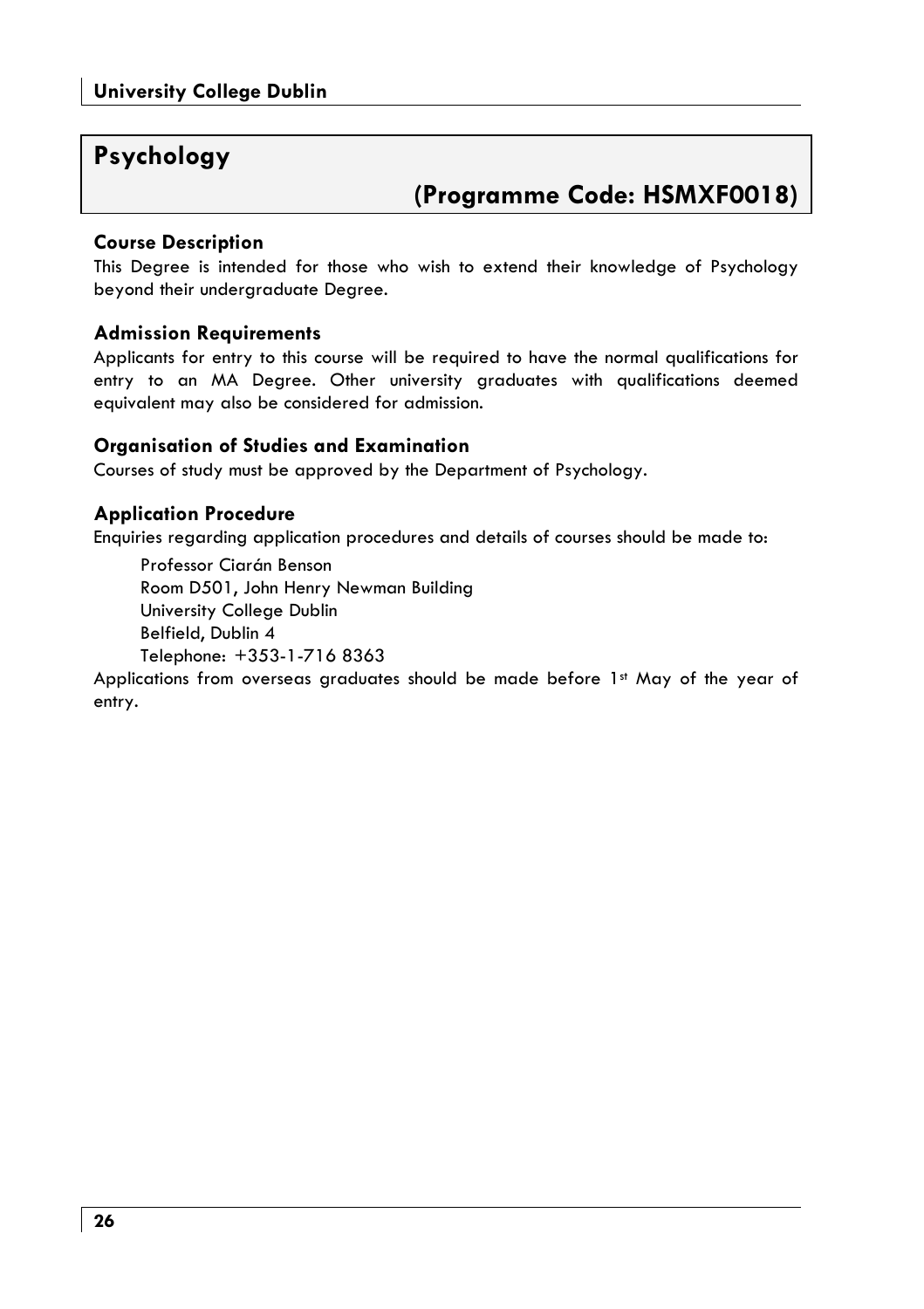### **Psychology (Social and Organisational)**

### **(Programme Code: HSMXF0020)**

### **Course Objectives**

The MA Degree in Social and Organisational Psychology aims to equip students for careers as organisational/occupational psychologists, in either academic or professional domains.

### **Admission Requirements**

Applicants for this course will be required to have the normal qualifications for entry to an MA Degree. Other graduates may be admitted to the Degree if deemed to be equivalently qualified. As the number of places is strictly limited, it may not be possible to admit all qualified applicants.

### **Organisation of Studies and Examination**

A distinctive feature of this course is its concentration on the development of practical, professional skills. The course provides an integration of research, academic study and professional issues, which run concurrently throughout the year. The theoretical side comprises lectures, seminars, case studies and research papers. The practical side includes skills acquisition through workshops with practitioners of work and organisational psychology, and placement in organisations during the year.

The following courses are offered:

- 1 Organisational Psychology
- 2 Applied Social Psychology
- 3 Human Resource Development and Management
- 4 Health Psychology and Work
- 5 Principles of Management
- 6 Organisational Assessment and Diagnosis Professional Skills Workshops
- 7 The Practice of Work and Organisational Psychology Practitioner Lectures
- 8 Psychometric Testing Including British Psychological Society Level A Competency in Occupational Testing.
- 9 Research Methods and Statistics

Assessment will involve the following components:

- (a) Written examination (four three-hour papers, sat in May/June)
- (b) Continuous assessment assignments (seven in all, submitted throughout the year)
- (c) Minor thesis (executed whilst on placement from June to August)

### **Application Procedures**

Enquiries regarding application procedures and details of courses should be made to:

Programme Administrator Mary Boyle, Department of Psychology, John Henry Newman Building, University College Dublin, Belfield, Dublin 4 (telephone: +353-1-716 8363/9) before 9<sup>th</sup> March of the year of entry. Applications from overseas graduates should be made before 9th March of the year of entry.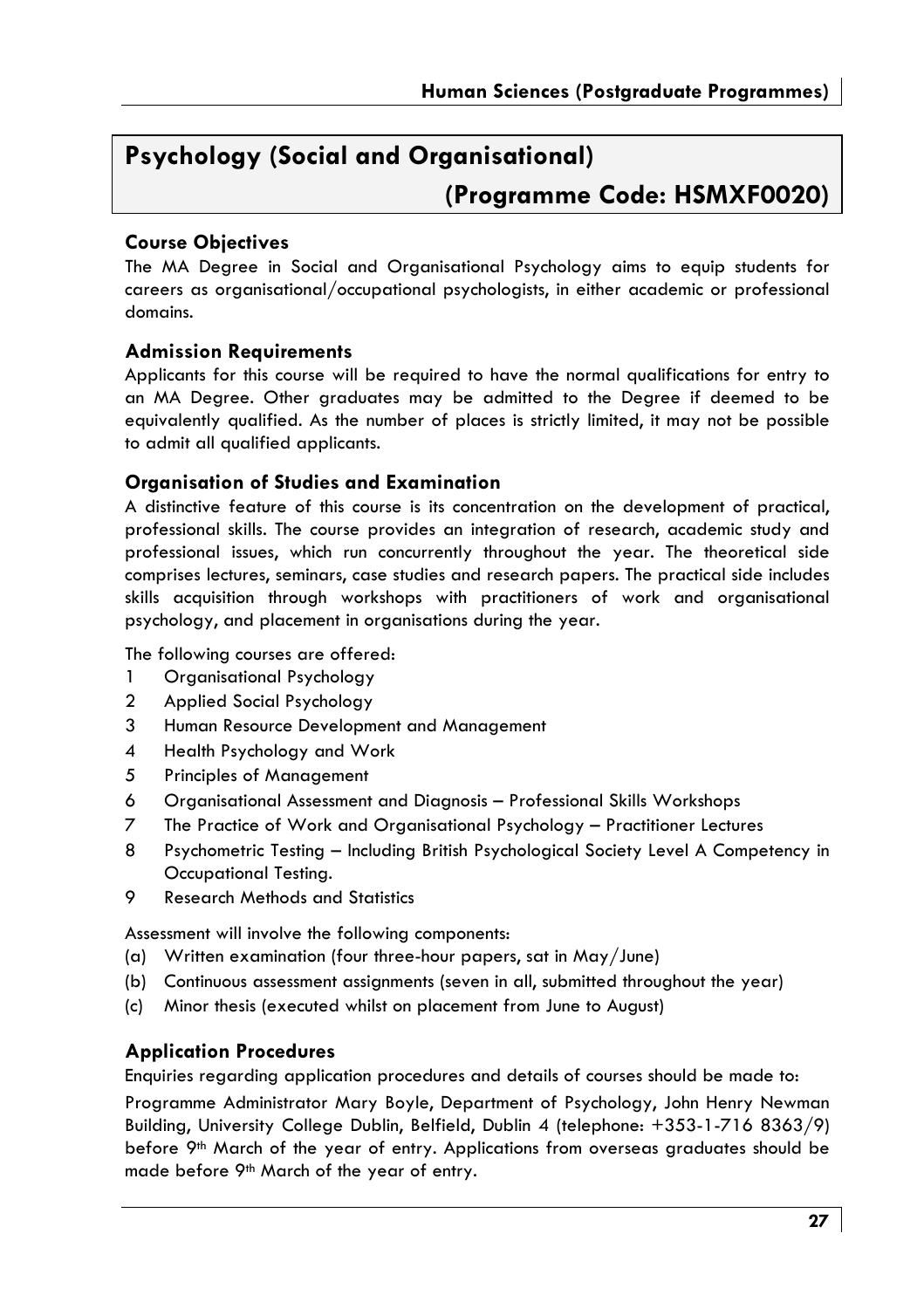### **Degree of Master of Economic Science (MEconSc) (Programme Code: HSMXF0010)**

### **Course Objectives**

This Degree is intended for those who wish to extend their knowledge of Economics beyond the undergraduate level. It is designed to impart a sound training in analytical economics and an introduction to applied economic research.

### **Admission Requirements**

Admission to the Degree requires:

- A primary Degree with at least Second Class Honours, Grade II (2H2) in Economics and in their other subject, or
- A primary Degree with at least a Second Class Honours, Grade I (2H1) Higher Diploma in Economic Science, or
- An equivalent qualification.

As places on this programme are limited, not all eligible students may be admitted in any year.

### **Organisation of Studies and Examination**

The one-year course consists of two semesters of course work. The course work will cover economic theory, econometrics, and a number of applied fields. Examinations in the courses are held at the end of each semester.

Details of the required and optional courses will be available from the Economics Department at the start of the academic year.

### **Application Procedure**

Enquiries regarding application procedure and details of courses should be made to

Postgraduate Admissions Department of Economics John Henry Newman Building University College Dublin Belfield, Dublin 4 Telephone: +353-1-716 8505 or +353-1-716 8272 Fax: +353 1 283 0068

The closing dates for receipt of applications are  $31<sup>st</sup>$  March 2004 for overseas graduates and 30<sup>th</sup> July 2004 for EU or EEA citizens.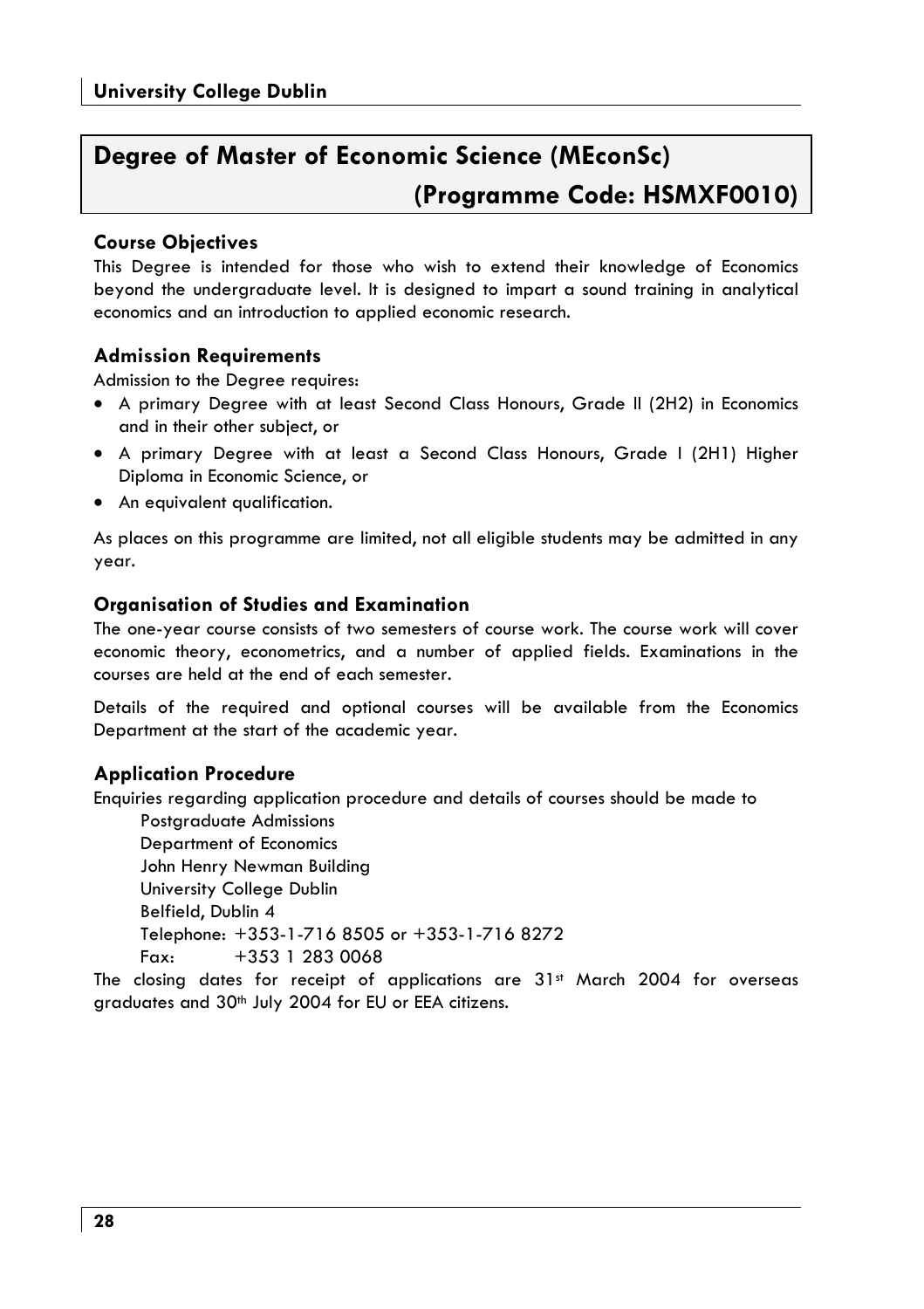### **Degree of Master of Economic Science (MEconSc) (Public Policy)**

### **(Programme Code: HSMXF0011)**

#### **Course Description**

The Master of Economic Science Degree in Public Policy [MEconSc (Public Policy)] is offered by the Department of Economics in association with the Department of Environmental Studies. This Degree prepares students for positions as policy analysts, public servants and applied economists by providing them with skills which increase their capacity to develop policy choices, to analyse critically these choices and to provide guidance in regard to their implementation. There are two streams: one in economic policy and the other in environmental economics and policy. The Degree is offered as a full-time programme (twelve months). In certain circumstances, with the approval of the Programme Director, a student may be allowed to complete the Degree over twentyfour months.

#### **Admission Requirements**

Graduates who have secured at least Second Class Honours, Grade II in their primary Degree and in the subject of Economics in that Degree, or other suitably qualified graduates may, on the recommendation of the Programme Director and by approval of the Faculty, enter the programme. Applicants with a lower grade of Degree but with relevant experience may be accepted subject to the recommendation of the Programme Director and the approval of Faculty. Graduates of the Higher Diploma in Economic Science should have obtained at least Second Class Honours, Grade I overall in order to be accepted.

### **Organisation of Studies and Examinations**

Students must take a total of eight courses. In the First Semester, all students take core courses in Microeconomic Methods for Public Policy, Macroeconomic Methods for Public Policy and Quantitative Economics. In addition, students specialising in Economic Policy must take a course in Competition Policy while those specialising in Environmental Economics and Policy take a course in Principles of Environmental Management. In the Second Semester, students must take four courses from the list below. Those specialising in Environmental Economics and Policy must take the first three courses:

 Advanced Environmental Economics Market Based Instruments for Environmental Policy Cost Benefit Analysis and Non-Market Valuation Natural Resource Economics Health Economics Transport Economics Public Finance Economic Development Comparative Public Policy Social Policy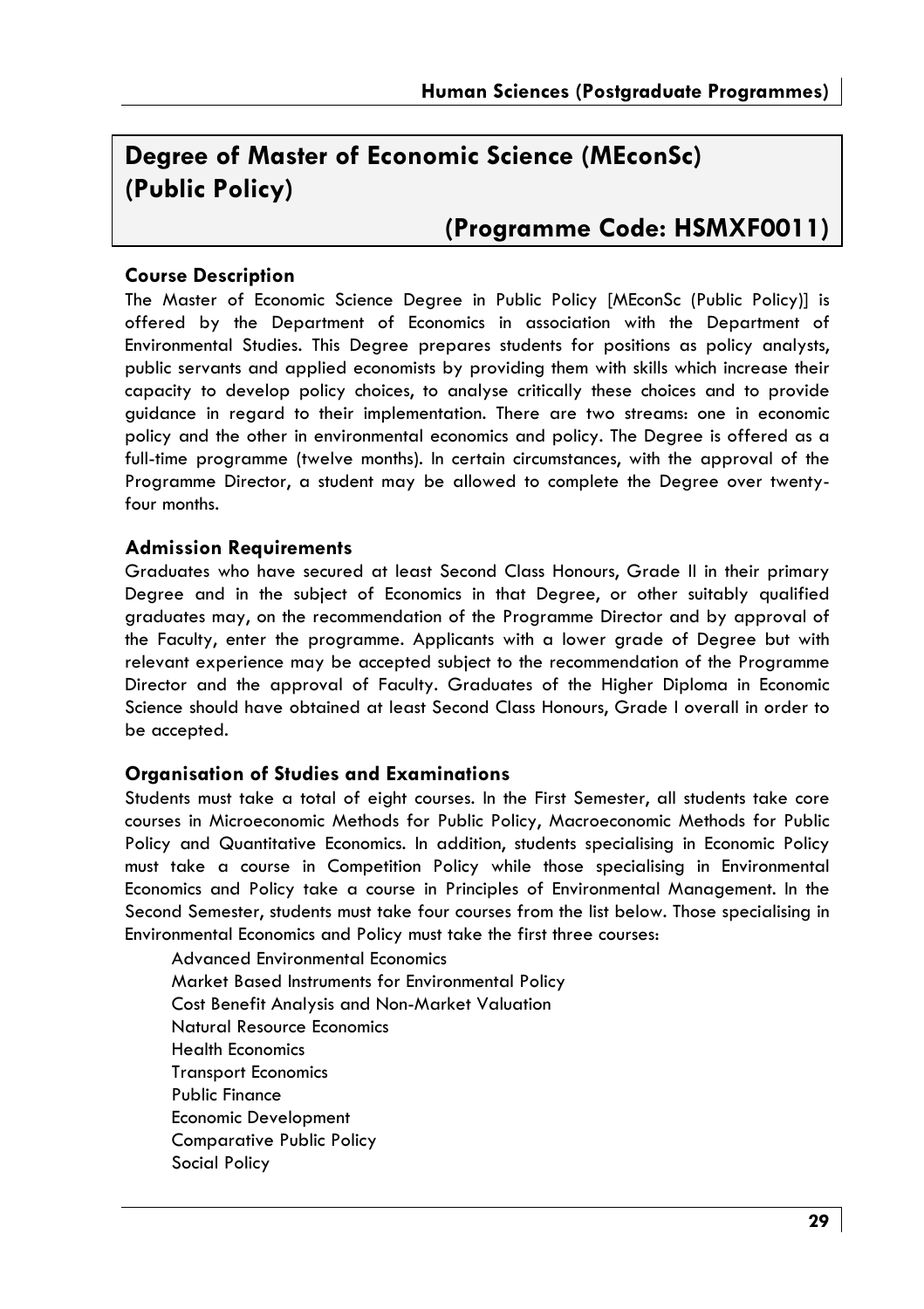In addition, students must complete a minor dissertation (15,000 to 30,000 words). The topic of the dissertation must be approved by the Programme Director. Those specialising in Environmental Economics and Policy must choose a topic within this area of study. Each student will be assigned a supervisor with whom they will meet regularly to discuss the progress of their dissertation. Examinations are held as prescribed by the Faculty. Students must also complete problem sets and/or essays as prescribed by the Programme Director.

### **Application Procedure**

Enquiries regarding the application procedure should be made to:

The Programme Director, MEconSc (Public Policy) Department of Economics John Henry Newman Building University College Dublin Belfield, Dublin 4 Telephone: +353-1-716 8505 Fax: +353 1 283 0068 The closing dates for receipt of applications are 31<sup>st</sup> March 2004 for overseas graduates and 30<sup>th</sup> July 2004 for EU or EEA citizens.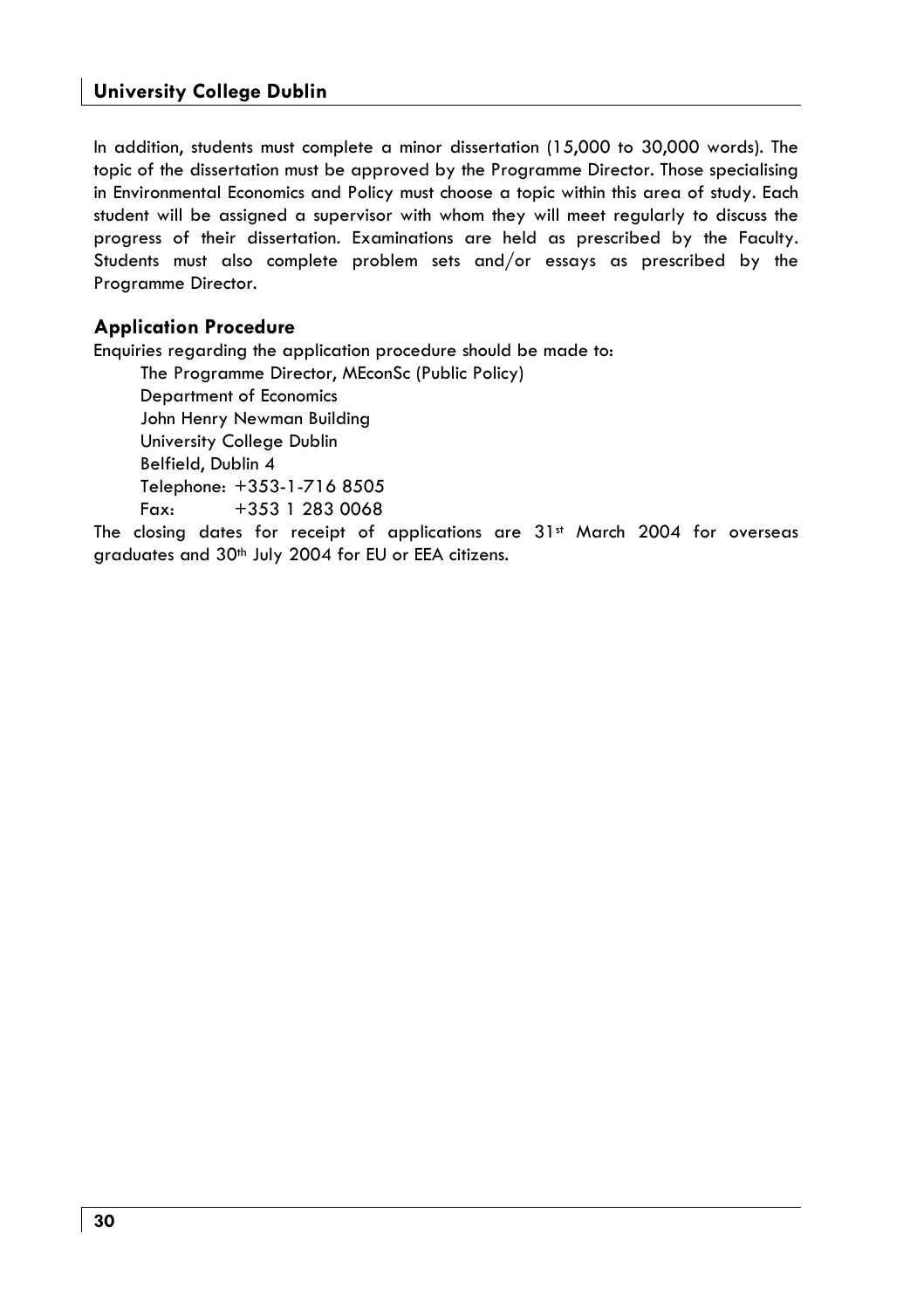### **Degree of Master of Education (MEd)**

### **(Programme Code: HSMXF0007)**

As a two-year course the Master of Education (MEd) Degree provides students with the opportunity to deepen their understanding of key issues within the field of Education as well as to develop their expertise in one particular area of professional development. The course is open to teachers at all levels of the education system, as well as other suitably qualified professionals working in the area of education and training. The emphasis throughout is to develop critical skills of enquiry as students debate and discuss with others key issues relating to education nationally and internationally. The course also develops skills in the field of educational research, in particular quantitative and qualitative research methods. Coursework is organised on a modular basis and consists of the following:

### **1. Professional Development**

Specialisation in one major area of professional work, e.g. Education Management, Curriculum Studies, Adult Education, Learning Difficulties, Children's Literature.

### **2. Educational Studies**

In-depth focus on current areas of educational interest drawing on research and theory within the fields of Curriculum, History, Philosophy, Sociology and Psychology of Education.

### **3. Research Methods**

This aspect includes coverage of basic Statistics, qualitative and action research methods, information sources and the use of computers in research.

### **4. Completion of a Minor Thesis**

A minor thesis is completed in the Second Year of the programme.

**Closing date for applications is 1st April.** Assessment of the programme involves a combination of written assignments, take-home examinations, group projects and the completion of a minor thesis.

### **Course Organisation and Syllabus**

Classes are held from 4.30 p.m. – 6.30 p.m. two/three afternoons per week (depending on the mode of study chosen). The First Year of the course is devoted to course work and assignments, while the Second Year involves completion of a minor thesis, along with attendance at a research seminar/workshop programme. Course delivery consists of lectures, seminars, workshops and visiting lecturers with expertise in particular areas of professional development.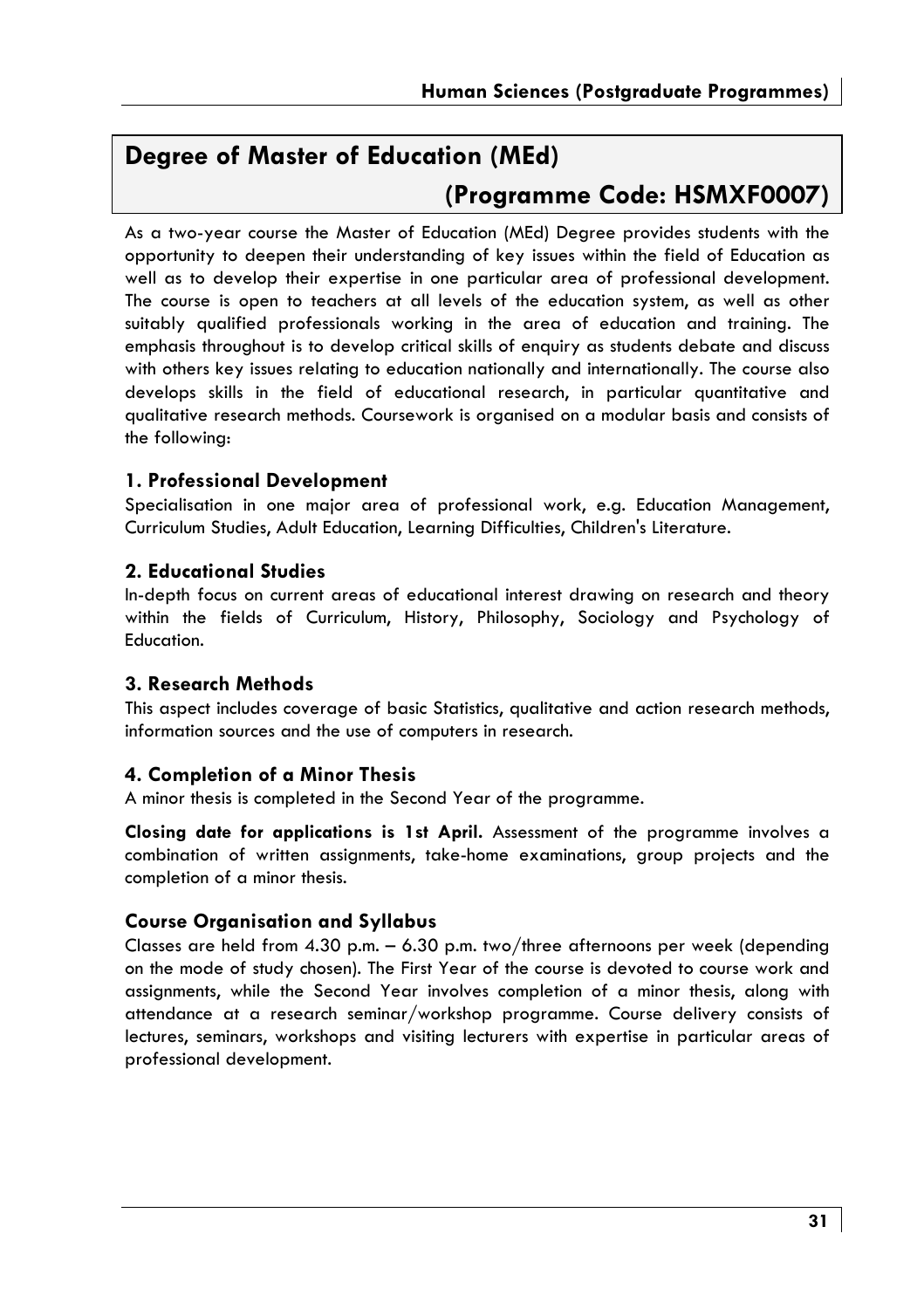The Degree may be taken in one of two modes as follows:

### *Mode A:*

Open to students who *do not* hold the Higher Diploma in Education Studies (HDES) or equivalent. Lectures for these students take place three afternoons per week for the first year (Tuesday, Wednesday and Monday *or* Thursday), typically from 4.30 p.m. – 6.30 p.m. Seminars are held twice monthly on Tuesday evenings from 7.00 p.m. – 8.00 p.m.

#### *Mode B:*

Open to students who hold the Higher Diploma in Education Studies (HDES) or equivalent. Lectures take place two afternoons per week (Tuesday and Wednesday), from 4.30 p.m. – 6.30 p.m., with attendance at seminars twice monthly from 7.00 p.m. – 8.00 p.m.

The syllabus for the MEd is designed to offer students as much flexibility as possible in course options as well as obtaining a balance between specialization in key areas combined with a general introduction to major issues of relevance within the field of education.

### **1. Professional Development**

*Available to Mode A students only.* Specialisations offered for the last academic year included: Adult Education, Curriculum Studies, Educational Management, Learning Difficulties, and Children's' Literature. Four core modules were offered within each specialism as follows:

*Adult Education:* (a) Curriculum and the Management of Change; (b) Facilitating Adult Learning; (c) Provision of Adult Education; and (d) Contemporary Issues in Adult Education.

*Curriculum Studies:* (a) Curriculum and Pedagogy; (b) Curriculum and the Management of Change; (c) Subjects and Disciplines; and (d) Contemporary Issues in Curriculum Studies.

*Educational Management:* (a) Creating the Effective School; (b) Group Dynamics; (c) Leadership Skills and Managing Change; and (d) Legal Issues in Education.

*Learning Difficulties:* (a) Child Development; (b) Language and Literacy; (c) Learning Difficulties: Sources and Policies and (d) Special Needs Teaching.

*Children's Literature:* (a) Literature for Children and Adolescents: An International Tour; (b) Children's Literature: Educational Applications; (c) Children's Literature: Perspectives and Issues; (c) Children's Literature: Designing and Delivering the Curriculum.

*Course choices are subject to sufficient student numbers and may change from one year to another.* 

### **2. Educational Studies**

*Open to Mode A and Mode B students.* This aspect of the course allows students to study in depth areas of current educational interest, drawing on research and theory within the fields of Curriculum, History, Philosophy, Psychology and Sociology of Education. Students select one module per semester from the available list of modules offered as follows:

*Educational Studies – Semester 1:* (a) Education in Ireland – Historical Perspectives; (b) Equality and Voice in Education; (c) Mind, Knowledge and Teaching; (d) Counselling Psychology; and (e) Education – Curriculum Design.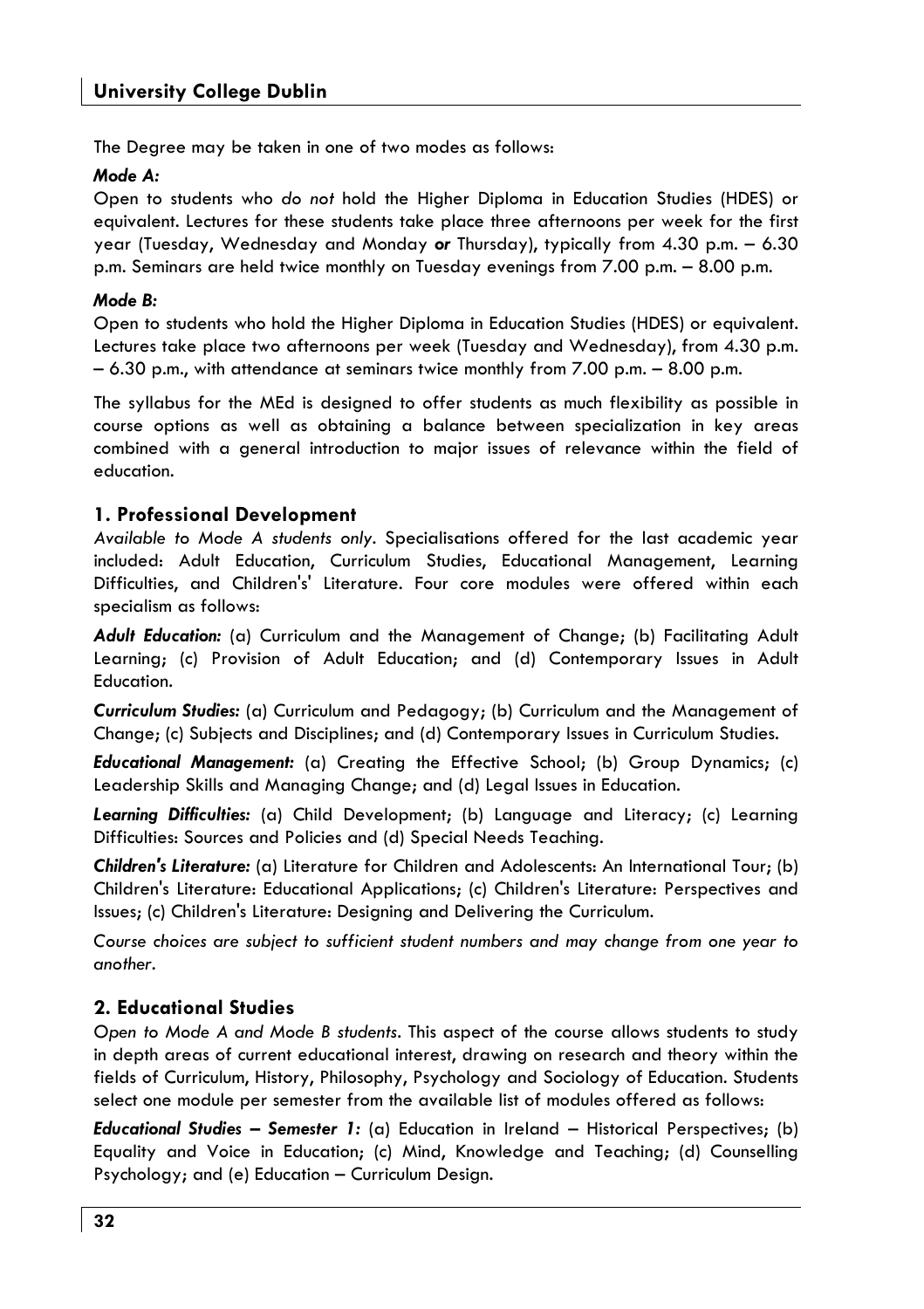*Educational Studies – Semester 2:* (a) Education and Power – Interest Groups and the Socioloay of Learning; (b) Ethical and Political Issues in Education; (c) Psychology in Schools; (d) Curriculum: Knowledge Construction.

### **3. Research Methods and Training**

Educational research forms an important and essential part of professional development in our Masters programmes. The Research Methods course aims to enable participants to develop their proficiency in the interpretation of research result and in the generation of new knowledge through research. The course is designed to give participants a rounded introduction to the main types of educational research methods and analysis. The aim is to enable participants to identify and evaluate research in the principal educational fields.

Taken by all MEd students in Year One of the programme, this course provides a thorough grounding in research methods which includes basic training and statistical analysis as well as preparation of a thesis proposal. Qualitative and historical/documentary methods of research are also covered. The course runs the entire length of the academic year.

### **4. Thesis**

The Education Dept UCD prides itself on the high quality of theses produced as part fulfilment of the MEd Degree programme. Students gain considerable insight and expertise in their chosen field of research, working on an individual basis with an experienced member of staff over the course of the Second Year of the programme. Structured support is given to students in the formulation of their thesis proposal through the research methodology course. Decisions on thesis topics do not have to be furnished until the end of the First Year of the programme.

### **Assessment**

The course is assessed through a combination of essays, projects and examinations in Year 1 of the programme, and a thesis in Year 2. It leads to a Master of Education Degree of the National University of Ireland, awarded at Pass; Second Class Honours, Grade II; Second Class Honours, Grade I; or First Class Honours level.

### **Admission Requirements**

Applicants must be recognised teachers with a minimum of three years' professional experience. They must satisfy (a) **or** (b) below:

(a) An Honours primary Degree, Second Class Honours or higher

*OR* 

(b) A primary Degree not at Honours level, together with one of the following:

- i. The Higher Diploma in Education (HDipEd) at Honours level
- ii. The Higher Diploma in Education Studies (HDES) or its equivalent at Honours level.

#### *Note:*

All applicants without the Higher Diploma in Education Studies (or its equivalent) will be interviewed. Candidates who do not have appropriate professional experience in their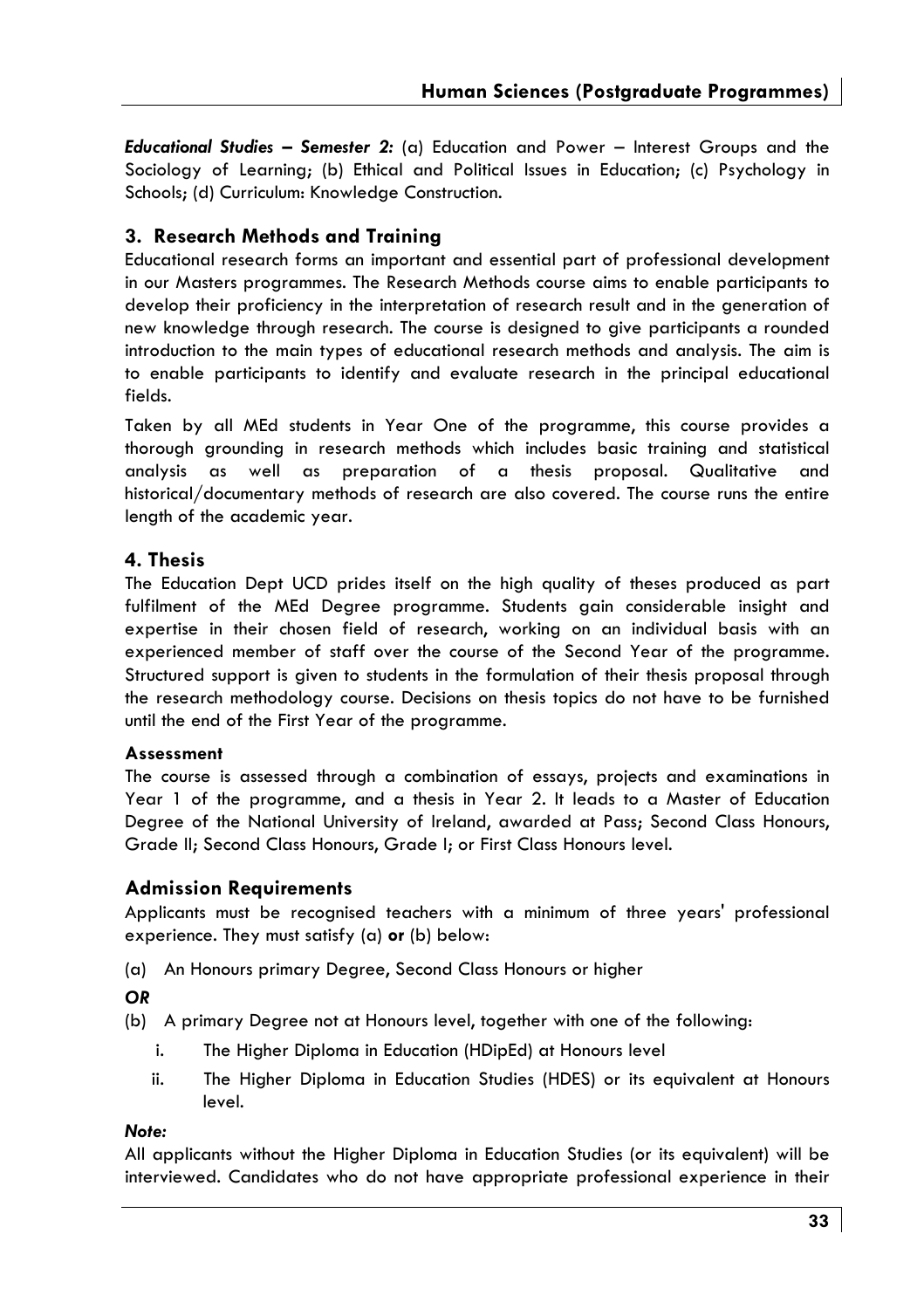chosen professional field may be required to complete the Higher Diploma in Education Studies as a pre-requisite for entry to the MEd programme.

#### *Note:*

In line with Faculty of Human Sciences policy, the provision of all courses is subject to a sufficient number of candidates applying and being accepted.

### **Non-UCD Graduates**

Graduates from higher education institutions other than UCD must enclose with their application full transcripts of their third-level qualifications. Such transcripts may be obtained from the Registrar of the relevant institution(s).

### **Proficiency in the English Language**

Applicants whose first language is not English or Irish will be required to provide a Certificate of Proficiency in English. The number of places offered may be limited and it may not be possible to admit all qualified candidates.

Closing date for applications: 1<sup>st</sup> April *(Late applications may be considered)* 

For additional information and application forms contact:

Ms Carmel Gilbride – MEd Course Administrator Education Department (Room C102) John Henry Newman Building University College Dublin Belfield, Dublin 4 Telephone: +353-1-716 8250 /+353-1-716 8292 Fax: +353-1-716 1143 Website: www.ucd.ie/education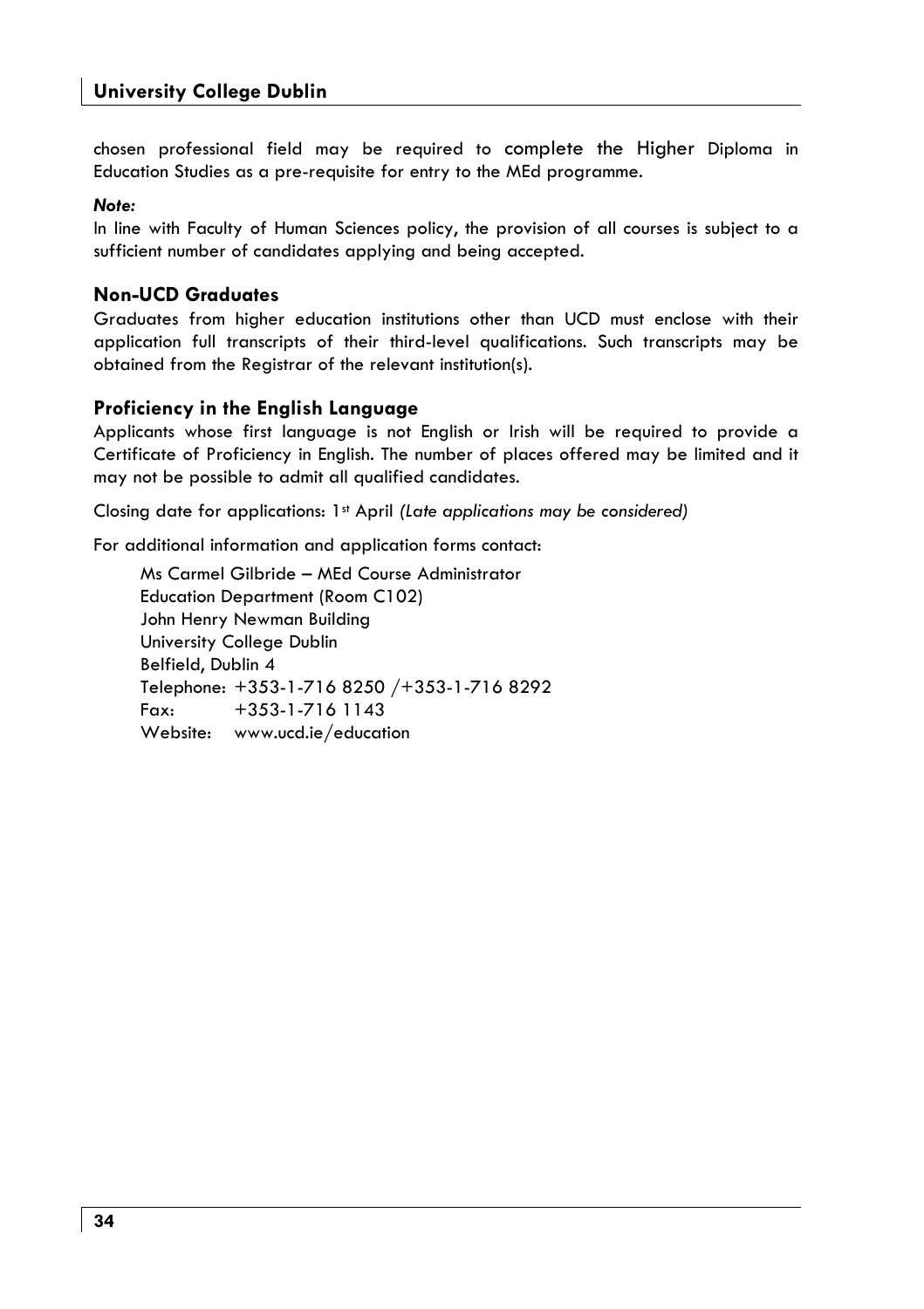### **Degree of Master of Education (Special Educational Needs) (MEd SEN)**

### **(Programme Code: HSMXF0008)**

### **Course Description**

This two-year Degree programme, which can be undertaken on a part-time basis, is designed for teachers and other professionals involved in the education, care and management of children and adolescents with special educational needs and disabilities.

### **Entry Requirements**

Applicants should be graduate teachers preferably with a qualification or relevant experience in special needs education. Candidates must have obtained an Honours classification in either their primary Degree or in a subsequent qualification. Consideration will also be given to graduate professionals who work in other areas with children who have special educational needs. All applicants should have a minimum of three years experience of working with such children. Candidates will be selected by interview, and the number of places offered is limited.

### **Course Content**

The First Year of the programme consists of intensive, campus-based lecture, workshop and seminar sessions and assignments focusing on the following core areas: Special Educational Needs – Analysis, Aetiology and Intervention; Support Services, Specialisms and Therapy; Assistive, Augmentative and Information Technologies; Models of Parent-Professional Relationships, Counselling and Family Support; Curriculum Development; Programme Planning for Inclusive Education; Transitional and Continuing Education for Students with SEN; Legislative Provision and Rights of Students with Disabilities; Educational Management for Students with SEN; SEN – an International Perspective. Coursework in the first Year additionally includes a comprehensive programme of training in educational research methodology. Classes are scheduled to commence at 4.30/5.00 p.m. on three weekday evenings. The Second Year of the programme consists of the completion by the candidate of a minor thesis on a designated aspect of special needs education or the compilation of a portfolio of research-based interventions conducted in schools or other approved locations. The general purpose of this Degree programme is to enhance and develop participants' awareness of new approaches in the definition, educational provision, management and support of students with special educational needs, whether in inclusive mainstream, special education, clinical or administrative settings.

### **Application for Admission**

Application forms are obtainable from:

The Secretary, Education Department John Henry Newman Building University College Dublin Belfield, Dublin 4.

Completed forms should be returned to the Secretary not later than the 1<sup>st</sup> April of the year for which entry is sought. Application fee €20.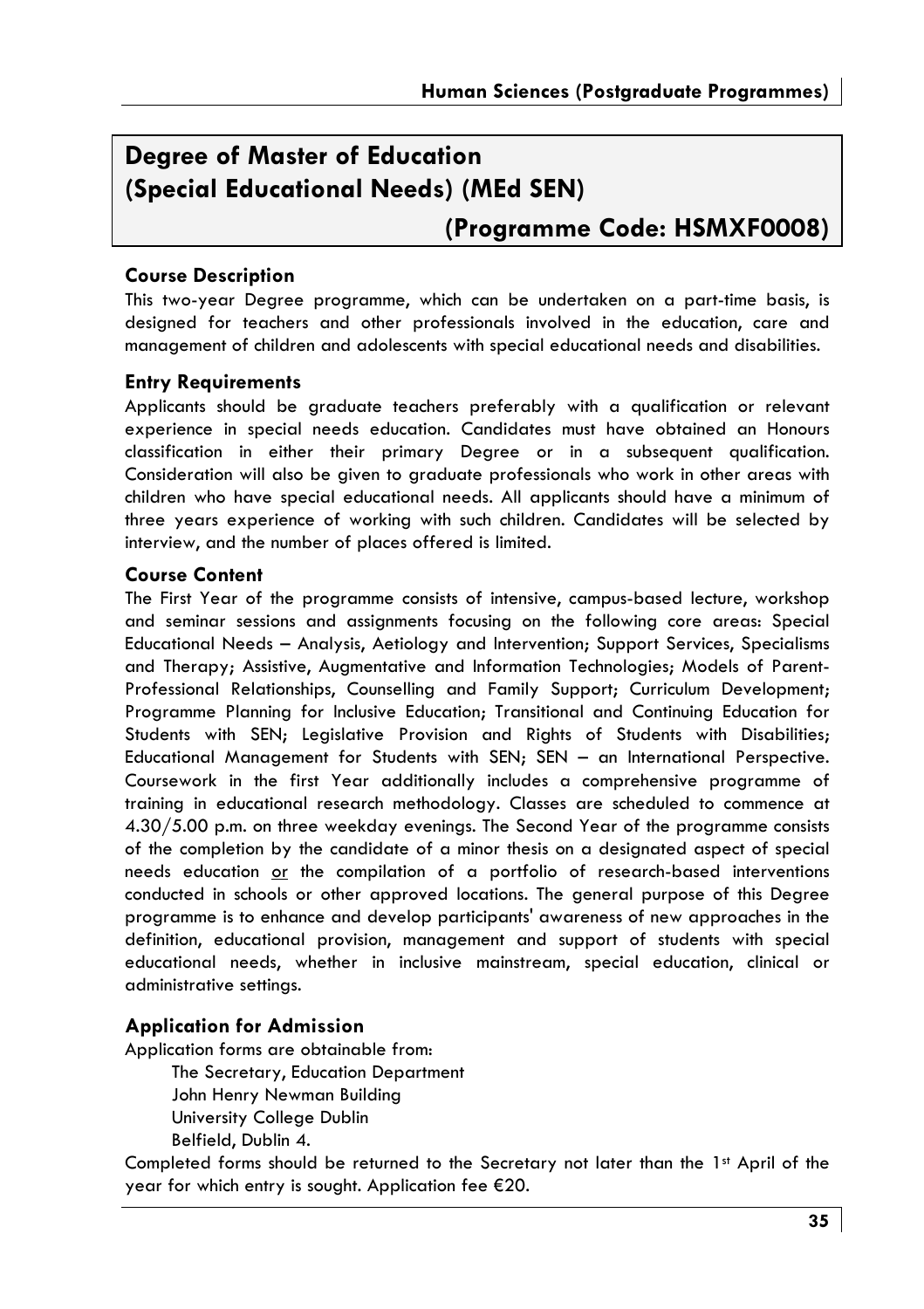### **Degree of Master of Library and Information Studies (MLIS) (Programme Code: HSMXF0009)**

### **Course Objectives**

The MLIS Degree prepares students for professional careers in information or library work, and provides an opportunity for advanced study and research.

### **Admission**

Candidates must be graduates of a recognised university and must normally hold one of the following:

- i) A primary Degree with at least Second Class Honours, Grade II in two subjects;
- ii) A primary Degree with at least Second Class Honours, Grade I in one subject;
- iii) A primary Degree and the University's Higher Diploma in Library and Information Studies with at least Second Class Honours or an equivalent qualification.

Candidates who wish to study part-time for this Degree must hold a primary Degree *and* the University's Higher Diploma in Library and Information Studies, or an equivalent qualification, with at least Second Class Honours in the Diploma or in the Degree as specified in (i) or (ii) above.

Applicants must be recommended by the appropriate Professor or Head of Department and approved by the Faculty of Human Sciences.

Candidates must normally have experience of work in a library or information environment before commencing study on the course. It is not necessary to have this experience at the time of application.

### **Organisation of Studies**

The normal duration of the course is one year for full-time students and two years for part-time students.

Candidates who do not hold the Higher Diploma in Library and Information Studies must accumulate twenty-two units, from courses chosen in consultation with the Department, and submit a minor thesis, written under the direction and supervision of the Department. At least ten units must be acquired from advanced courses.

Candidates who hold the Higher Diploma in Library and Information Studies must accumulate at least eight units from appropriate courses, as prescribed by the Department, and submit a minor thesis, written under the direction and supervision of the Department.

Certain course units are compulsory. Not all courses will be available in each semester or year.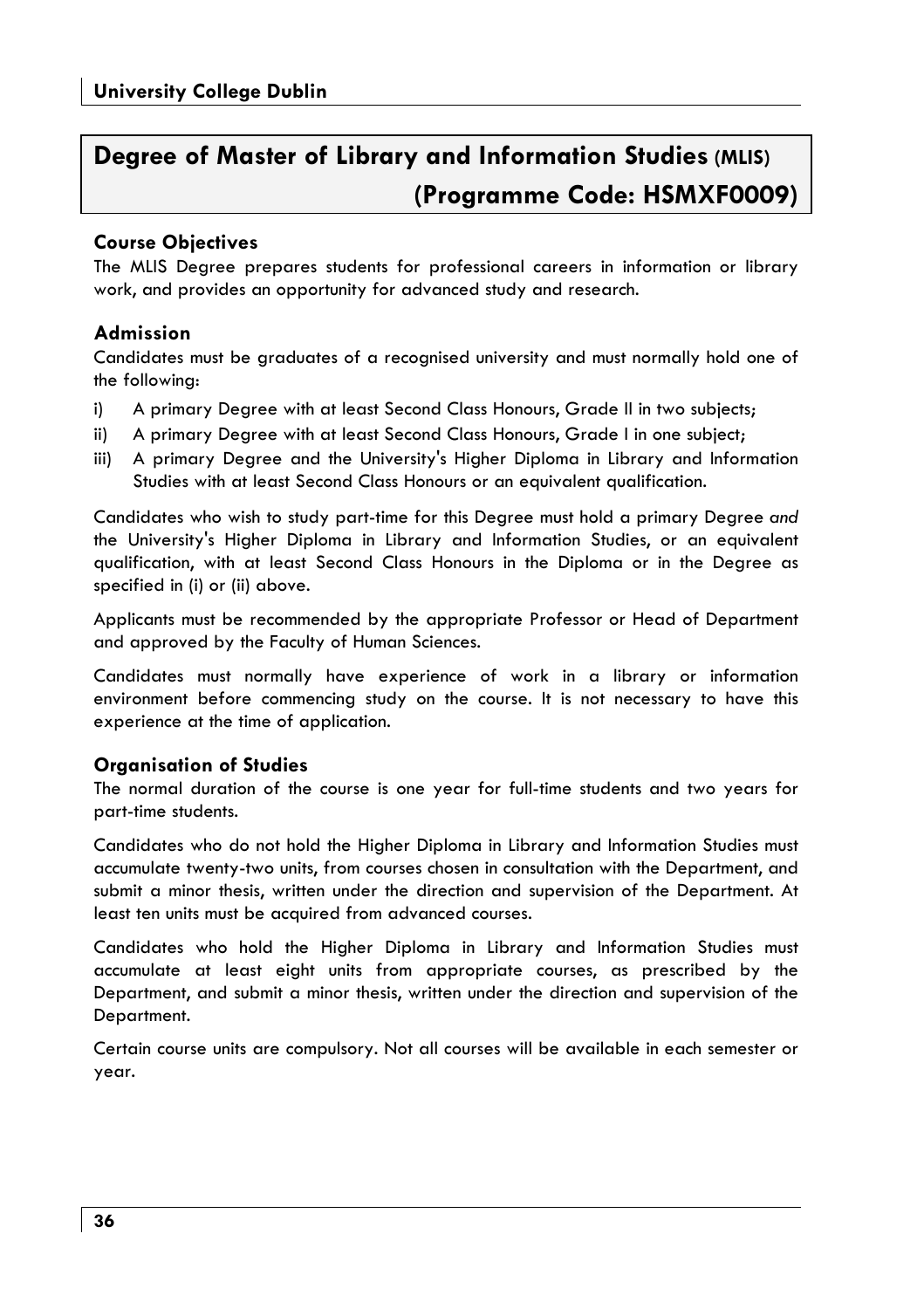| <b>Course Number</b> | <b>Units</b>   | Level    | <b>Course Title</b>                                                 |
|----------------------|----------------|----------|---------------------------------------------------------------------|
| $IS-P411$            | 2              |          | <b>Information Policy</b>                                           |
| $IS-P412$            | $\overline{2}$ |          | Culture, Information and Technology                                 |
| $IS-P413$            | $\overline{2}$ |          | <b>Issues in Information Studies</b>                                |
| $IS-P415$            | $\overline{a}$ |          | Information and Society                                             |
| $IS-P417$            | $\overline{2}$ |          | <b>Communications and the Consumer</b>                              |
| $IS-P418$            | $\overline{2}$ | Advanced | Librarians and Information Seeking in the 21st<br>Century Workplace |
| $IS-P422$            | $\overline{2}$ | Advanced | Rare Books Curatorship                                              |
| $IS-P423$            | $\overline{2}$ |          | History of the Book                                                 |
| $IS-P431$            | $\overline{2}$ |          | <b>Management of Information Agencies</b>                           |
| $IS-P433$            | $\overline{2}$ | Advanced | Human Resources Management in Information<br>Units                  |
| $IS-P441$            | 2              |          | <b>Bibliographic Information Resources</b>                          |
| <b>IS-P444</b>       | $\overline{c}$ |          | Introduction to Electronic Resources                                |
| $IS-P445$            | $\overline{a}$ | Advanced | <b>Advanced Electronic Resources</b>                                |
| <b>IS-P446</b>       | $\overline{a}$ | Advanced | <b>European Information Markets</b>                                 |
| IS-P447              | $\overline{a}$ |          | Literature for Children                                             |
| $IS-P449$            | $\overline{2}$ | Advanced | <b>Archives and Manuscripts</b>                                     |
| IS-P456              | $\overline{2}$ |          | Cataloguing and Classification                                      |
| IS-P461              | $\overline{2}$ | Advanced | Telecommunications and Networks                                     |
| $IS-P463$            | $\overline{2}$ | Advanced | Database Management Systems                                         |
| IS-P464              | $\overline{a}$ |          | Introduction to Computers and Databases                             |
| $IS-P465$            | $\overline{2}$ |          | Web Publishing                                                      |
| <b>IS-P466</b>       | $\overline{2}$ | Advanced | Advanced Web Publishing                                             |
| IS-P467              | $\overline{2}$ |          | Electronic Library and Resource Management                          |
| IS-P468              | $\overline{2}$ | Advanced | <b>Electronic Library Systems</b>                                   |
| <b>IS-P471</b>       | $\overline{a}$ | Advanced | <b>Research Methods</b>                                             |
| $IS-P473$            | $\overline{2}$ | Advanced | Research Methods Seminar                                            |

### **Course Units for MLIS**

### **Assessment**

Candidates for the MLIS Degree are required to complete course work, sit a written examination and submit a minor thesis in accordance with University regulations. An oral examination may be held if the examiners so decide.

### **Application Procedure**

For details of application procedures contact:

The Secretary, Department of Library and Information Studies Library Building, University College Dublin Belfield, Dublin 4 Telephone: +353-1-716 7055 Fax: +353-1-716 1161

The final date for receipt of applications is  $1<sup>st</sup>$  February of the year for which entry is sought.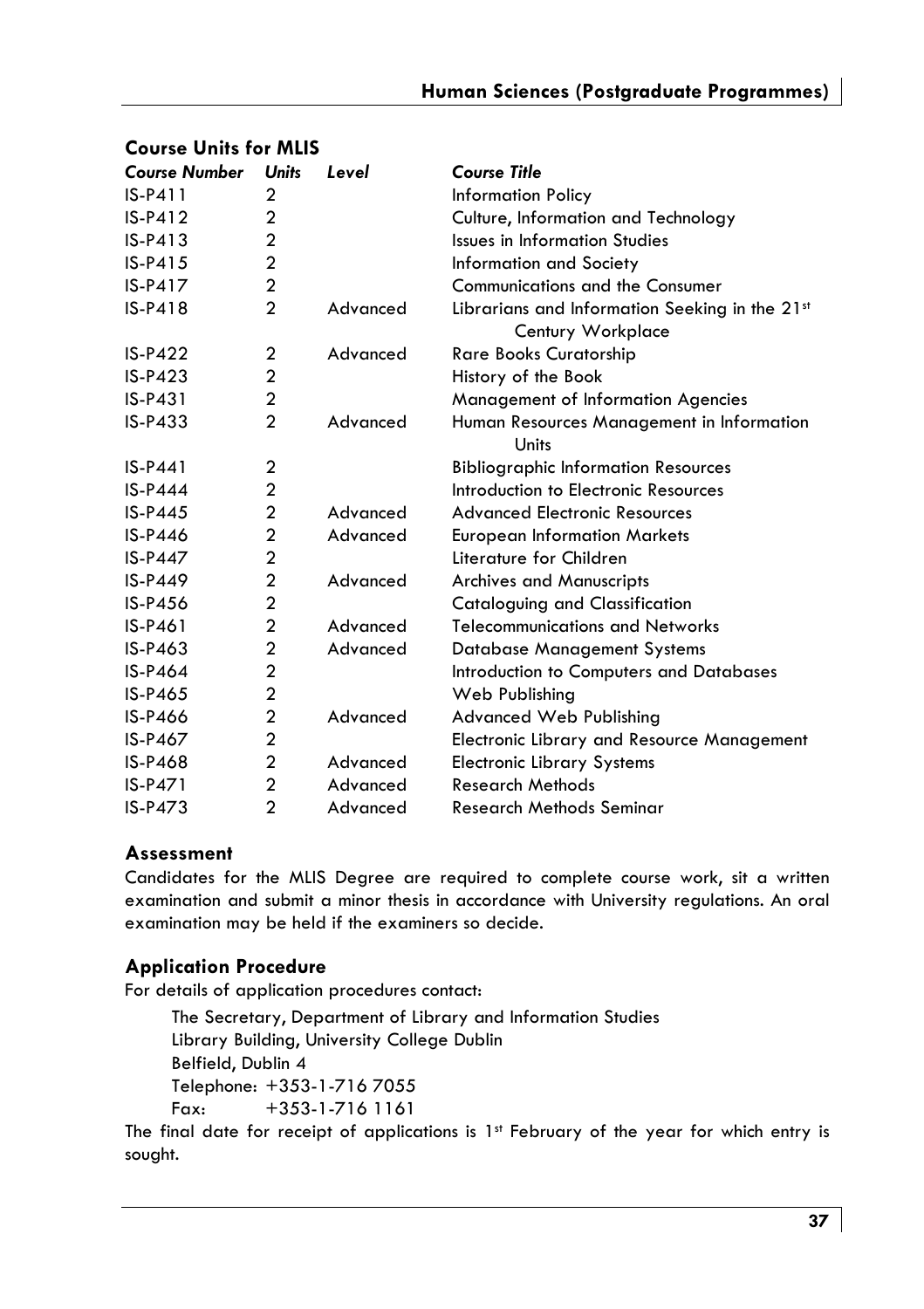# **Degree of Master of Psychological Science (MPsychSc) (Programme Code: HSMRF0004)**

### **By Research**

Only candidates who hold an MA Degree by examination in Psychology or have reached a sufficient standard in the Higher Diploma in Psychology will be permitted to enter for the Degree of Master of Psychological Science by research. The Degree will be awarded on a research thesis prepared in the University under the direction of the Professor over at least three terms. The subject of the thesis must be approved by the Professor.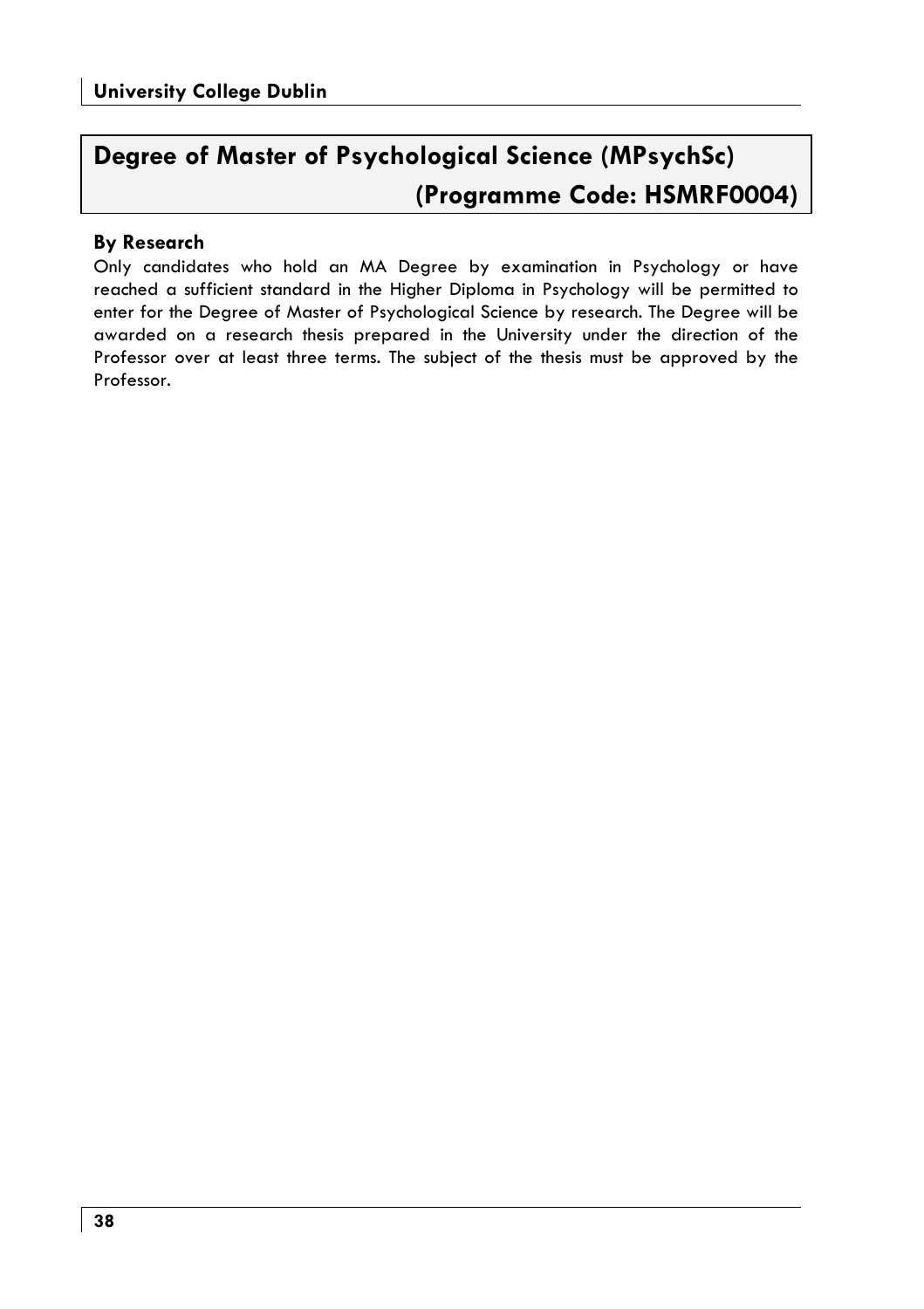## **Degree of Master of Social Science**

### **General Regulations**

THE subjects for the Master of Social Science Degree are Sociology, Social Policy, Social Policy (International), Social Work. The course for the Degree of Master of Social Science is an Honours course. This Degree may be obtained either by thesis or by examination. Candidates are not permitted to proceed to the MSocSc Degree while engaged upon any other course, except by permission of the Faculty.

### **MSocSc Degree by Thesis/MLitt Degree in Sociology by Thesis**

Only candidates who have gained the award of BSocSc, or equivalent Degree in Social Science, with the award of First Class Honours or Second Class Honours, Grade I will normally be permitted to enter for the Degree by thesis. Other graduates may be admitted if in the BSocSc Examination (taken as a qualifying test) they obtain Second Class Honours, Grade I in all the papers of the subject in which they wish to proceed to the MSocSc/MLitt (Sociology) Degree. Such graduates must have the permission of the Faculty to enter for this qualifying test; and it cannot be taken until at least three terms after the primary Degree.

All candidates must be recommended by the Head of the Department and accepted by the Faculty. Candidates for the MSocSc Degree by thesis or the MLitt (Sociology) by thesis must work in the University under the supervision of the Head of the Department for at least six terms and attend such general courses as the Head of the Department may decide. The subject of the thesis must be approved by the Head of the Department.

Candidates for the MSocSc Degree by thesis or the MLitt (Sociology) by thesis may be required to sit for an examination on the subject-matter of the thesis if the examiners so decide. For the MSocSc Degree by thesis the awards will be First or Second Class Honours or Pass. In the MLitt (Sociology) Degree by thesis the Degree is awarded or withheld. In the case of exceptionally good performance, the Degree may be awarded 'With Distinction'. Candidates who have taken their primary Social Science Degree in another University may be permitted to enter for the MSocSc/MLitt (Sociology) by thesis if suitably qualified. Prospective applicants for MLitt in Sociology should note that application forms and information booklet "Postgraduate Handbook for the Department of Sociology" are available from:

The Postgraduate Administrator Department of Sociology University College Dublin Belfield, Dublin 4, Ireland Telephone: +353-1-716 8510 Fax: +353-1-716 1125 Email: sociology@ucd.ie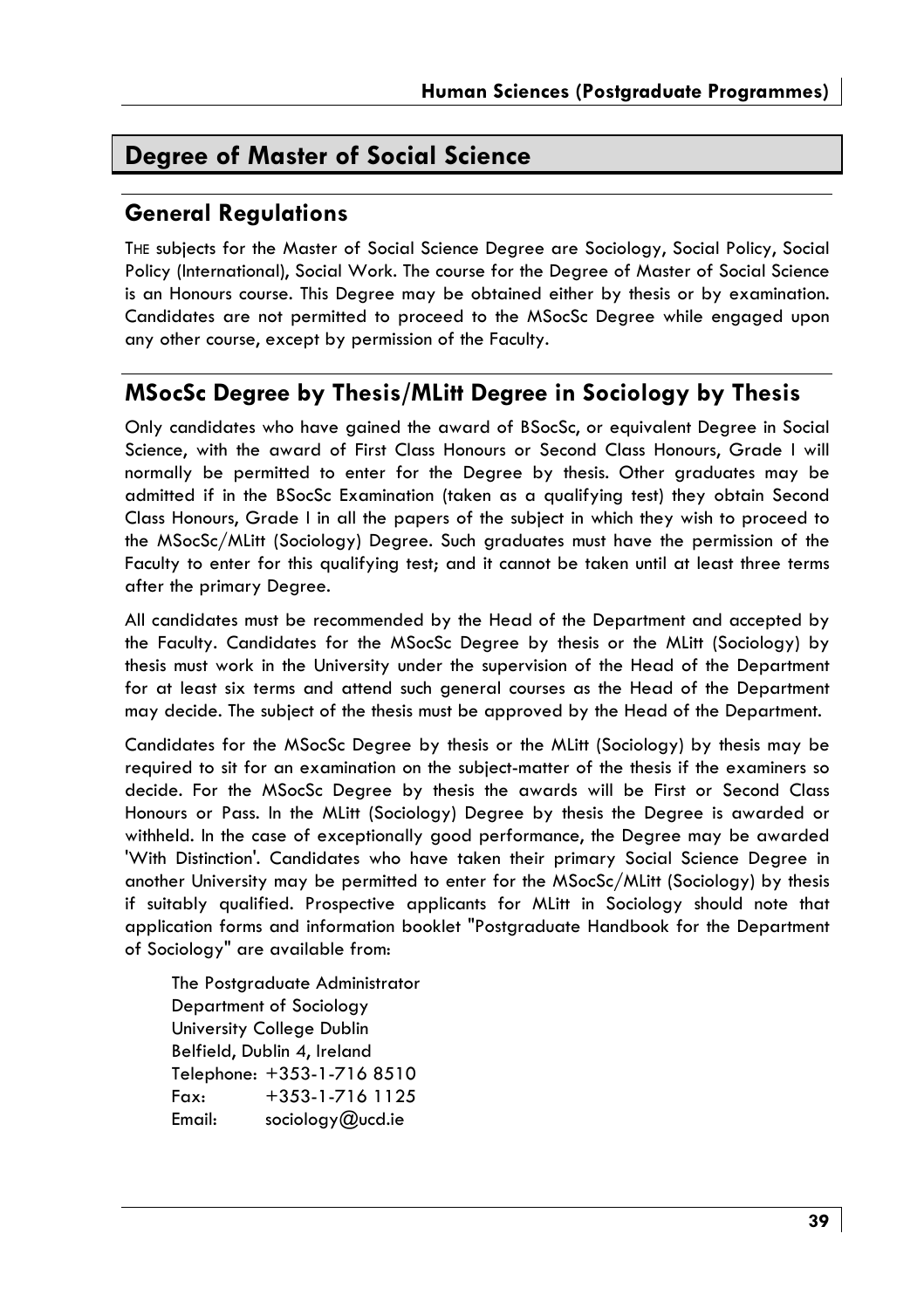### **MSocSc Degree by Examination**

THE MSocSc Degree by examination is normally awarded on the results of course work, written examinations and a minor thesis.

### **Admission Requirements**

Candidates may apply to register for the MSocSc Degree by examination if they have obtained one of the following:

- A BSocSc Degree with at least Second Class Honours, Grade II in the subject of the MSocSc and at least Second Class Honours, Grade II in the second subject.
- A BSocSc Degree with at least Second Class Honours, Grade I in the subject of the MSocSc.
- Second Class Honours, Grade I (or equivalent standard) in a relevant postgraduate Diploma.
- Second Class Honours, Grade I in the relevant MSocSc Qualifying Examination.

Applicants who have taken their primary Social Science Degree in another University may be permitted to enter for the MSocSc by examination if equivalently qualified.

Applicants must be recommended by the appropriate Professor or Head of Department and approved by the Faculty.

The Degree in Social Work is an undifferentiated Honours Degree. In the subject Sociology the standards are as follows: Pass  $-$  40%, Third Class Honours  $-$  45%, Second Class Honours, Grade II – 50%, Second Class Honours, Grade I – 60%, First Class Honours – 70%. In the subject Social Policy the standards are: Pass – 40%, Second Class Honours – 60%, First Class Honours – 70%.

### **Regulations for MSocSc Degree by Examination in Sociology**

### **HSMXF0003 HMXP0003**

This is a taught programme which can be pursued full-time over one year or part-time over two years. In order to be considered for a place it is necessary to have a Bachelor's Degree with no lower than Second Class Honours, Grade II in Sociology. In the case of two-subject Bachelor Degrees, it is normally required also to have attained at least Second Class Honours, Grade II, in the other subject. Candidates with a higher grade are given preference.

The assessment of the Master's Degree is by coursework (70%) and minor dissertation (30%). The coursework extends over two semesters, from September to April. The earliest date for submission for dissertations is mid-August.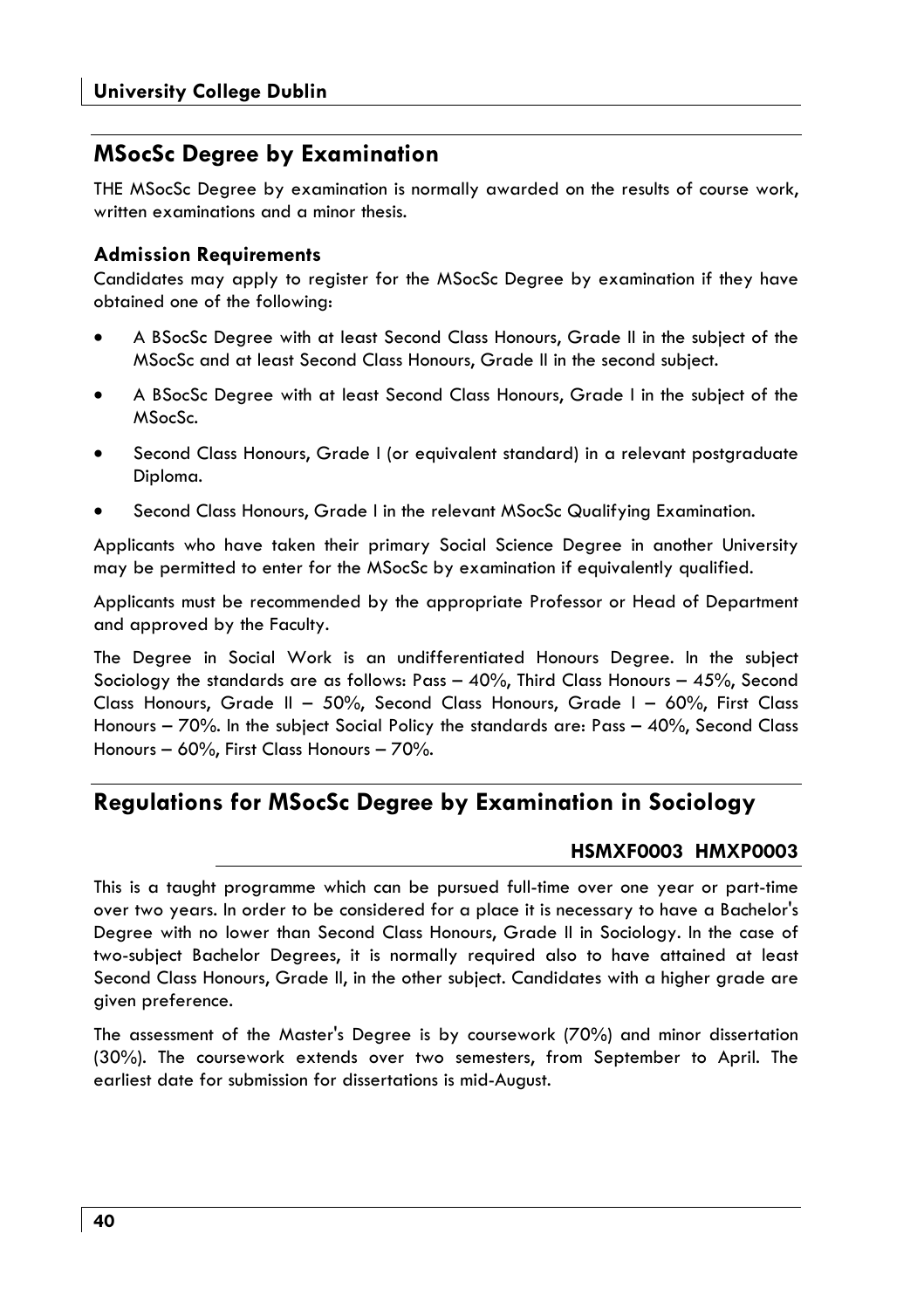### **Programme Syllabus**

### *Core (Compulsory) Courses:*

- Doing Sociological Theory
- Doing Sociological Research

At least one of the following:

- Workshops in Survey Research Methodology and Quantitative Data Analysis
- Advanced Workshops in Quantitative Research Methods
- Workshops in Qualitative Research Methods
- Advanced Workshops in Qualitative Analysis and Evaluation

### **Optional Courses**

Students take four optional courses, selected from the following broad areas of specialisation:

### *The Sociology of Economic Development and Public Policy*

 Economic Globalisation and Social Change in the Twentieth Century The Sociology of Development: the Social and Ecological Context of Unequal Development The Sociological Analysis of Health Policy The Sociological Analysis of Education Policy Societal Institutions, Political Processes and Policy Choices in the European Union Organisational Analysis Law and Social Control

### *Media and Cultural Studies*

 Cultural Theory and Analysis Language, Power and Equality Media and Culture Racism, Ethnicity and Society Violence and Civilisation

### *The Sociology of Health and Illness*

 Sociological Analysis of Health Policy Theoretical and Applied Issues in Health and Illness Pathology and Difference Sociology of Health and Health Care

### *Social Research Methodology*

 Workshops in Survey Research Methodology and Quantitative Data Analysis Advanced Workshops in Quantitative Analysis Workshops in Qualitative Research Advanced Workshops in Qualitative Analysis and Evaluation

Students may specialise in one area or take courses from the different areas. The range of courses offered in the Department may vary from year to year.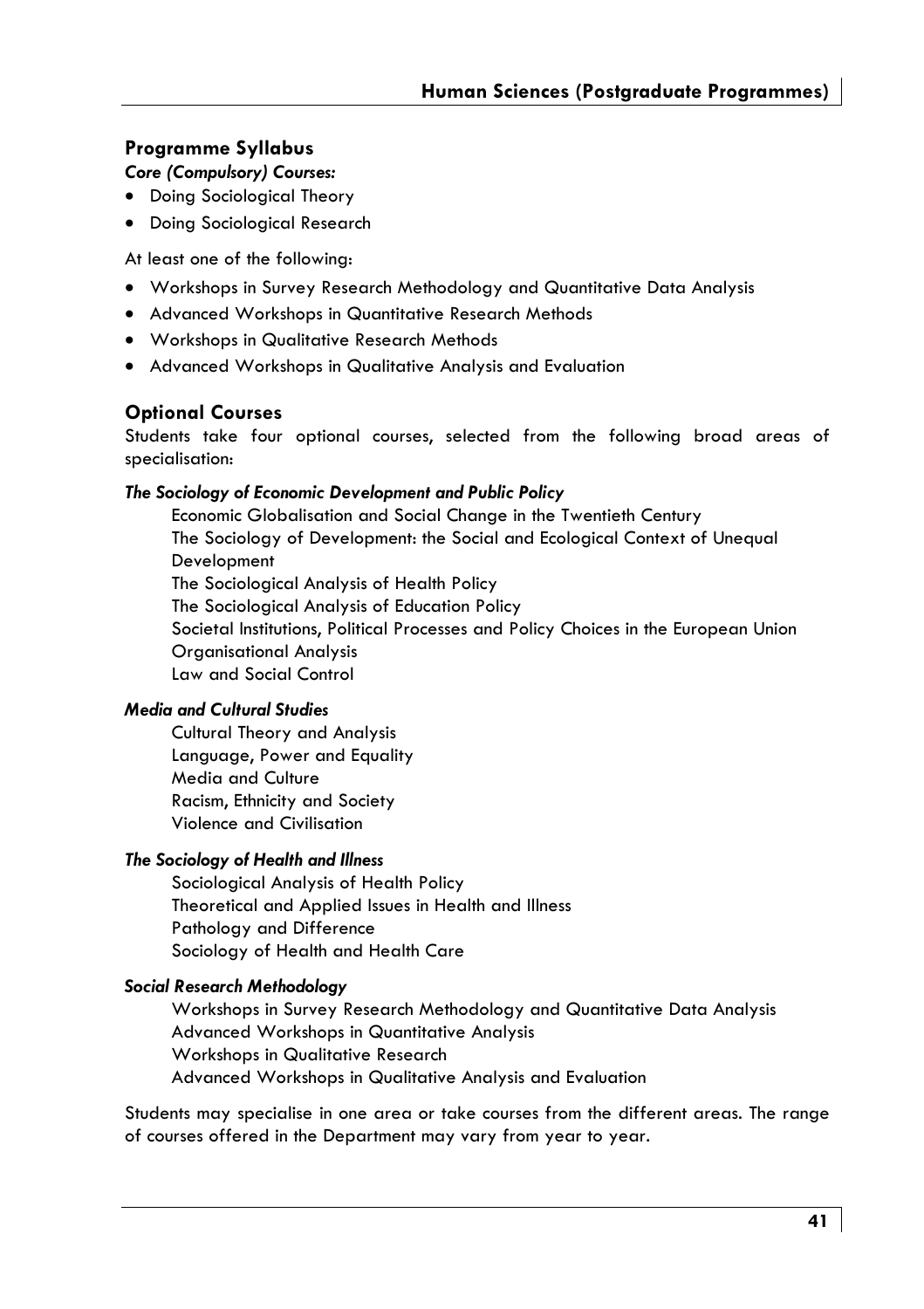### **Dissertation**

Candidates are required to complete a dissertation of approximately 20,000 words on a topic of their choice.

Application must be made by 1<sup>st</sup> June in the year in which it is proposed to begin study.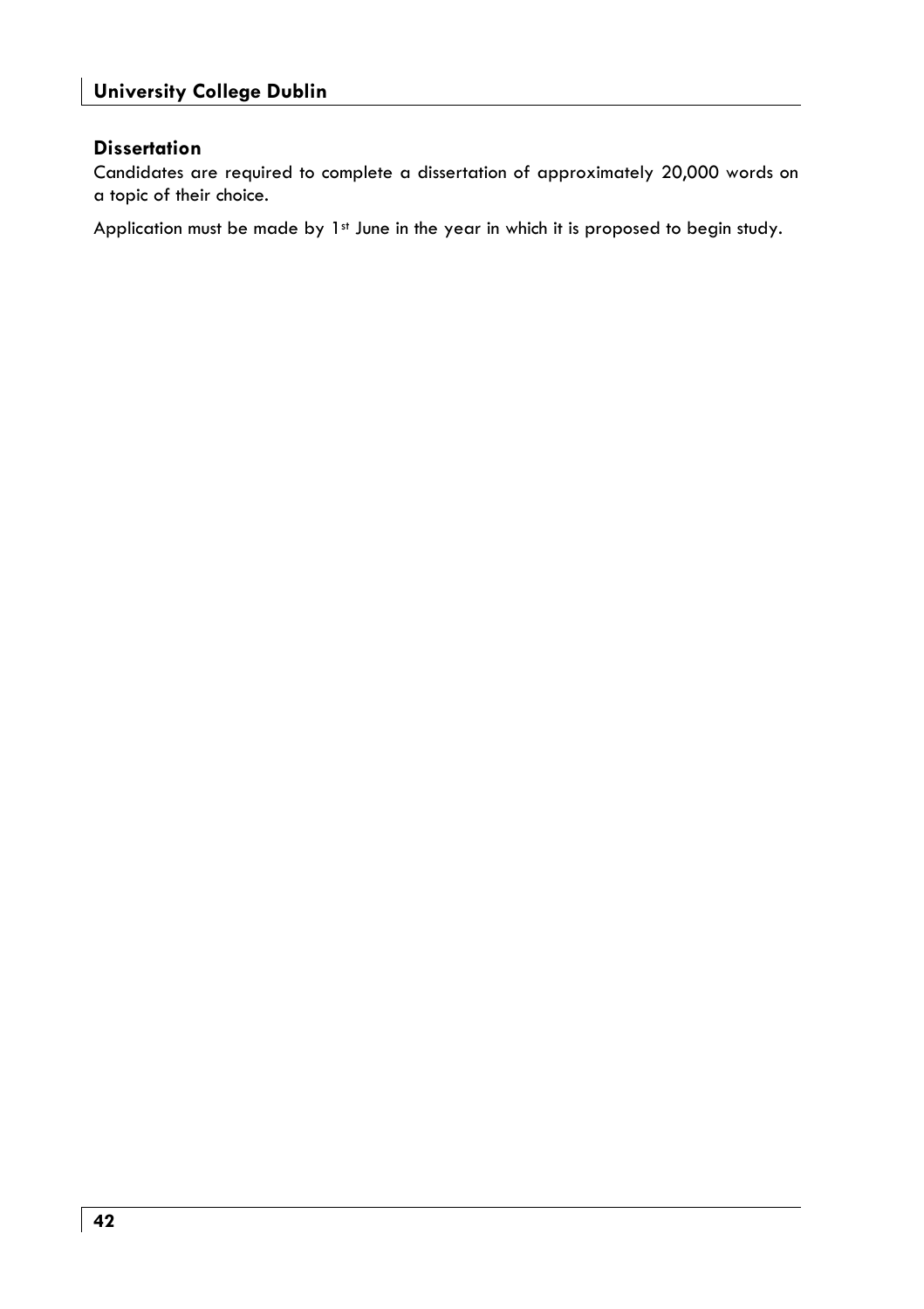## **MSocSc Degree by Examination in the Sociology of Health and Illness**

## **HSMXF0001 HSMXP0001**

### **Course Description**

The aim of this one-year course is to give students a strong sociological foundation in theoretical and applied health studies. Particular attention will be given to a sociological analysis of patterns of health and illness in Ireland, and of the planning, organisation and delivery of the Irish Health Services. Students are required to take advanced courses in social research and to complete a minor thesis on a health-related topic.

### **Admission Requirements**

Applicants should have a primary Degree in Sociology with the normal entry requirements or the equivalent. Graduates in other disciplines may study for the Higher Diploma in Sociology and Social Research, a one-year course which – upon completion to a satisfactory level – qualifies the student for admission to the MSocSc course, thus forming a two-year course of study.

### **Organisation of Studies & Examination**

*Core (compulsory) courses:*  Doing Sociological Research Doing Sociological Theory

Two research courses chosen from the following:

(a) Survey Research Methodology

(b) Qualitative Research Methodology

(c) Advanced Workshops in Quantitative Research Methods

(d) Advanced Workshops in Qualitative Analysis and Evaluation

### Also Required: Two of the Following Courses:

Sociological Analysis of Health Policy Theoretical and Applied Issues in Health and Illness Pathology and Difference Sociology of Health and Health Care

### *One Optional Course chosen from the following:*

Sociology of Development Societal Institutions, Political Processes and Policy Choices in the European Union Organisational Analysis Cultural Theory and Analysis *Or*  One of the Health and Illness courses listed above not already taken

The MSocSc in the Sociology of Health and Illness by examination and minor dissertation may be taken as a full-time course in one year, or on a part-time basis over two years. Students take seven courses and complete a minor dissertation. The Degree is an Honours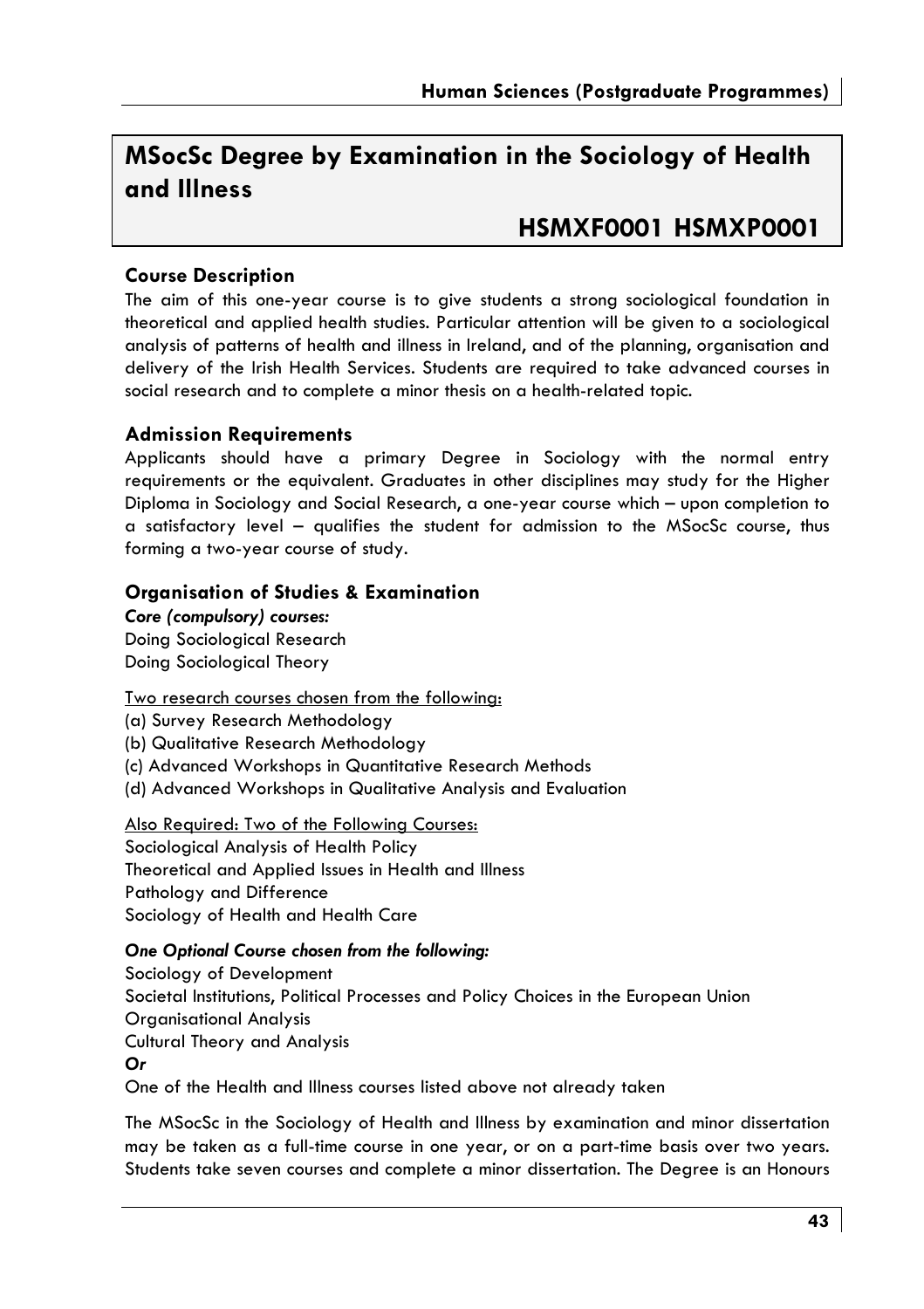Degree classified as follows: First Class Honours - 70%, Second Class Honours, Grade I -60%, Second Class Honours, Grade II – 50 %, Third Class Honours – 45%, Pass – 40%.

### **Application Procedure:**

Applications must be received before 1st June in the year in which it is proposed to begin study. Application forms and information booklet "Postgraduate Studies at the Department of Sociology" are available from:

The Postgraduate Administrator Department of Sociology University College Dublin Belfield, Dublin 4, Ireland Telephone: +353-1-716 8510 Fax: +353-1-716 1125 Email: sociology@ucd.ie

**Note**: The courses offered and the programme of study may vary in any one year. The course outlines presented above are intended as examples of the range of themes which may be discussed and analysed within each course.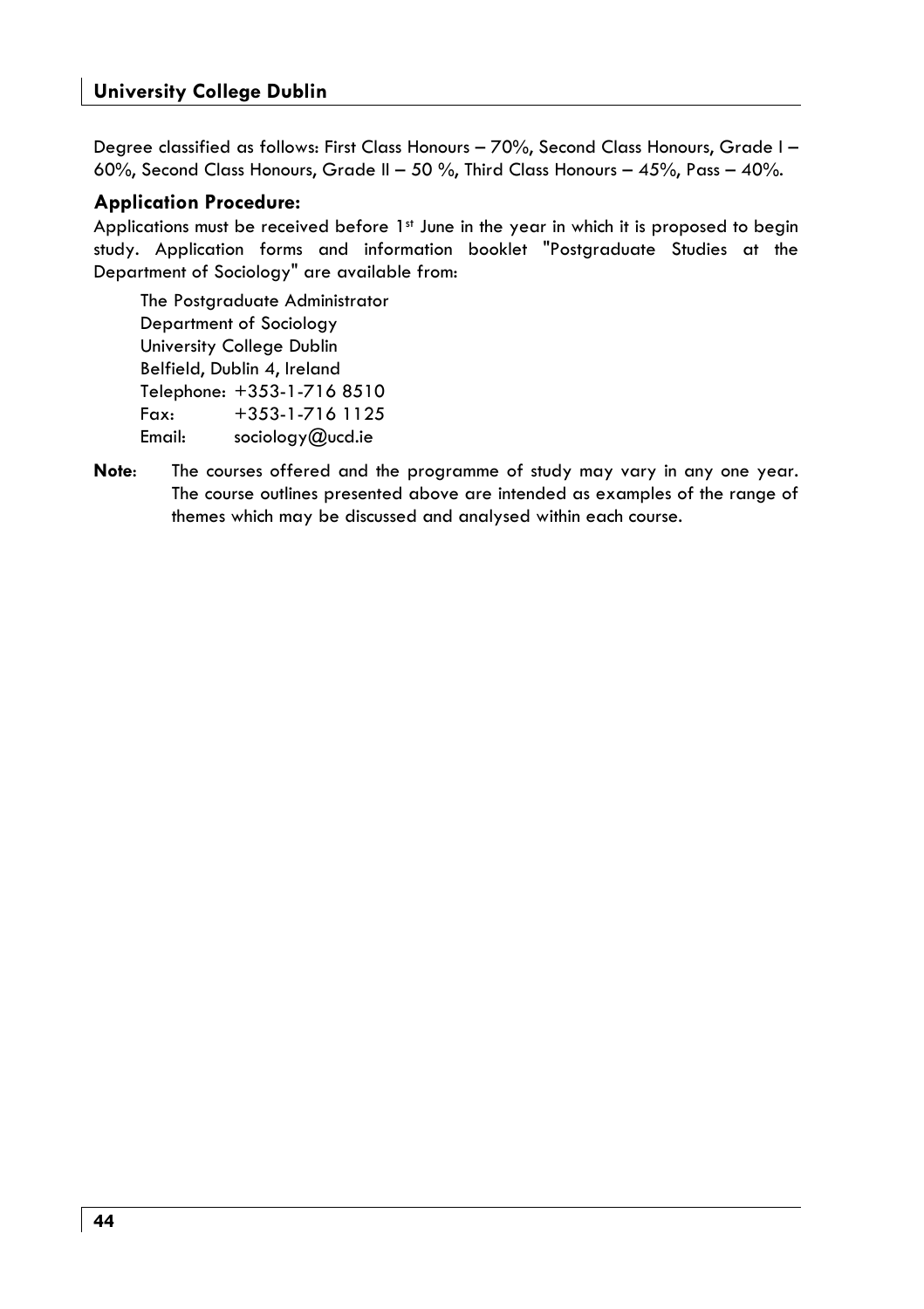# **Regulations for MSocSc Degree by Examination in Social Policy**

# **HSMXF0004**

The Department of Social Policy and Social Work offers a one-year full-time programme of study for the MSocSc (Social Policy) Degree by examination.

A range of courses is provided including:

- Critical Social Policy
- Data Analysis
- Education
- Employment
- European Family Policy
- European Social Policy
- Health
- Housing
- Personal Social Services
- Research Methods
- Social Policy Analysis
- Social Security
- Social Services and New Technologies
- The Policy-Making Process

Programme content may vary slightly from year to year.

Students must take all of the courses listed and are examined in *seven* of these courses. Students are also required to complete a minor dissertation (approx. 15,000 words). All written work must be submitted in order to fulfil the requirements of the course.

The standard for entry is at least a Second Class Honours, Grade II in Social Policy and the equivalent of an overall Second Class Honours, Grade II in the applicant's primary Degree. Candidates who have not previously studied Social Policy in depth will be required to take the Higher Diploma in Social Policy course and pass at good Honours level before being allowed to apply for the MSocSc. (Social Policy) programme.

The closing date for applications is  $1st$  June of the year in which it is proposed to commence study.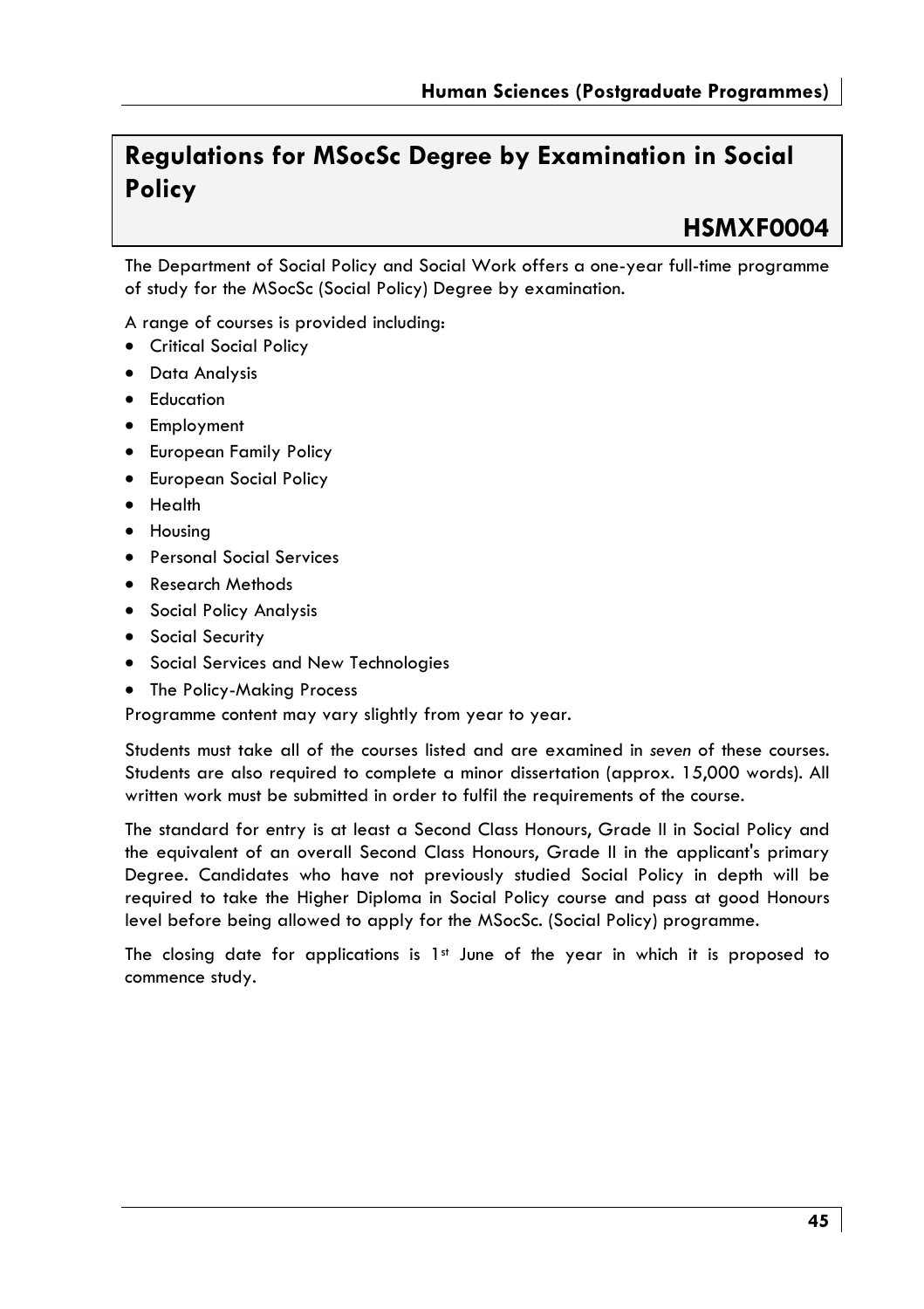# **Regulations for MSocSc Degree by Examination in Social Policy: International**

# **HSMXF0005**

The Department of Social Policy and Social Work offers a one year full-time programme of study for the MSocSc (Social Policy: International) by examination. A period of study abroad in an approved foreign university during the academic year is an integral part of the Degree programme. Places are limited and the provision of the Degree in any year is dependent on available resources. Entry requirements are the same as for the MSocSc (Social Policy) by examination.

This Degree will not be offered in the 2004-05 academic year.

# **Regulations for MSocSc Degree by Examination in Social Work (Mode A)**

## **HSMXF0006**

The MSocSc (Social Work) Degree by examination is a two-year course which offers a generic professional training in Social Work. Candidates must have the permission of the Faculty to enter for the MSocSc (Social Work) Degree by examination. The standard for entry is at least a Second Class Honours, Grade II in Social Policy and the equivalent of an overall Second Class Honours, Grade II in the applicant's primary Degree. Alternatively, applicants must hold a primary Degree together with a Second Class Honours in a postgraduate Higher Diploma in Social Policy. Other graduates who are registered Higher Diploma in Applied Social Studies students and have attained at least 60% in the First Year Diploma examination may apply to the Department to be considered for admission to the Second Year of the MSocSc (Social Work) Degree.

This is an Honours Degree. Students who attain 70% may be awarded a Distinction. This course consists of theory, practical work and a dissertation. The course is full-time and full attendance is required.

Students who do not complete the requirements of the Master's programme satisfactorily, or who fail to do so within the time limits set by the Faculty, may be awarded the Higher Diploma in Applied Social Studies.

Students who fail to attain an overall 60% in the First Year examination but who pass all papers may be permitted to transfer registration to the Second Year of the Higher Diploma in Applied Social Studies, subject to the approval of the Faculty. All written work must be submitted in order to fulfil the requirements of the course.

Completed application forms must be returned to the Department of Social Policy and Social Work by 14<sup>th</sup> January for the following academic session.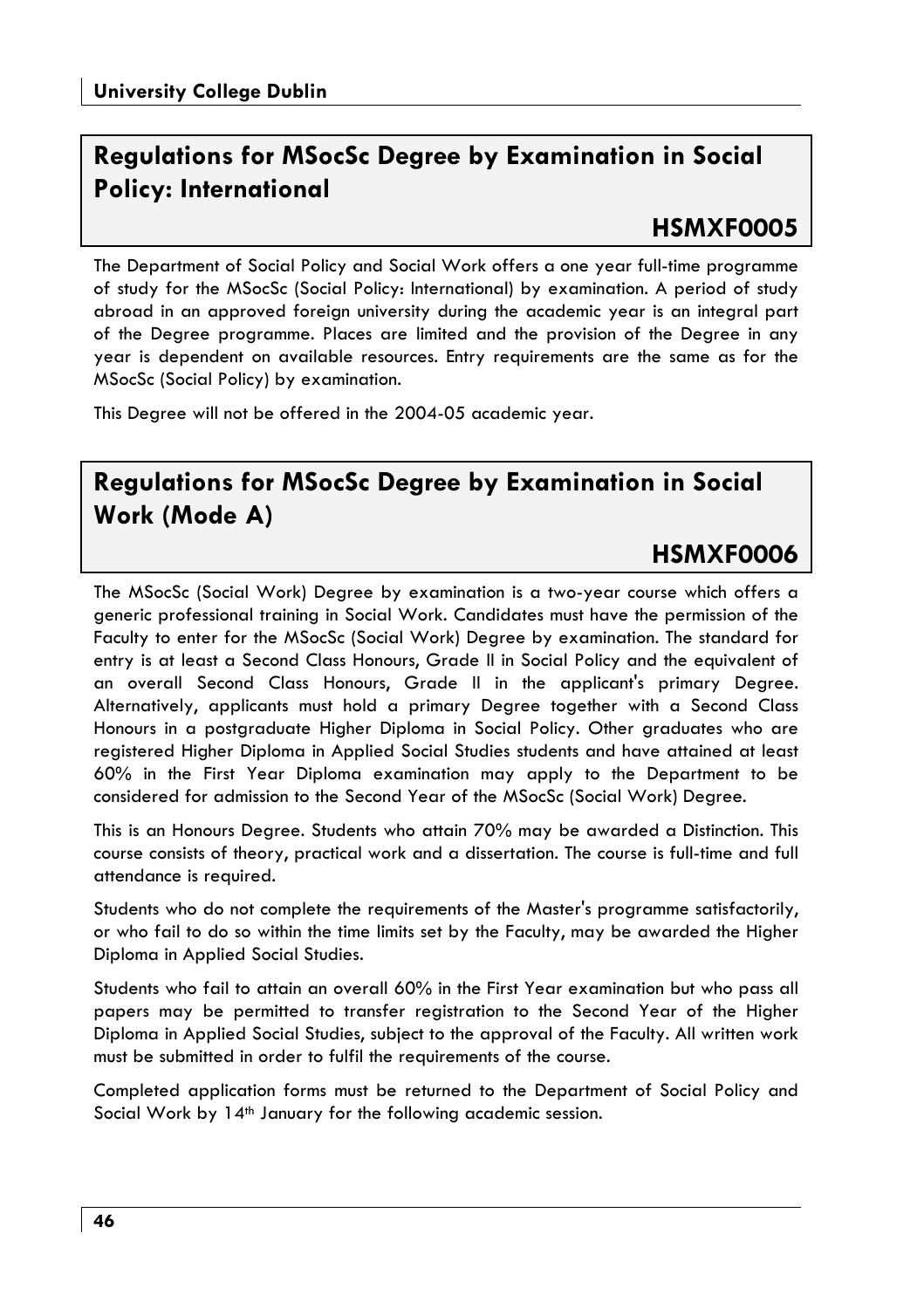### **Courses of Study**

### *1. Social Work Theory and Practice*

These courses provide the student with a variety of approaches to social work practice. They include work with individuals, families and groups and social work in a community context. They also include workshops which focus on the acquisition of transferable social work skills and the integration of social work classroom learning with practice. The theory and knowledge from other disciplines is integrated in these courses throughout the year.

### *2. Counselling Social Work Skills*

In the First Year of the programme students become familiar with basic interviewing, assessment and therapeutic skills and develop competencies in the practice of these skills. Through experiental teaching techniques, role-play and student-prepared video interviews students are helped to acquire the abilities to evaluate and critique their practice and to plan, deliver and evaluate interventions based on case study material. In the Second Year of the course students are offered a series of experiences around practice methods from basic interviewing skills through to counselling/therapy techniques. Students are given a further forum for the integration of theory and practice in a laboratory type setting where they can develop the ability to focus on the process of interviewing, intervention and relationship between clients and social worker.

### *3. Human Behaviour*

The approach of this course is basically an applied one, the aim being to integrate a knowledge of human growth and behaviour with social work theory. The importance of the family and the development of interpersonal relationships is emphasised. The range of behaviour from what is considered normal to abnormal is examined as is the sociocultural context in which behaviour occurs.

### *4. Group Work*

The course is designed to provide students with a knowledge of the theory and practice of working with groups. Roles, communication patterns, leadership and group dynamics are reviewed. The use of groups in social work is considered and a range of models examined in terms of their approach and application. Some common problems which can arise in practice are discussed. The life span of a group is followed from its inception and implementation to its conclusion.

### *5. Child and Family Welfare*

In this course module the family is examined in the context of social theory and family research with particular reference to the family in Ireland. Interventions appropriate to different family crises and situations form an integral part of this course, with special emphasis on innovative work with families. It is in this context that the needs of children are examined. Students are encouraged to apply their knowledge of social work theory and practice to the area of direct and indirect work with children. Attention is focused on the social work task in relation to children who have been abused or at risk of abuse, those separated from their families and the provision of substitute care.

### *6. Social Work and the Law*

This course introduces students to Irish Family Law with emphasis on the everyday legal issues that confront social workers.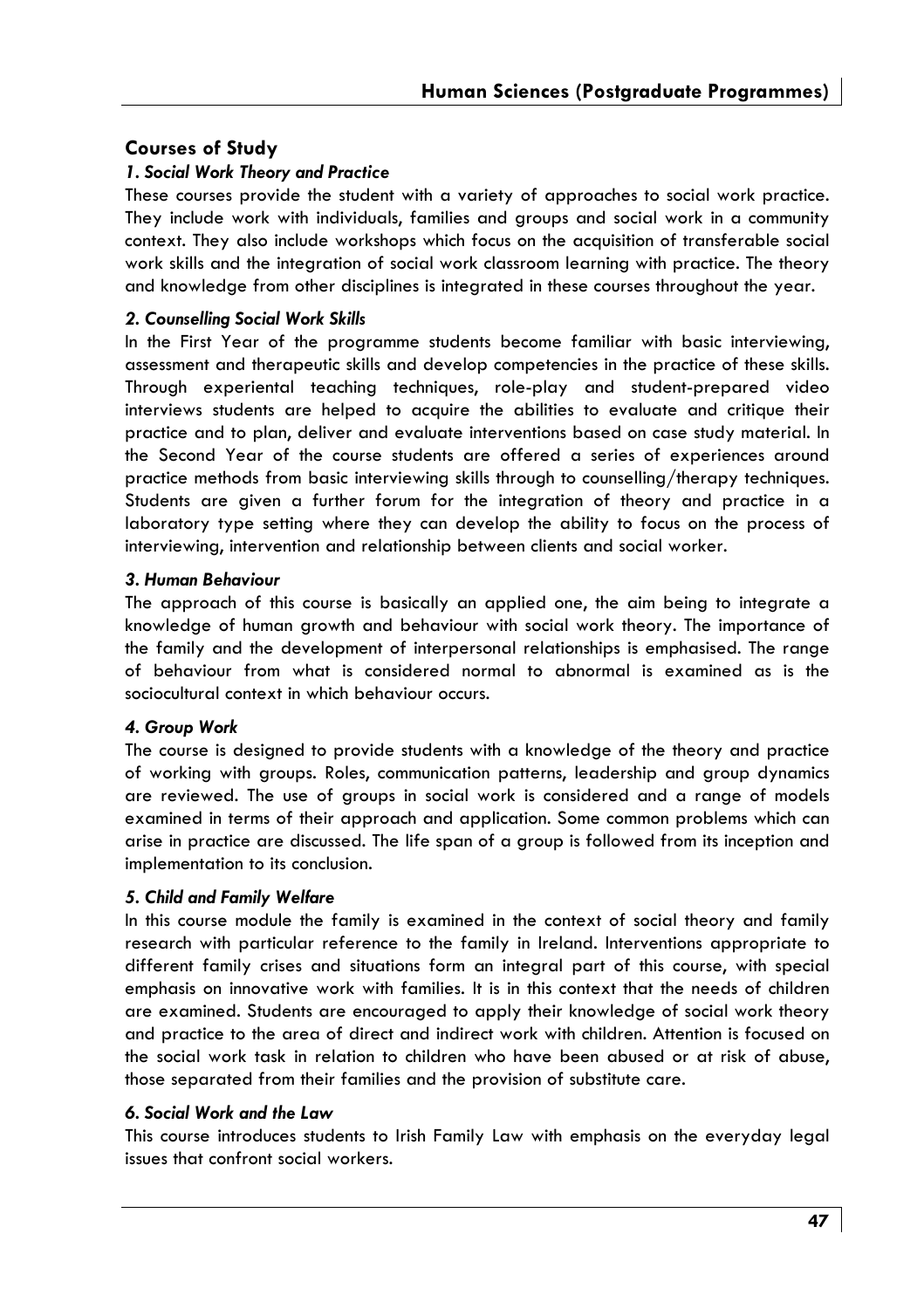### **University College Dublin**

#### *7. Community Social Work*

The purpose of this course is to discuss, at an advanced level, community forms of social service provision and development. The concept of community is explored in the context of policy initiatives in community development, community work, community care and community organisation. The role of social work in Ireland in the development of community support services is examined.

#### *8. Youth and Justice*

The purpose of this course module is to acquaint students with the structure and the process of the legal system in Ireland. The course introduces students to the theory and concepts relevant to social work practice within the justice system and to the role of social work within the justice system e.g. probation and welfare service, prison welfare. Students explore the concept of human rights and welfare rights and the legislation relating to mental health and the role of social workers within mental health practice. Students' knowledge of anti-discriminatory practice is also developed, in particular social work with refugees, asylum seekers, ethnic minorities and travellers.

#### *9. Social Work in Health Care*

This course module introduces students to concepts relevant to social work practice in health care settings and allows them to consider the concepts of health, illness and disability in a broad perspective. It encourages students to explore their own attitudes to issues such as disability, ageing, illness and death and prepares them to work effectively and cooperatively in multi-disciplinary settings. The course explores ethical issues pertinent to social work practice in health care and increases students' practice skills in working effectively with clients in health care settings.

#### *10. Social Work Research*

The objectives of this course are to introduce students to the usefulness and application of research in a social work setting, to provide them with an introduction to the basic concepts of research methods, to give them some knowledge of basic statistics necessary for research in the social sciences and to familiarise them with the use of computers and give them an opportunity of working with computer technology.

#### *11. Other Courses*

Other courses are studied by students such as addiction, policy making in social work, management and social work and preparation for fieldwork practice. Current new developments in social work practice and research are incorporated into the curriculum.

Candidates must satisfy the examiners in each of the subjects outlined in the syllabus and must attain a satisfactory standard in practical work.

### **Practical Placements**

Supervised practical work constitutes 50% of the programme.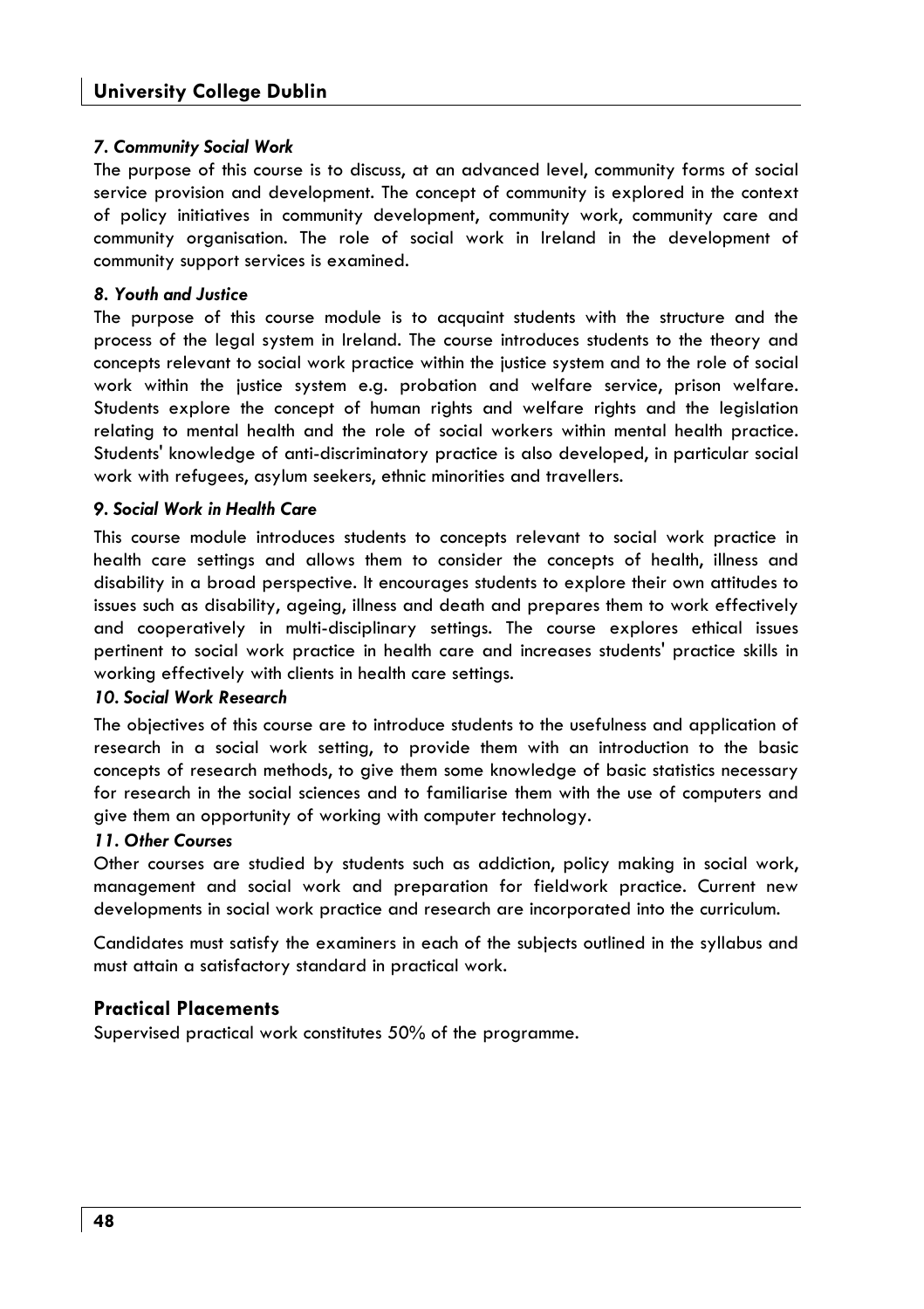# **Regulations for MSocSc Degree by Examination in Social Work (Mode B)**

## **HSMXF0002**

The MSocSc Degree by examination in Social Work (Mode B) is a one-year course available for applicants holding a BSocSc Degree or equivalent with at least Second Class Honours, Grade II and a National Qualification in Social Work (NQSW) or equivalent professional Social Work qualification.

Students take the following courses and complete a minor dissertation: Social Work Research Social Work Theory Social Policy Analysis

This is an undifferentiated Honours Degree. Aggregate marks in the examination must reach 50%. The dissertation must reach 50%. Students who attain an aggregate of 70% may be awarded a Distinction.

This course comprises one day per week.

Completed application forms must be returned to the Department of Social Policy and Social Work by 1<sup>st</sup> June for the following academic session.

*General Note*: All required written work must be submitted in order to fulfil the requirements of the course.

### **Closing Dates for Applications**

Application forms should be sought from the Department responsible for the subject in which it is proposed to take the Master's Degree. Application should be made to the appropriate Department before the dates indicated below.

| MSocSc (Sociology):                           | 1 <sup>st</sup> June |
|-----------------------------------------------|----------------------|
| MSocSc (Social Policy):                       | 1 <sup>st</sup> June |
| MLitt (Social Work) by Major Thesis:          | 1 <sup>st</sup> June |
| MSocSc (Social Work) by Examination (Mode A): | 14th January         |
| MSocSc (Social Work) by Examination (Mode B): | 1 <sup>st</sup> June |
| MLitt (Sociology) by Major Thesis             | 31st January         |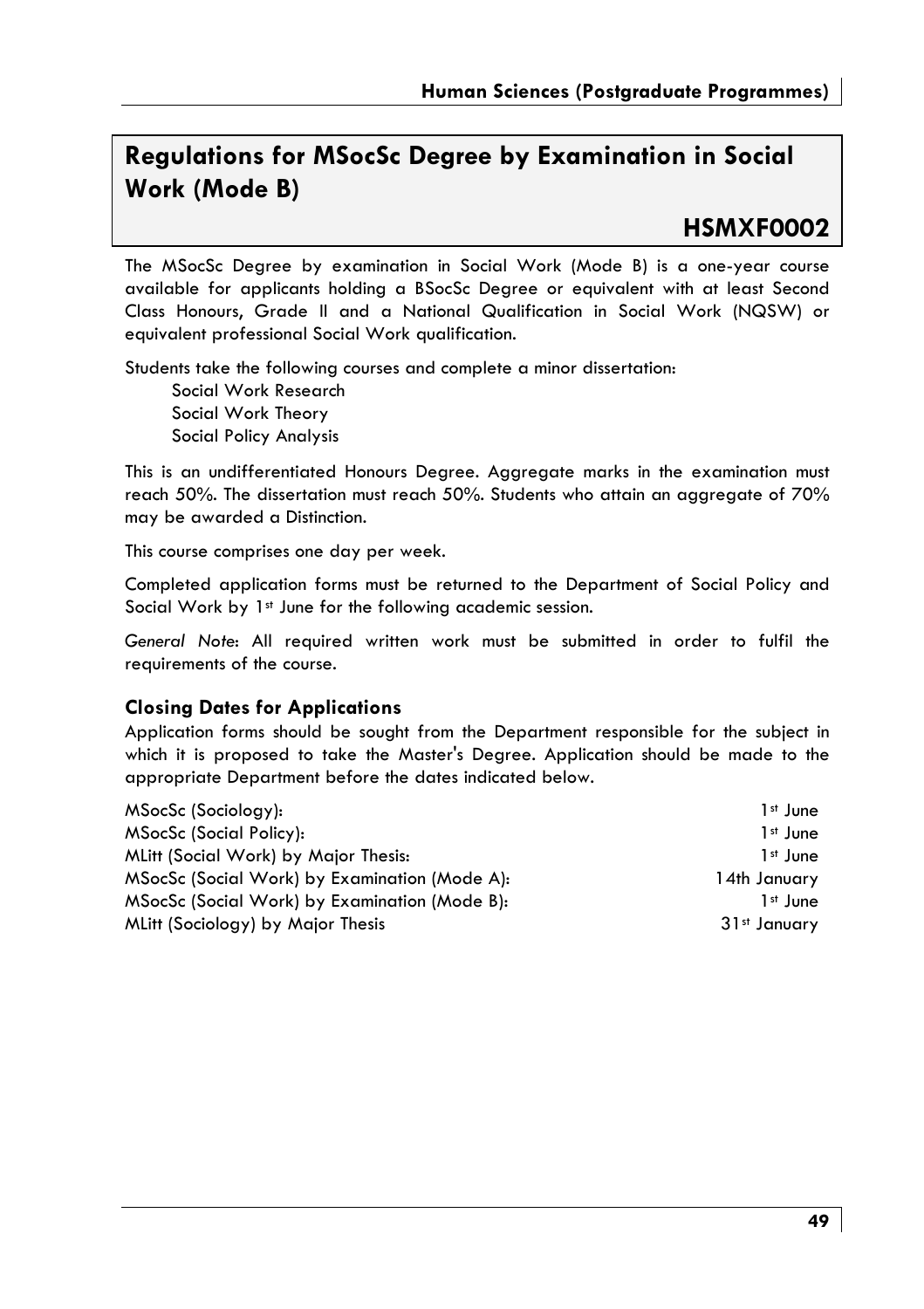# **MA in Mediation and Conflict Resolution HSMXF0025 – Mode A HSMXF0026 – Mode B**

### **Course Description**

The Masters in Mediation and Conflict Resolution at University College Dublin provides a challenging learning experience in mediation for those who wish to become professional mediators. Students can elect to specialise in either Family Mediation or Organisational and Workplace Mediation. The Family Mediation component is delivered in collaboration with the Family Mediation Service and offered for those who wish to work with families in conflict, in particular with couples who are separating and wish to create their own agreement. The Organisational and Workplace component offers professional mediation training for those who work with interpersonal workplace conflict, such as bullying and harassment and difficulties between colleagues in organisations. This component is provided in collaboration with professional agencies in the community.

Mediation is a new and rapidly growing profession internationally and in Ireland. Introductory training in this field has been provided in University College Dublin through the Diploma in Mediation for six years. The Masters programme, which consists of the integration of theory and practice, offers an opportunity for full professional training in mediation and conflict resolution in selected specialised fields of mediation practice.

There are two Modes in the Degree, Mode A and Mode B. Mode A consists of four core modules, an elective in a particular area of mediation practice and the completion of a research project. Mode B consists of four core modules, a course in research methodologies and the completion of a minor research thesis. Students in Mode B are required to already have a full professional qualification in mediation as recognised by the Mediators Institute Ireland.

### **Admission Requirements**

Honours Degree and Diploma in Mediation or equivalent. Students who do not meet these requirements but who have completed the Diploma in Mediation or its equivalent and who submit a portfolio of relevant experience may be admitted on the recommendation of the Board of Studies and the approval of the Faculty of Human Sciences.

### **Organisation of Studies and Examination**

#### **Core Courses**

i) *Negotiation Theory & Conflict Theory –* the theories and practices underlying negotiation and the constructive resolution of conflict.

ii) *Values and the Self in Mediation* – values implicit in theoretical frameworks and practices in mediation, values in action, managing ethical dilemma

iii) *Reflective Practice and Systemic Practice –* the development of artistry in practice, mapping a constellation of theories and formulating a practice style.

iv) *Power and Culture in Mediation* – intercultural exploration and peace building.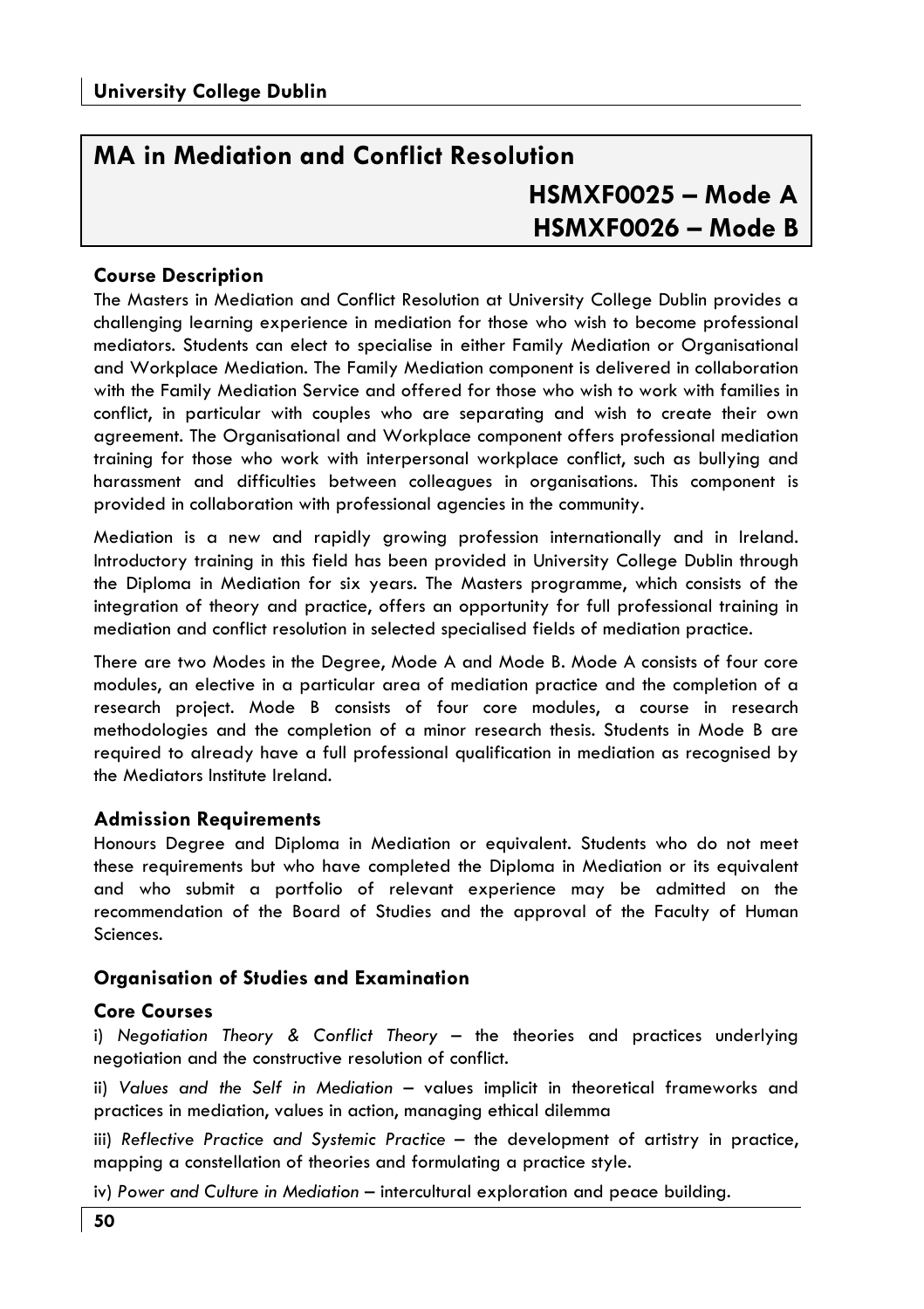### **HSMXF0025 Mode A**

Additional requirements for Mode A students

Mode A students choose either Flective 1 or Flective 2 courses

### **Elective 1: Family Mediation Courses\***

i) *Family Mediation –* the mediation process as developed in family mediation, the family mediator's tasks, screening, managing budgetary information, mediation and domestic violence, administering cases, communication theory and skills, conflict resolution skills, couple relationships and dynamics, crises and conflicts, child development, the impact of separation on all members of the family, reordered families and stepfamilies.

ii) *Mediation, the Law and Social Welfare* – family law, pensions, social welfare benefits and assistance relating to the family and separating couples.

iii) *Professional Ethics* – the mediator's attitudes and the value base of Family Mediation.

### **Elective 2: Organisational and Workplace Mediation Courses\***

i) *Organisational and Workplace Mediation* – managing power differentials in the workplace, revenge and forgiveness, managing apology, dispute systems design, writing agreements, creating tailored ground-rules and mediation processes for specific requirements, the anatomy of mediation, communication theory and skills, conflict resolution skills, change, change management and the impact on employees, the dynamics of bullying and harassment, the variety of organisational and work cultures and systems.

ii) *Organisational and Workplace Mediation and the Law*- the framework of company law and employment law as this relates to Organisational and Workplace Mediation, grievance procedures and investigations.

iii) *Professional Ethics* – the mediator's attitudes and the value base of Organisational and Workplace Mediation.

### **HSMXF0026 Mode B**

Additional requirements for Mode B students

### **Research and Mediation Course**

i) Research Methods – research design, data collection and analysis, case studies

ii) Research Dissertation

### **Examination Regulations**

Masters in Mediation and Conflict Resolution (Mode A) offers seven courses with 100 marks accredited for each course and a project of 3,000 words carrying 300 marks, giving total of 1,000 marks.

<sup>\*</sup> Common to Electives 1 and 2 is a requirement for practice under supervision with written case studies for assessment and the completion of a learning journal. The students' practice is continuously assessed by their supervisor.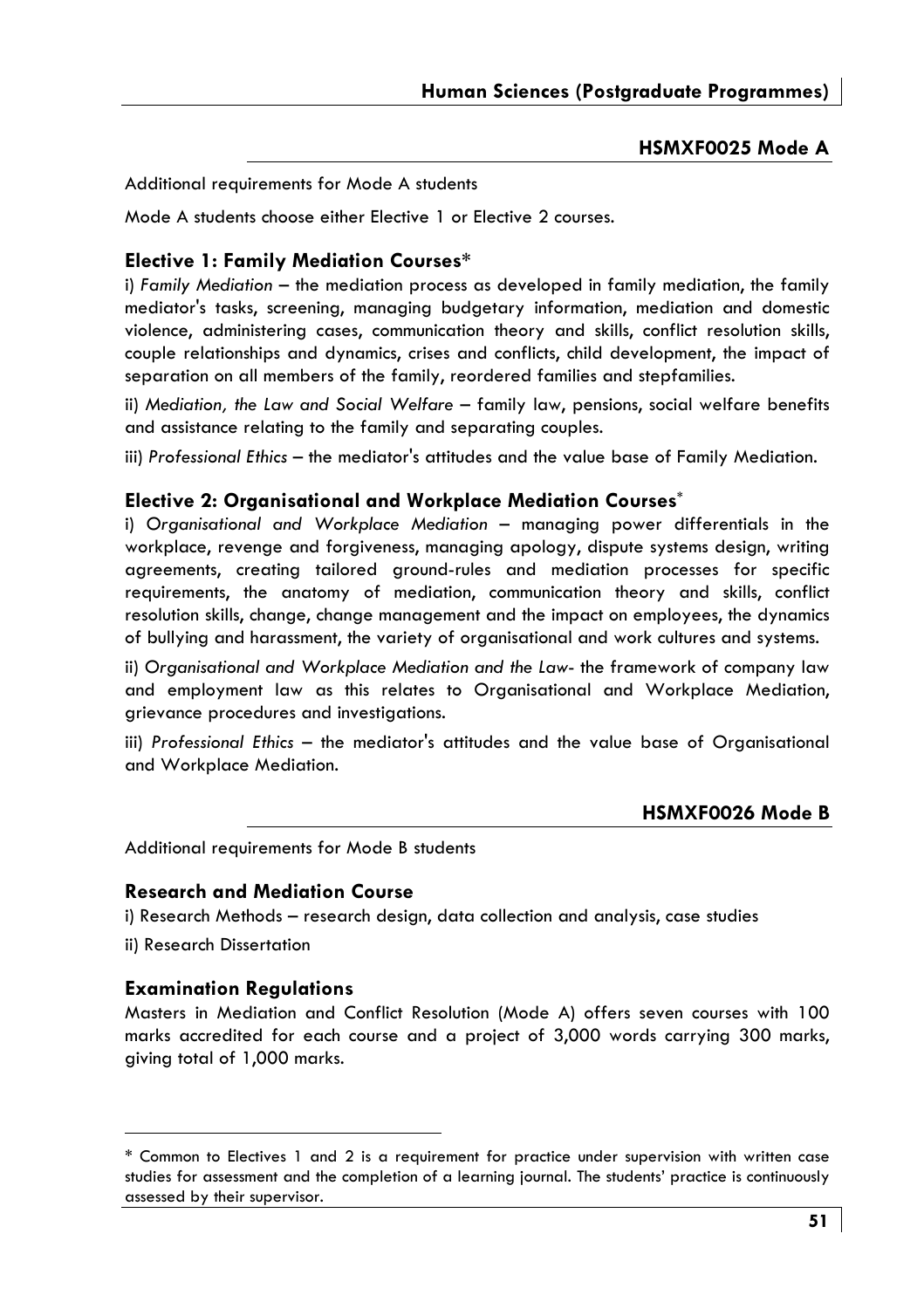Masters in Mediation and Conflict Resolution (Mode B) offers five courses with 100 marks accredited for each and a minor thesis of 15,000 words carrying 500 marks, giving total of 1,000 marks.

### **Application procedure**

- Application form and supporting documentation as specified in the application form.
- Closing date for receipt of applications 30<sup>th</sup> April each year.
- Selection will include an interview.
- Information available from Centre for Continuing Professional Education Telephone: +353-1-716 8712 E-mail: cpe@ucd.ie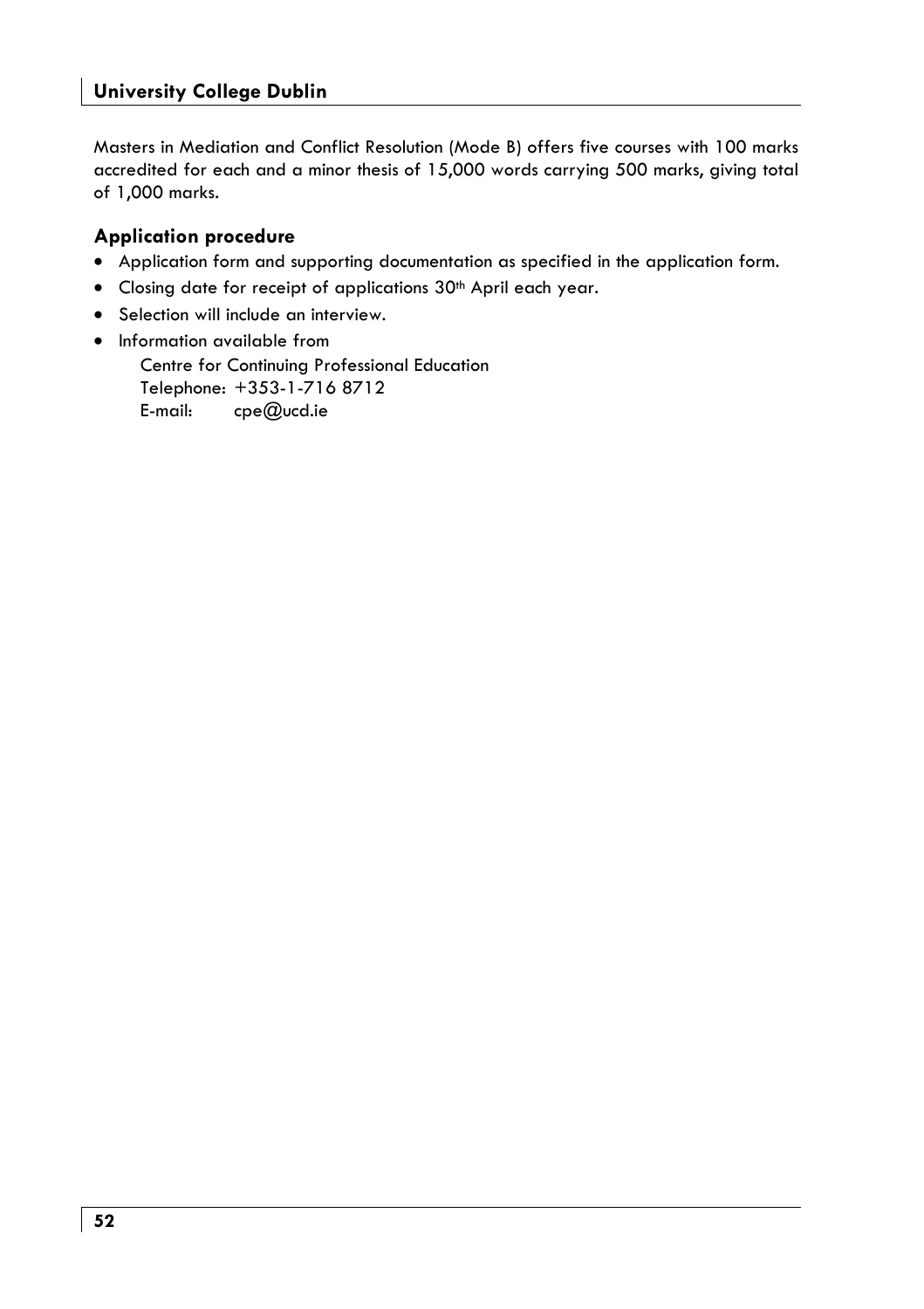# **B. Doctoral Degrees**

### **Extracts from Statute LXXXVI, Chapter LIV, of the National University of Ireland**

A candidate shall be eligible to obtain any of the Degrees of Doctor hereinafter in this section mentioned after the expiration of the respective periods hereinafter specified from the time of his obtaining the Degree in each case hereinafter mentioned, that is to say, the Degree of:

 Doctor of Literature, fifteen terms after obtaining the Degree of Bachelor of Arts. Doctor of Economic Science, fifteen terms after obtaining the Degree of Bachelor of Arts or Bachelor of Commerce.

A candidate shall not be eligible to obtain the Degree of Doctor in the Faculty of Human Sciences unless he shall present an original work by himself and, in addition, pass such examination as may satisfy the General Board of Studies that he is worthy to have the Degree of Doctor conferred upon him.

Provided that the General Board of Studies and the Senate, acting upon the advice of Examiners appointed by the Senate on the recommendation of the General Board of Studies, who may or may not be members of the Faculty in the subjects of which the Degree of Doctor is sought, may, in view of the excellence of the original work presented by the candidate, dispense, wholly or in part, with any such further examination.

The work to be presented by a candidate for the Degree of Doctor of Literature or of Economic Science, must be a published work, which either shows original thought, or embodies results of personal research so as to be, in the judgement of the Examiners, worthy of recognition by the University as adding to the sum of existing knowledge of the subject treated.

*These Degrees are granted only to candidates who have obtained their primary Degrees in the University after pursuing an approved course of study and passing the examinations prescribed for such primary Degrees.*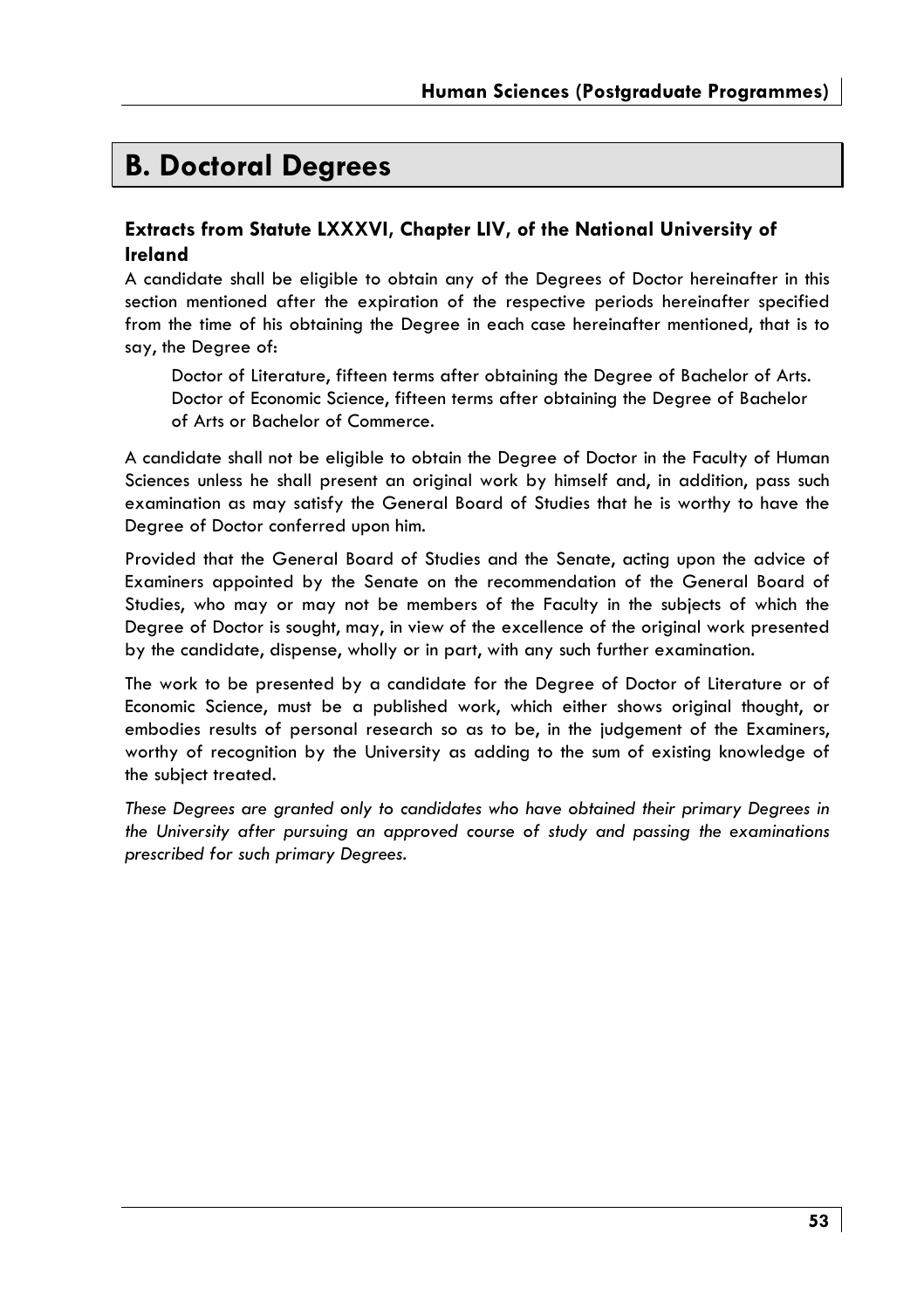# **Degree of Doctor of Philosophy (PhD) (Programme Code: HSDRF0001)**

*(Extract from PhD Regulations and Guidelines, published by the Examinations Office, UCD)* 

The Degree of Doctor of Philosophy (PhD) may be awarded on the basis of research carried out by the candidate, under the supervision of a Professor or Lecturer, the results of which are submitted to the University in a thesis.

### **Entry Requirements and Application Procedures**

- 2.1 To be eligible to register for the Degree of PhD in University College Dublin, a candidate must have obtained a high Honours standard at the examination for a primary Degree of the National University of Ireland or another university, or must present such other evidence of academic standing as will satisfy the Professor, the Head of Department and the Faculty.
- 2.2 An application to enter on a course of study and research leading to the Degree of PhD shall be considered by the relevant Faculty, on the nomination of the Head of Department, or on the nomination of a Professor with the consent of the Head of Department in which the proposed research is to be carried out. The title of the thesis, or a short description of the proposed research, must be provided.
- 2.3 The applicant must register as a PhD student, normally for a minimum of nine terms. In exceptional circumstances, the Faculty may permit registration for a minimum of six terms.
- 2.4 The Faculty shall notify the Academic Council of each PhD student admitted to the Faculty together with all relevant details concerning the nominator, the supervisor(s) and the title of the proposed thesis, or a short description of the research.

**For detailed information please consult the booklet** *PhD Regulations and Guidelines* **available from the Examinations Office, Michael Tierney Building, University College Dublin, or the Examinations Office website www.ucd.ie/exams/**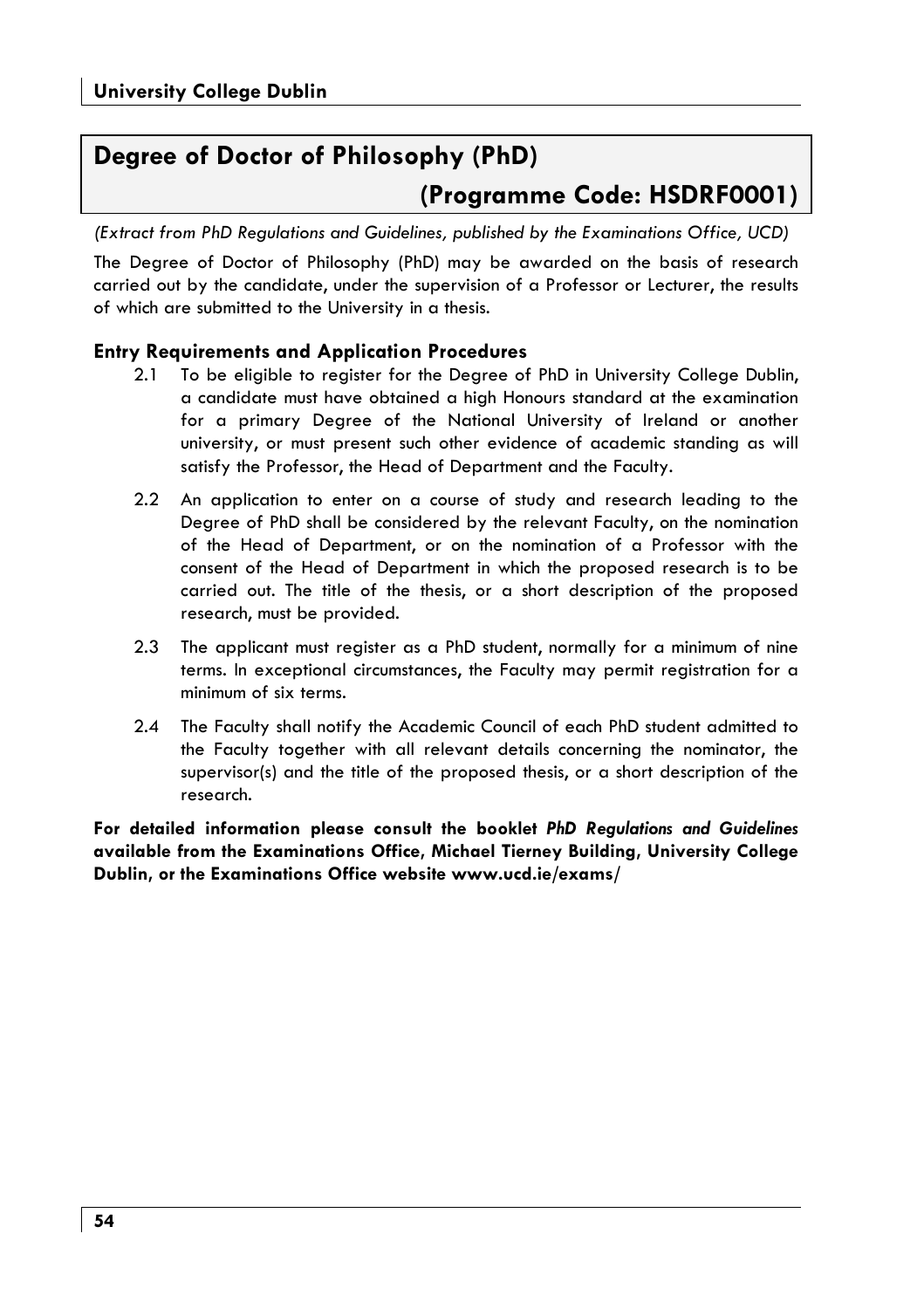# **Degree of Doctor of Psychological Science in Clinical Psychology (DPsychSc)**

## **(Programme Code: HSDXF0001)**

### **Course Description**

The DPsychSc programme is a three-year full-time course leading to a professional qualification in Clinical Psychology.

Applicants are selected on the basis of their academic record, their research skills, their clinical skills and potential, and their personal suitability for the role of clinical psychologist. Scores on the verbal, numerical and analytical sections of the Graduate Record Examination (GRE) may also be taken into account in assessing academic ability and potential.

Applicants for the course must hold a good Honours Degree in Psychology or an Honours Diploma in Psychology which makes them eligible for graduate membership of the Psychological Society of Ireland or the British Psychological Society. In addition, graduates should have relevant experience in clinical research and/or clinical practice. Account is also taken of the applicant's personal suitability for the role of Clinical Psychologist.

There are nine places on the programme for which typically there are over 100 applications each year. Health Board sponsorship is available for these places.

Students complete an integrated programme of research, academic study and supervised practice in a variety of clinical settings and are evaluated on the basis of their clinical competence and a portfolio containing 70,000-80,000 words. The portfolio must contain a series of case studies, essays, clinical research projects and a thesis.

### **Application Procedure**

Enquiries should be directed to:

Muriel Keegan, Clinical Psychology Programme Administrator Department of Psychology John Henry Newman Building University College Dublin Belfield, Dublin 4 Telephone: +353-1-716 8120

Completed applications must be returned before 11<sup>th</sup> February of the year of entry.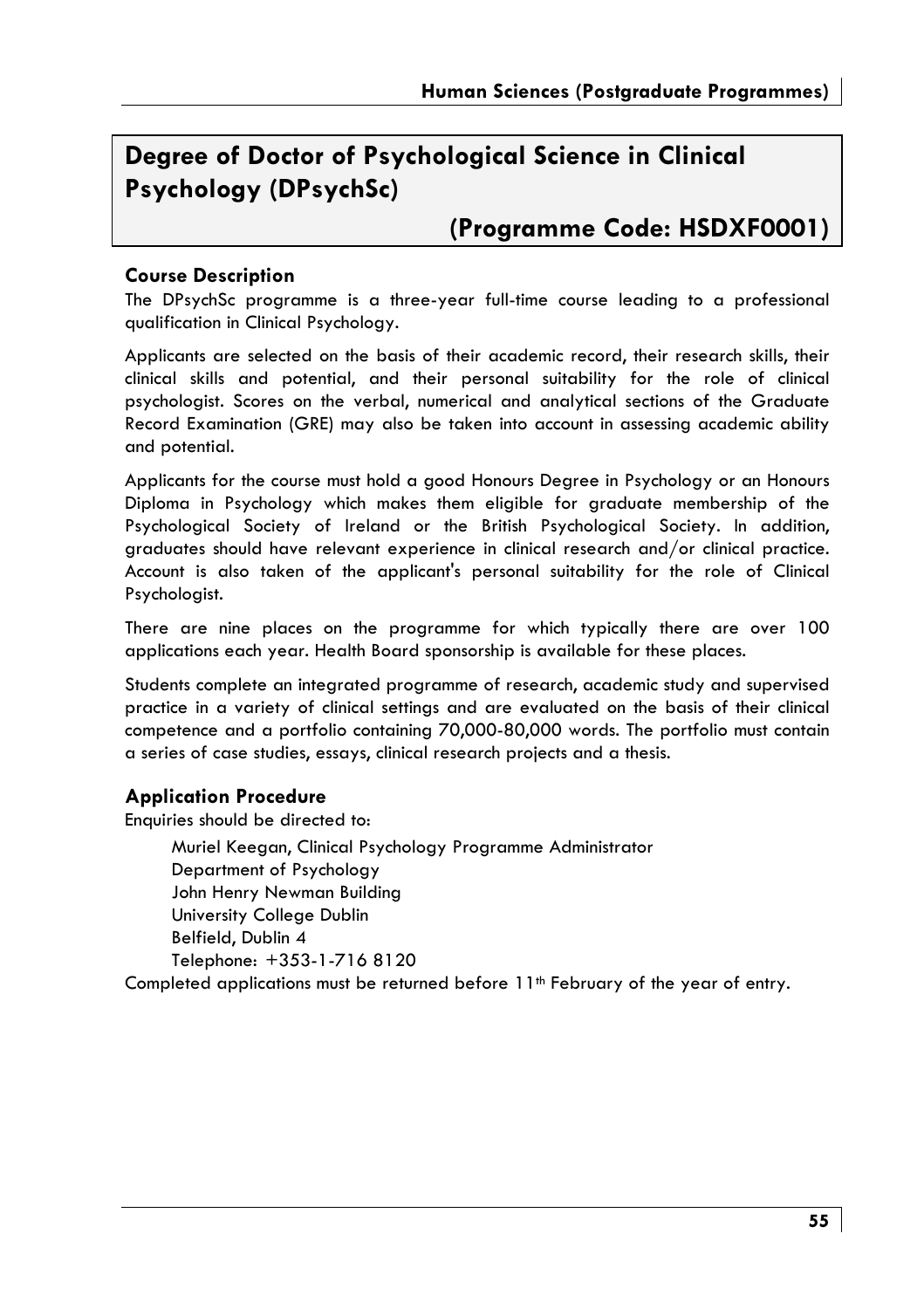## **Social Science: Degree of Doctor of Philosophy (PhD)**

### **General Regulations**

Candidates for this Degree are required to be admitted by the Faculty on the recommendation of the Professor/Head of Department; their admission must then be confirmed by the Academic Council. Candidates who have not graduated in this University may be admitted if suitably qualified.

Applicants are normally expected to have a Master's Degree. In exceptional circumstances applicants may be considered if he/she has reached a high Honours standard at the examination for the primary Degree or presented such other evidence as will satisfy the Professor/Head of Department and the Faculty of his/her fitness. The requirements for the Degree will normally be completed within nine terms but in special cases candidates may be permitted to take the Degree after six terms. Candidates for PhD Degrees will be allowed six years from the date of registration in which to complete their Degree. If they have not done so within that period they must re-apply for registration. Candidates may also be permitted to register for the PhD on a part-time basis. In such cases the requirements for the Degree will normally be completed within fifteen terms, but in special cases candidates may be permitted to take the Degree after twelve terms. Candidates for the PhD on a part-time basis will be allowed eight years from the date of registration in which to complete their Degree. If they have not done so within this period they must re-apply for registration. The thesis must normally be prepared under the supervision of the Professor/Head of Department, but the Faculty may, on the recommendation of the Professor/Head of Department, assign another member of the staff to supervise the candidate's research, under the Professor's/Head of Department's general direction. The thesis must be prepared in the University, unless permission is given to the candidate to work elsewhere under the Professor's/Head of Department's general direction. Such permission will only be given to candidates who have attended courses in the University for twelve terms before admission to the course for the PhD.

Candidates may enter for examination in January of the year in which their work is to be examined; the time of the examination to be arranged as may be convenient to the candidate and the examiners. If the thesis is not presented before the 1st February following, the candidate must re-enter.

Candidates are required to take an oral examination on the subject matter of their thesis.

This Degree will not be awarded unless the examiners report that the work is worthy of publication as a whole or in part.

*Candidates may be required to undertake specified courses.* 

Candidates who are suitably qualified in specific specialisations, e.g. Families and Systemic Therapies, may attend courses and receive clinical supervision.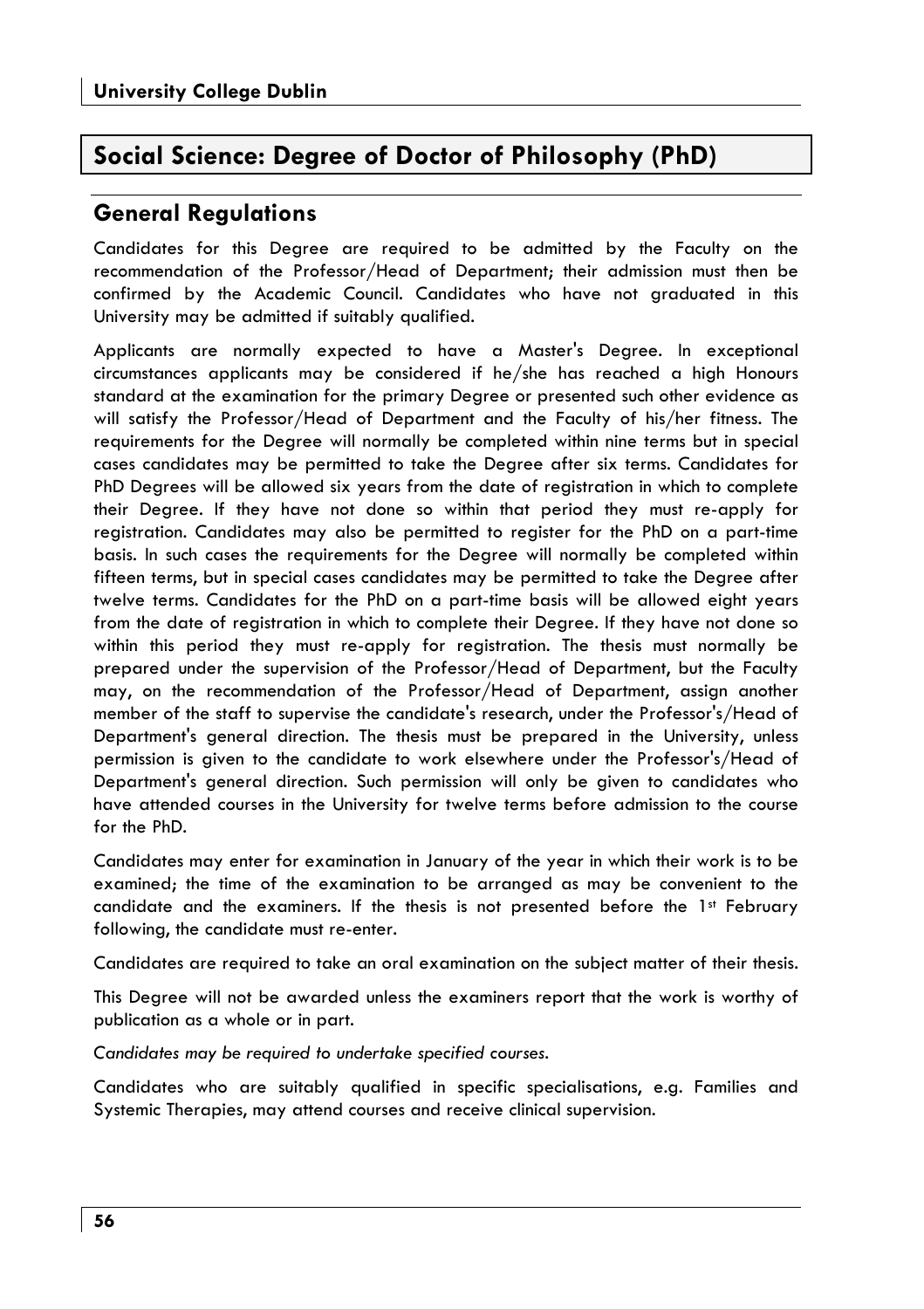### **Doctor of Philosophy (PhD) in the Department of Social Policy and Social Work**

The Department of Social Policy and Social Work offers a Doctor of Philosophy in the following three areas: Social Work; Social Policy; Families and Systemic Therapies. These programmes can be undertaken on a full-time or part-time basis. Application forms are available from Catherine Baulch, Postgraduate Office, Department of Social Policy and Social Work.

### **Doctor of Philosophy (PhD) in the Department of Sociology**

Applicants for a PhD in Sociology will normally be expected to have completed a Masters Degree in Sociology to a high standard, although First Class Honours in a Bachelor's Degree may also be accepted as adequate qualification. All those considering applying to the Department are strongly encouraged to contact Dr Aogán Mulcahy, the co-ordinator of the PhD Programme, in the first instance for an informal discussion about the proposed project. Tel: +353-1-716-8561; e-mail: aogan.mulcahy@ucd.ie

Applications must include the following (see also the departmental website: www.ucd.ie/sociolog/):

- i A detailed research proposal outlining the nature and sociological significance of the project, including an appropriate methodology. This proposal must follow the guidelines for PhD Proposals (also available on the departmental website):
	- 1 Title and short description of proposed project (50 words approx.).
	- 2 Extended description of project, including a clear statement of the specific sociological issues or questions which it will address (1,000-2,000 words).
	- 3 Location of the proposed project within the current theoretical/research literature in the area, including the general sociological theory and concepts that shape the study (1,000-2,000 words).
	- 4 Relative significance of the contribution that the proposed project will make to the area (500-1,000 words).
	- 5 Methodology for proposed project (500-1,000 words).
	- 6 A draft chapter outline of the thesis (500 words).
	- 7 A preliminary three-year timetable and schedule for the project, including progression from year to year (500 words).
	- 8 A bibliography of relevant work in the area (typically a minimum of twenty academic works).
- ii Transcript from your university showing your Degree results (required for non-UCD graduates only.)
- iii Two academic references.
- iv A recent sample of your academic writing, such as a publication, chapter of your dissertation, postgraduate essay, etc.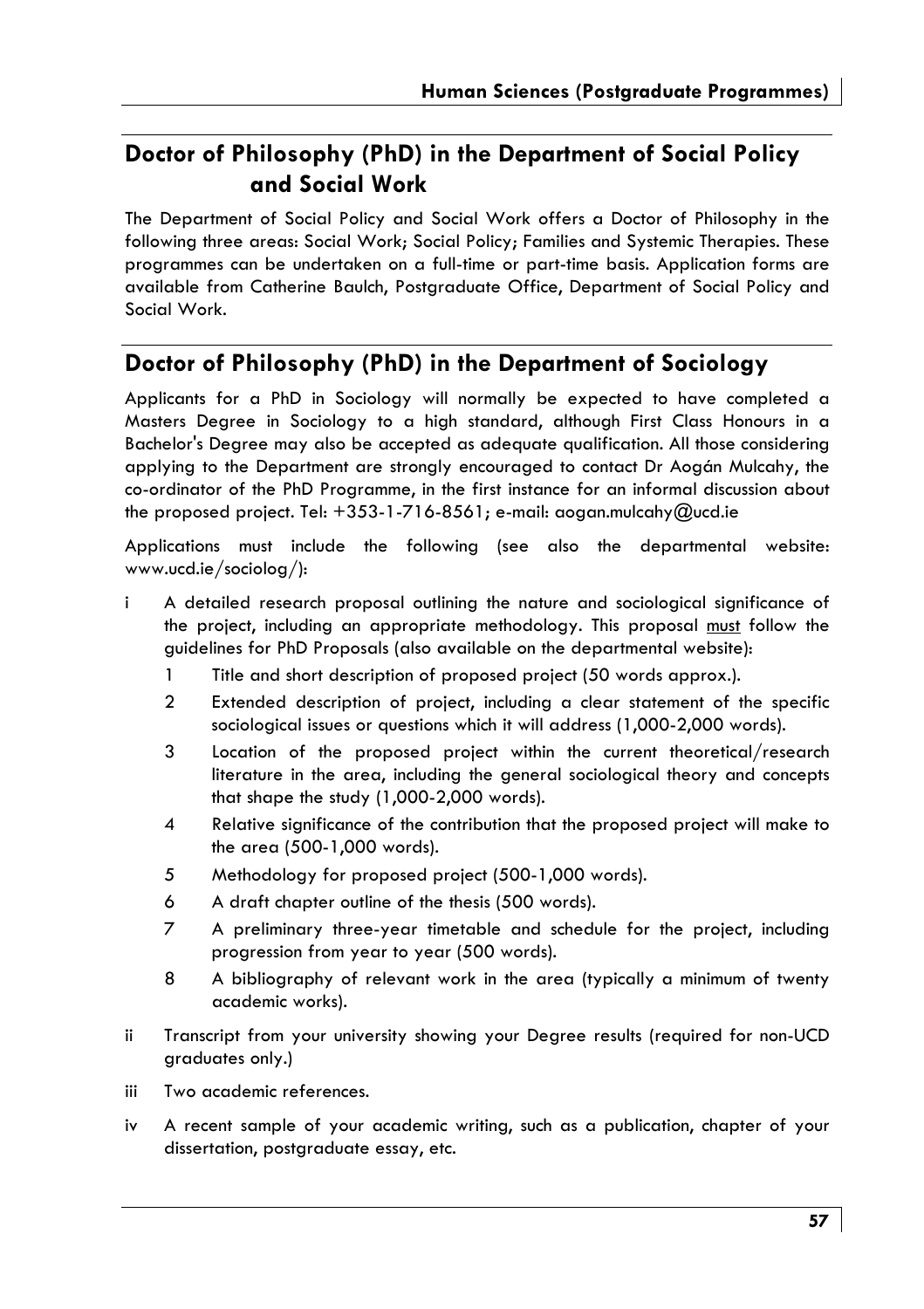As well as academic qualifications, factors relating to the topic such as its feasibility and the availability of appropriate supervision will be considered in arriving at a decision on the application.

Applications are subject to approval by the Faculty of Human Sciences.

Students may register for a PhD on a full-time or part-time basis. Full-time PhD students register for a minimum of three years, and part-time PhD students register for a minimum of five years. Candidates are allowed six years in which to complete the Degree from the date of acceptance.

Following admission to the programme, students are expected to adhere to the model of progression outlined in the *Framework for Fulltime PhD Programme*. This document outlines the Department's overall policy and procedures for the PhD programme (available at www.ucd.ie/sociolog/), and students should consult it for further details.

### **Closing Date for Applications:**

The closing date for applications to the PhD programme is  $31st$  January for the year in which entry to the programme is being sought.

### **PhD Facilities at the Institute for the Study of Social Change**

Full-time PhD students of Social Science are eligible to apply for 'state of the art' workspace facilities at the Institute for the Study of Social Change. ISSC also provides coursework for a variety of PhD programmes in the Social Sciences, which students are expected to attend. Contact your Department Administrator for further information.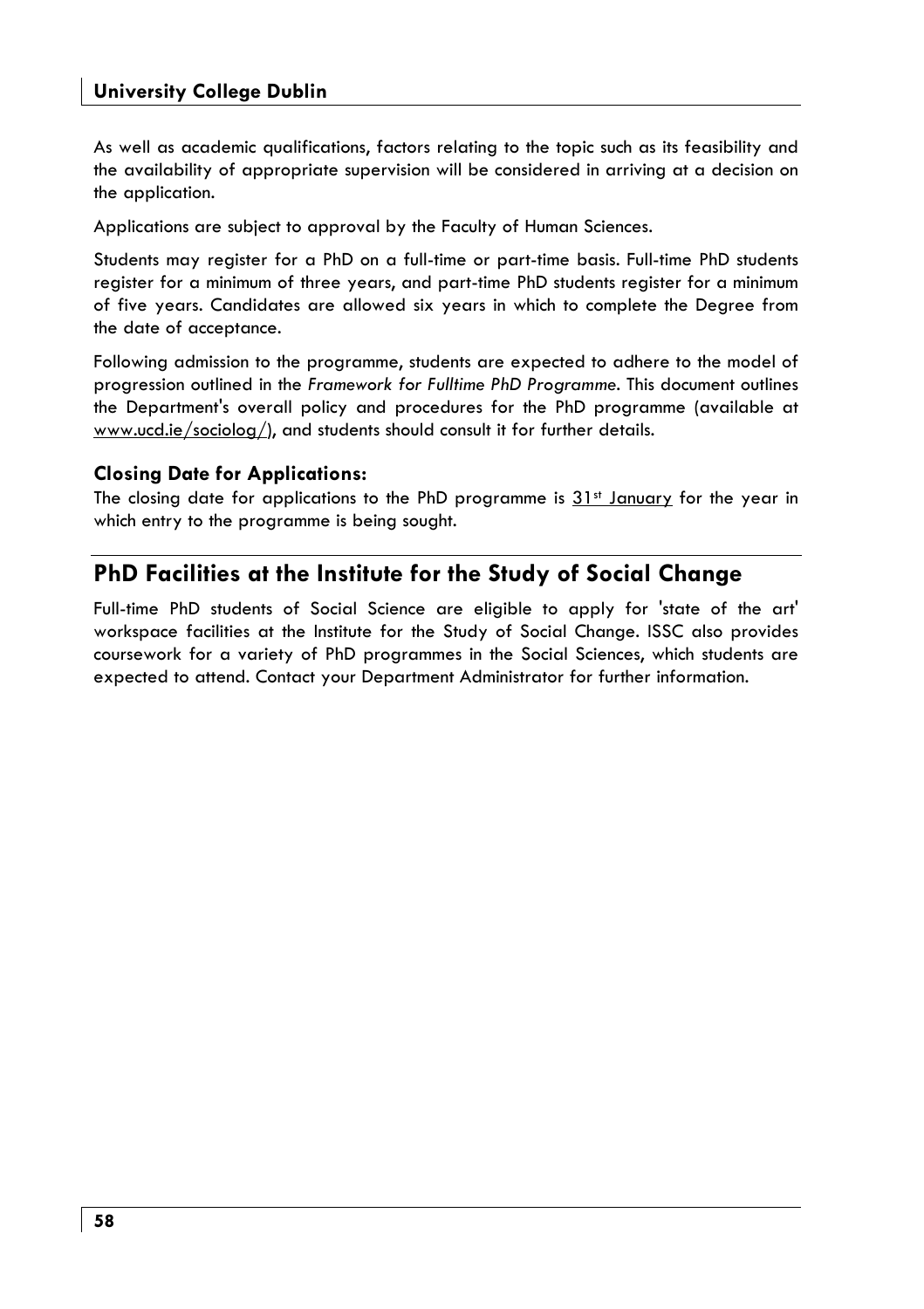# **C. Diplomas and Certificate**

# **Higher Diploma in Education (HDip in Ed) (Programme Code: HSHDF0001)**

### **Course Description**

The Higher Diploma in Education is a postgraduate course which combines the full-time study of Education over one year with the pedagogical training required for entry to the secondary teaching profession in accordance with the regulations of the Secondary Teachers' Registration Council. It is recognised as a teaching qualification throughout the European Economic Area, subject to local or national rules of the host country which may be checked with the designated authorities.

The Higher Diploma in Education requires a serious commitment, at once academic and professional, that is new and challenging to most students. It involves obligations to the principal, the staff and the pupils of the school where one's teaching practice is carried out. At the same time, the student-teacher commits himself or herself to an intensive and wide-ranging course in many aspects of educational thought and practice, as set out below. Students are not permitted to undertake any unrelated course of study concurrently with the Higher Diploma in Education. They are further strongly advised against undertaking teaching (or other) commitments that might hinder due application to the very full weekly schedule and the studies necessary to obtain the Diploma.

In order to become a registered secondary teacher it is necessary for a graduate: (1) to have taken one or more subjects on the secondary school curriculum to Final Year level in their Degree course, (2) to obtain the Higher Diploma in Education, and (3) to teach for one year following the HDipEd in an approved secondary school. Acceptance of an applicant into the HDip in Ed course at UCD does not imply acceptance of their Degree for registration as a teacher. The recognition of graduates' qualifications for registration is the responsibility of the Secondary Teachers' Registration Council whose address is c/o the Department of Education, Athlone, Co. Westmeath, from whom further information may be obtained.

### **Admission Requirement**

Applicants should hold at minimum of a Pass Degree with at least one school teaching subject in the Final Year. Not all applicants are likely to be offered a place. Applications are processed by a section of the CAO and the application pack for the four NUI Colleges is available from September for return by  $1<sup>st</sup>$  December for the course commencing the following September. There is a late closing date early in January. The application pack is available from:

Higher Diploma in Education (NUI) Applications Centre, First Floor, Tower House, Eglinton Street, Galway Telephone: +353-91-509817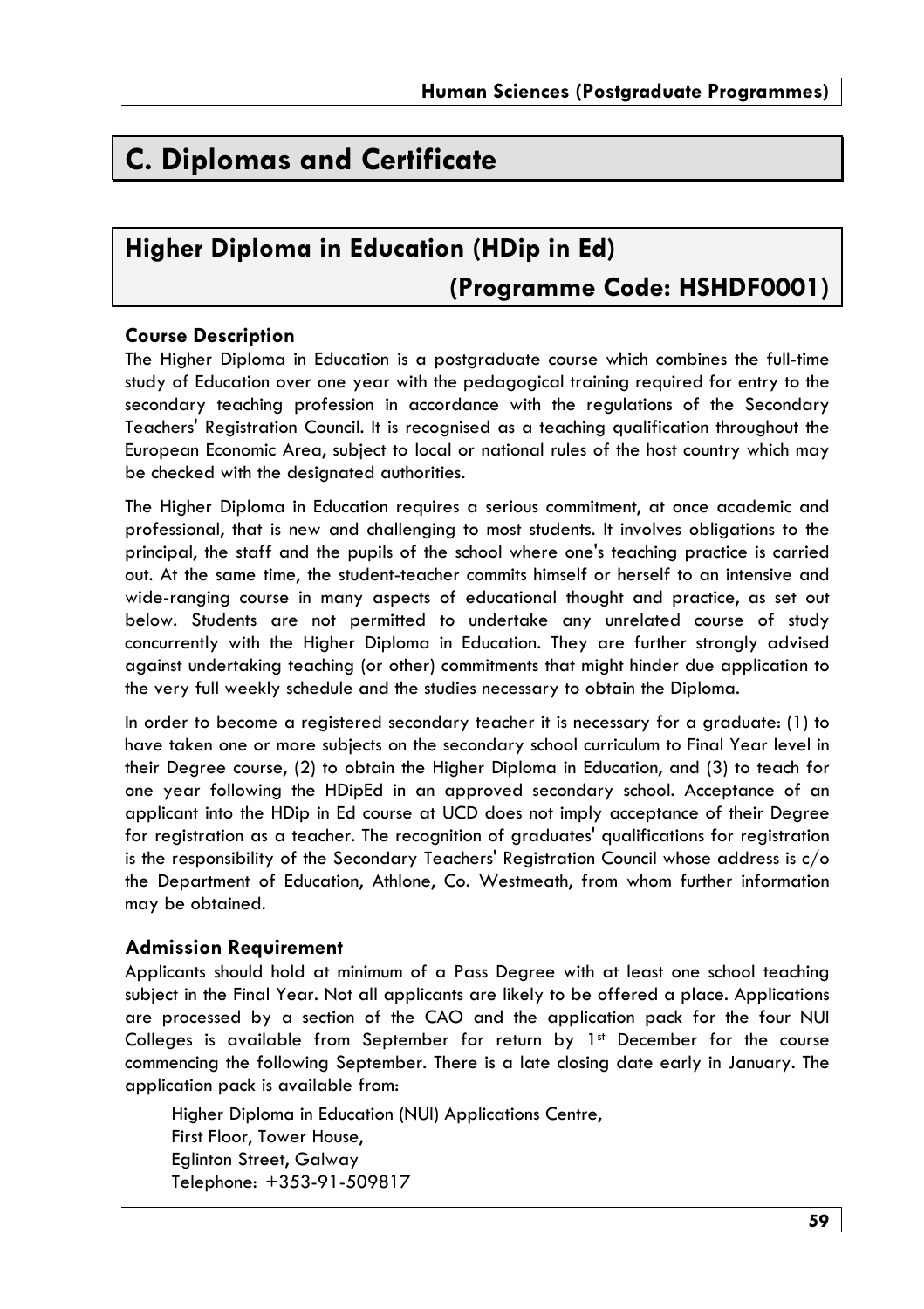### **Grants**

The only local funding available for Higher Diploma in Education students is by means of a Local Authority grant under the usual conditions.

**Course Content** 

The structure of the course comprises: I Theory of Education (University-based courses), and II Teaching Practice (School Experience), as set out below.

### **I. Theory of Education (University-Based Courses)\*\***

#### *1. Induction Course*

An intensive Induction Course unit for incoming Higher Diploma students will commence at 2.00 p.m. at the beginning of September and last for two weeks. As this is an intrinsic part of the Diploma year, attendance at it is obligatory in preparation for teaching practice. Besides introducing the candidate to the study of Education, it offers initial guidance in developing class-teaching skills.

### *2. Foundation Courses*

These foundation courses must be taken by all students:

(a) Classroom Teaching: The Psychology of Teaching and Learning; Curriculum Development and Evaluation; General Methods and Organisation of Teaching; Audio– visual Teaching Media.

(b) The Learning Adolescent: Developmental Psychology; Educational Psychology; the Psychology of Adolescence.

(c) Education Policy and the School: History of Education; Philosophy of Education; Sociology of Education; Curriculum Studies.

### *3. Special Methodology Courses*

Each student must select two courses in Special Methodology of teaching to 12–18 year olds, from the following list: (courses available may vary with demand)

Accountancy, Business Studies, Bookkeeping, Classical Studies, Economics, English, Gaeilge, Geography, History, Mathematics, ICT, Modern Languages (French; Spanish; Italian\*\*; German), Religious Education, Music, History of Art\*\*; Science with one or two of Physics, Chemistry or Biology, Civic, Social and Political Education, Teaching English as a Foreign Language (TEFL)\*.

While every effort is made to accommodate as wide a range of subjects as possible, owing to time constraints certain combinations of subjects for Special Methodology may not be possible.

### **\* Certificate in TEFL**

\*\* Methodology in History of Art and Italian may be offered, subject to sufficient demand.

Students may combine the Certificate in TEFL with the Higher Diploma in Education. Applicants who wish to be considered for acceptance into the Cert TEFL course must complete a separate application form which is available from the Education Department. The number of places in this course is limited.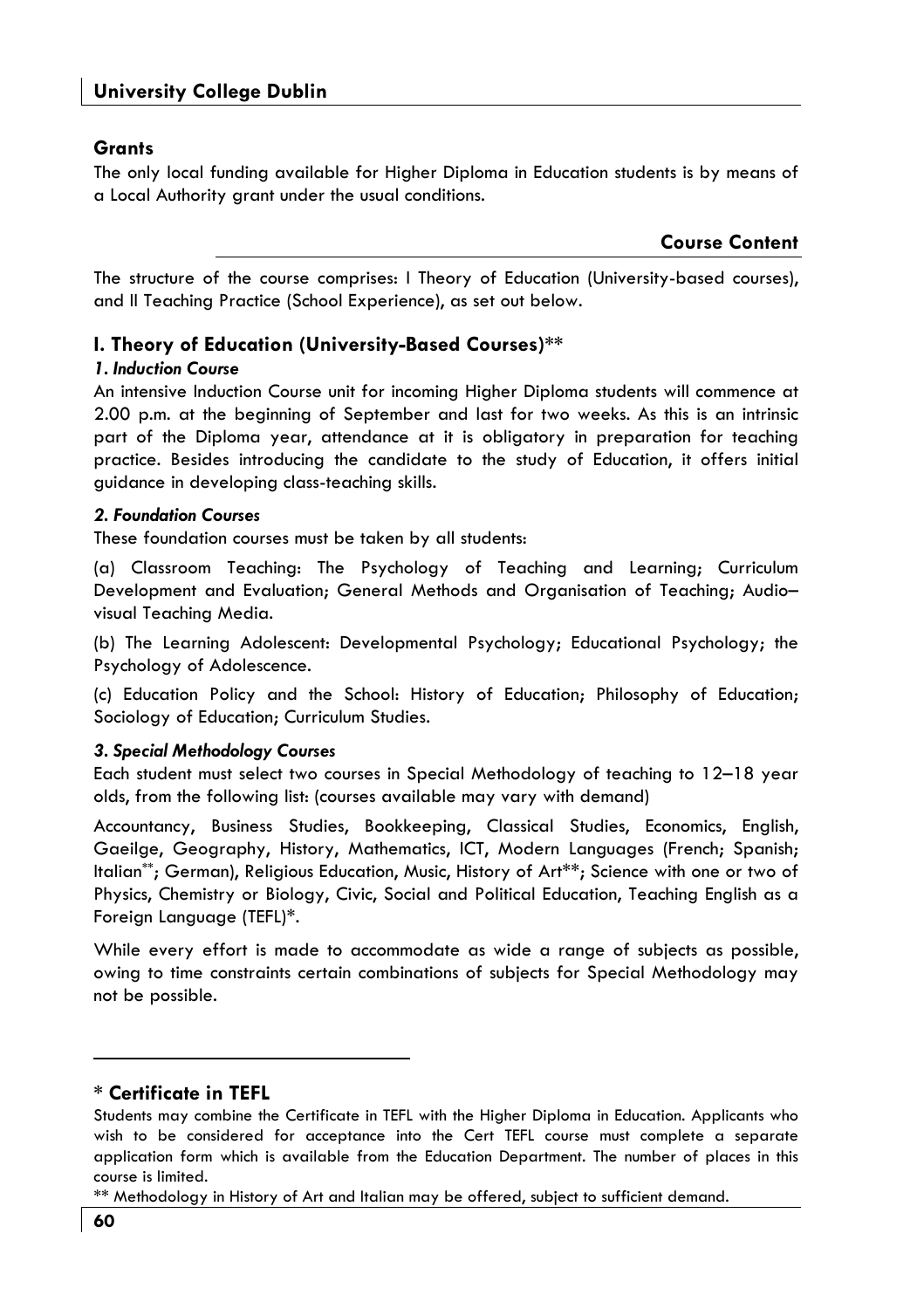### *4. Elective Courses*

Each student selects two electives – one in each semester. These courses deal with aspects of educational theory and practice in such areas as the following:

- Intercultural Education
- Film Studies
- Social, Political and Health Education
- Education and Supporting Disadvantaged Pupils
- Adult Education
- Media Studies
- Drama in Education
- Health Education
- Educational Technology
- Any other area for the time being approved by the Professor

(This list may vary from year to year)

### *5. Tutorials and Workshops*

These focus primarily on teaching practice issues.

### *6. Optional or Recommended Courses/Activities*

Microteaching and analysis of teacher-pupil interaction; using audio-visual teaching aids; the use of computers and evaluation of software in teaching; production of teaching aids, e.g. video, transparencies, etc.

### *7. Assessment*

During the course of the year, each student is required to present two substantial essays/projects and a portfolio of teaching practice as part of their assessment. Besides these, the student's teaching practice grade, as well as performance in five examination papers at the end of the year, will all contribute to the final assessment.

### **II. Teaching Practice/School Experience**

1. The exercises necessary for the Diploma will include school experience on five mornings per week, including at least 4 hours, 30 minutes and not more than 8 hours teaching each week, spread over the three terms of the year, in a recognised secondlevel school.

2. Schools in which students do their teaching must be in the vicinity of Dublin city centre (within 15 miles radius of UCD) and classes for supervision must have at least twelve pupils.

3. Teaching special needs classes is not acceptable for teaching practice purposes.

4. Since lectures for the Diploma commence at 2.00 p.m. daily, candidates must ensure in advance that they will be able to arrive in University by this time, and be able to remain in University for the full afternoon, each week–day, throughout the academic session.

5. Teaching in third–level institutions, teaching after 6.00 p.m., and teaching in certain private institutions are not acceptable for Higher Diploma purposes.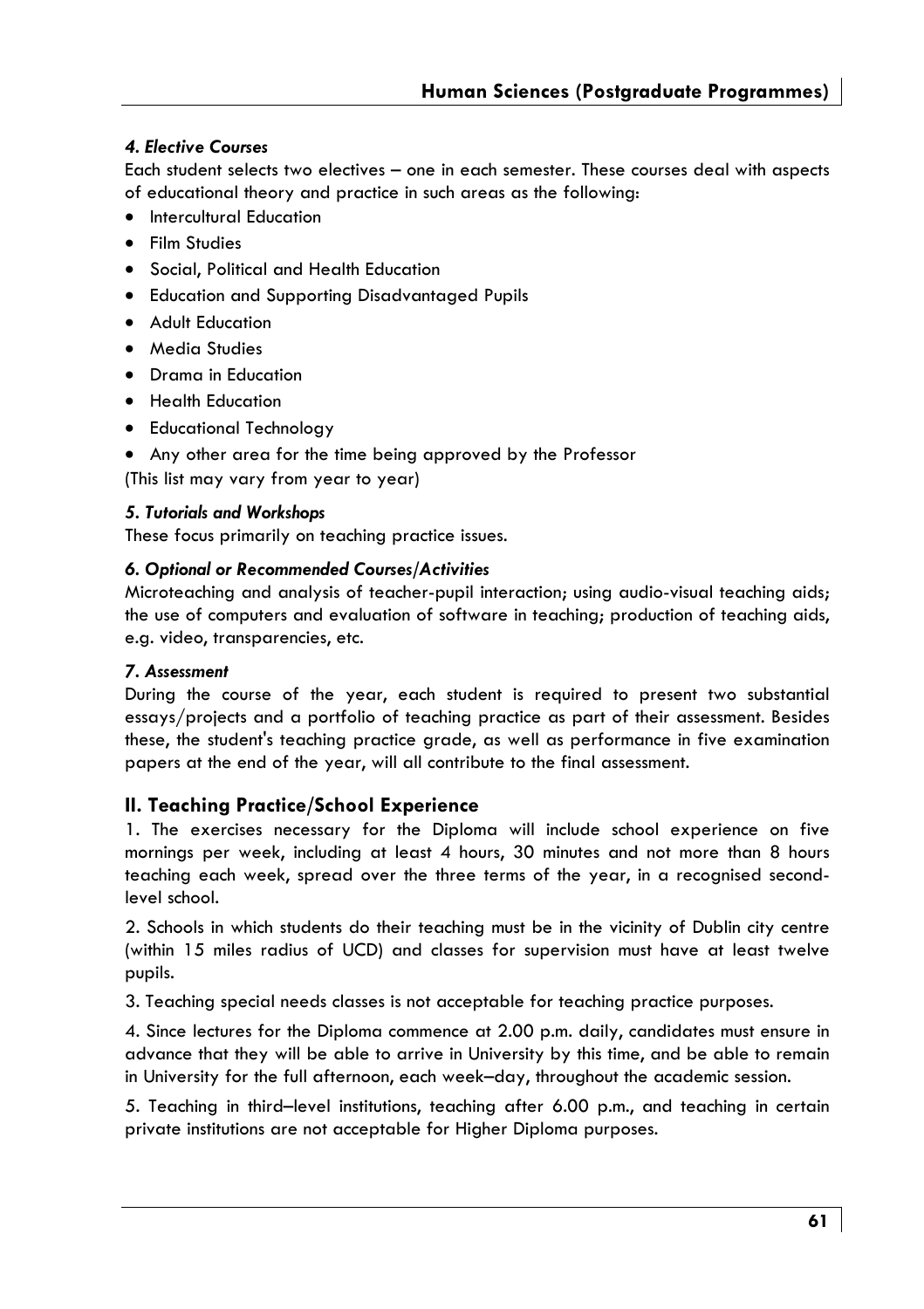6. As soon as an offer of a place has been made, and only then, the applicant must arrange Teaching Practice with the Principal of a School and return the relevant form, duly completed and signed by the School Principal, confirming this arrangement.

7. Please note that students are expected to spend most of the morning during the Higher Diploma year in their schools, engaged not only in teaching but also in lesson preparation, corrections, observing other classes, attending meetings and other school– related activities.

8. Attendance at lectures, tutorials and seminars is compulsory, and is monitored. Any student whose progress or attendance is deemed unsatisfactory may, after due warning, be required to retire from the course at any time during the session.

9. Candidates must satisfy the University supervisors in regard to their work in school.

#### **Research in Education**

As well as providing a training in various methods of educational research for postgraduate students, the Education Department maintains involvement in a number of on–going research projects of a theoretical, empirical and applied nature in the field of Education, some of which are externally funded. Individual staff members of the Education Department are also following personal research interests in various branches of educational enquiry.

#### **Educational Resource Centre**

The Educational Resource Centre consists of:

#### *(a) Teaching Practice Library*

This library includes print and non-print materials which students may borrow for use in their teaching practice classes. The materials include books and non-book materials.

#### *(b) Reference Library*

The Centre provides optional workshops on the production of overhead transparencies for classroom use.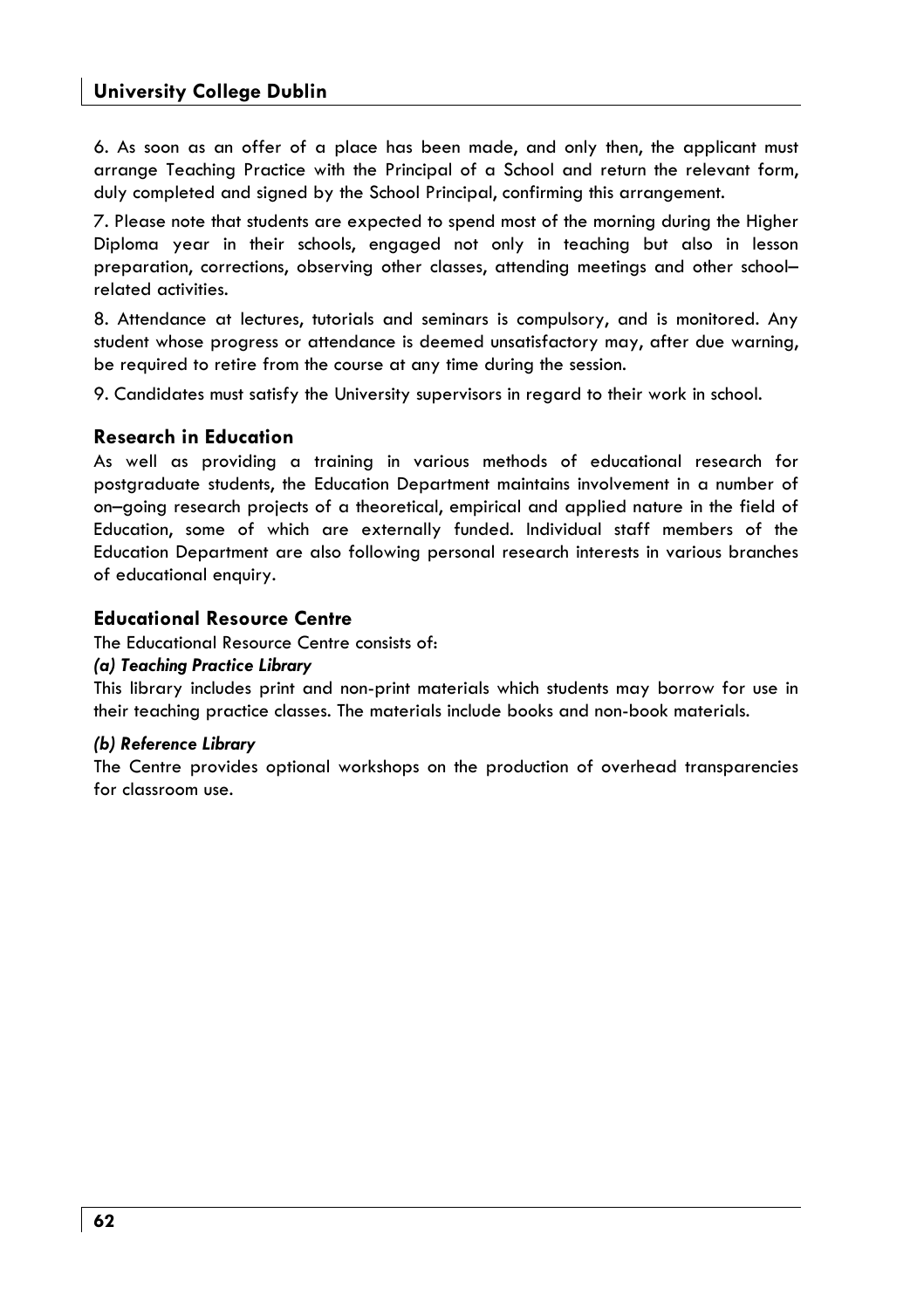# **Higher Diploma in Education Studies (HDipES) (Programme Code: HSHDP0001)**

A one-year course for practitioners in education who wish to reflect on developments in Irish education and gain practical skills related to their own professional development. The course is offered as a set of inter-related modules which allows the student to specialise in one of five areas:

### **Curriculum Studies**

This area of specialisation is designed for teachers who wish to gain deeper insights into the new curricular initiatives taking place in primary and post primary education. The modules include the philosophy behind curriculum development, the practical developments currently taking place in the Irish education system, an overview of assessment procedures and the practical skills behind developing new curricula and implementing this at school and national level.

### **Educational Management**

This area of specialisation aims to develop leadership among existing and prospective holders of posts of administrative responsibility in education at all levels. It is designed to meet the needs of practising primary and post-primary teachers, school principals and vice-principals and others involved, or planning to become involved, in educational management and administration. Modules include leadership, strategic planning, administration, personnel management.

### **Learning Difficulties and Special Needs**

This area of specialisation helps teachers to understand the nature of learning difficulties and special needs, the social factors which affect these students and which help their integration into schools. It also helps develop curricular and teaching strategies to help students with these needs.

### **Adult Education**

This area of specialisation is intended to be of benefit to those who work in the voluntary or statutory sectors of further education or who are engaged in any aspect of second chance education. Accordingly the modules will explore the concept from a number of perspectives which will include administration, structures, resources and clientele. The historical and international dimension will be examined along with the impact of technological innovation upon lifelong learning.

### **Children's Literature**

This specialism provides a general introduction to a wide range of children's and teenage reading material so that both primary and post-primary teachers can develop the capacity to match-up individual pupils with books and help stock class and school libraries. The course will examine children's reading patterns, factors of influence and related issues. Some educational applications such as bibliotherapy, representation of special needs, literature across the curriculum, boys and reading, etc., will be explored in a practical way.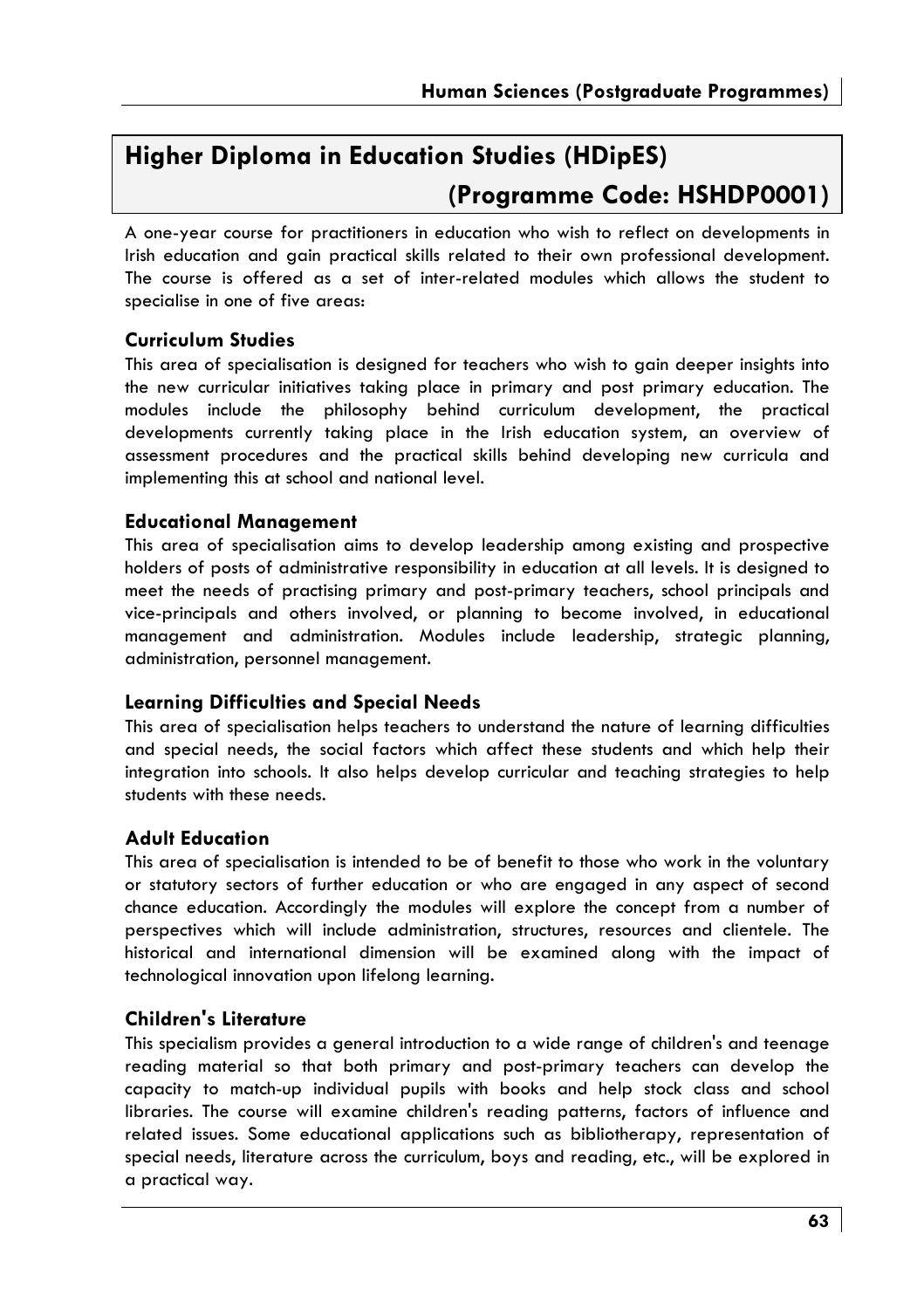Additional areas of specialisation which may be offered in the next academic year include Teaching Development.

#### **Elective Courses**

A number of modules are offered which aim to give a broader inter-disciplinary overview and appreciation of the education system. These include History of Education, Philosophy, Psychology, Sociology, Legal Issues in Education, Research Skills and Action Research.

#### **Course Organisation**

The course (approximately six hours a week of lectures, discussions and workshops) is presented on the Belfield campus on two evenings a week (Mondays and Thursdays). Classes are organised from 4.30 p.m. throughout the academic year to facilitate practising teachers.

#### **Assessment**

The course is assessed by a number of projects and examinations, and leads to a Higher Diploma of the National University of Ireland, awarded at First Class Honours; Second Honours, Grade I; Second Class Honours, Grade II; or Pass levels.

#### **Admission Requirements**

Applications are invited from graduates and qualified teachers. Preference will be given to those with at least three years' appropriate professional experience. Applicants may be invited to attend for interview.

#### *Note:*

Applicants for all courses should note that the number of places offered may be limited and it may not be possible to admit all qualified candidates.

In line with Faculty of Human Sciences policy, the provision of all courses is subject to a *sufficient number of candidates applying and being accepted.*

### **Non-UCD Graduates**

An application fee of €20 must accompany all applications. All applicants must enclose with their application a full transcript of their third-level qualifications not taken in UCD. Such transcripts may be obtained from the Registrar of the relevant institution(s).

#### **Overseas Students**

All applicants whose first language is not English must accompany their application with a recognised Certificate of Proficiency in English. They should also furnish two references from someone who is familiar with their work or study. Closing date for applications:  $1st$ April

For additional information and application forms contact:

| The Course Administrator                |      |                                   |
|-----------------------------------------|------|-----------------------------------|
| <b>Education Department (Room C102)</b> |      |                                   |
| John Henry Newman Building              |      | Telephone: +353-1-716 8250 / 8292 |
| University College Dublin               | Fax: | $+353 - 1 - 716$ 1143             |
| Belfield, Dublin 4                      |      | Website: www.ucd.ie/education     |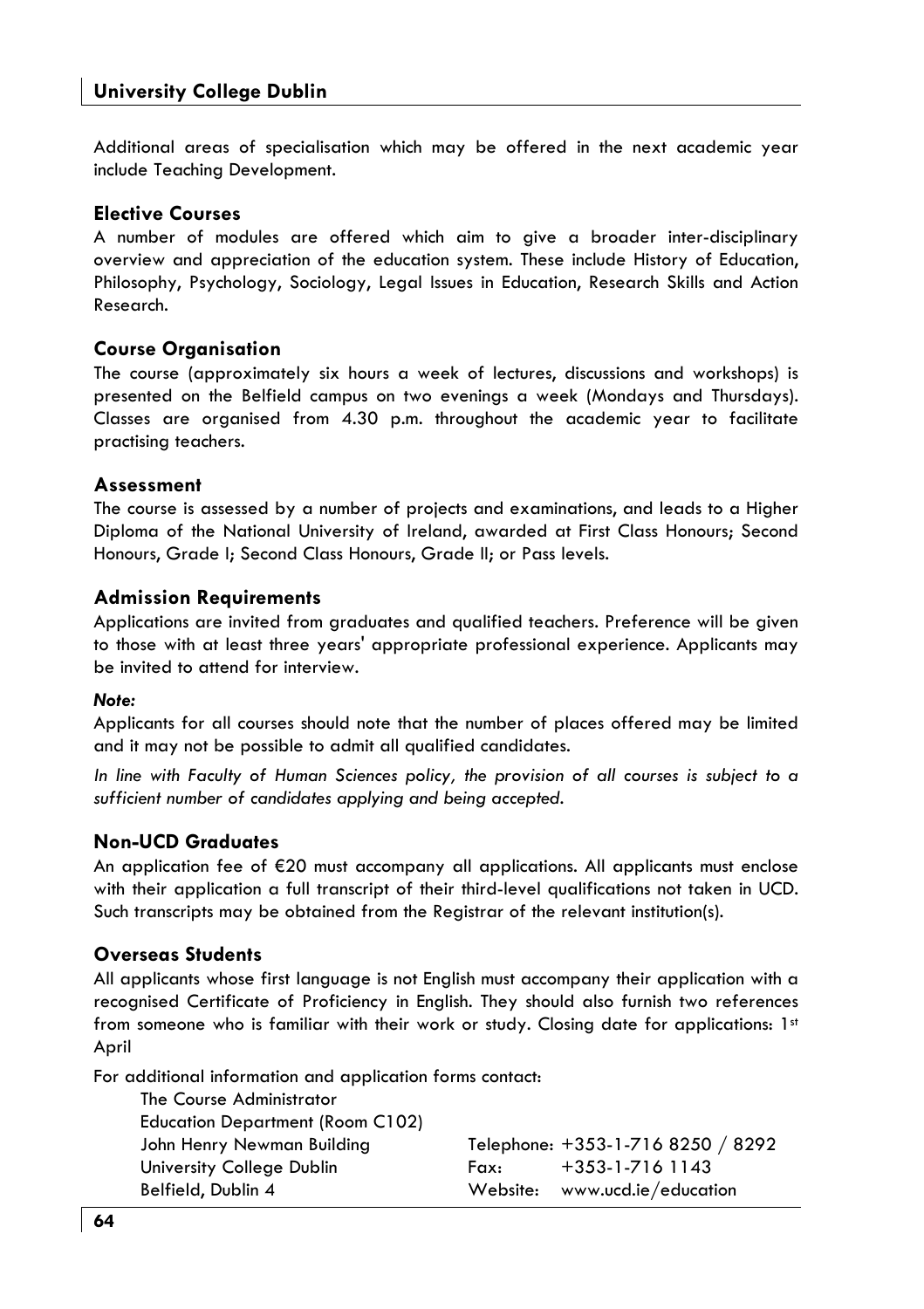# **Higher Diploma in Special Educational Needs (HDipSEN) (Programme Code: HSHDF0007)**

### **Introduction**

The Higher Diploma in Special Educational Needs (HDipSEN) at the Education Department, University College Dublin, is a postgraduate programme of training in inclusion and special educational needs (SEN) for teachers working in special schools, special classes, or as resource teachers in mainstream primary and post-primary schools and other educational services. Support under the terms and conditions of the Department of Education and Science Circular 16/03 is available to suitably qualified primary and post-primary teachers who currently hold permanent positions in their schools. *An annual quota of fee-paying places is also reserved for suitably qualified graduate teachers who are not eligible for DES support*. The Course is organized in a blockrelease/block-placement format. The programme, whether for supported or selffinancing participants, leads to the award of a Higher Diploma in Special Educational Needs, and it aims to provide appropriate training for resource teachers at primary, post-primary and post-compulsory levels, including teachers in special schools and special classes.

### **Course Framework**

This programme is of <u>one-year's duration</u>, is organised on a block release basis, and spans the academic year, with time divided between attendance at the course venue, teaching in schools, placements in suitable educational or clinical settings, and completion of written assignments and examinations. It runs from mid-September to mid-May of each academic year. In the First Semester, in addition to lecture and workshop sessions, participants will take up an approved school or clinical placement in a special or a mainstream school or educational establishment other than their own, on one day per week. Participants eligible for support under the Department of Education and Science Circular 16/03 will take their Second Semester placement in their own school. Other course participants will take their placements in schools approved by the Course Director. The designated period for attendance at the University in school time will be during the First Semester, with some additional evenings/weekends in the Second Semester, and at least one week on the UCD Belfield Campus for terminal examinations.

### **Eligibility**

- (a) Up to fifteen places are available for suitably qualified teachers under the terms and conditions of Circular 16/03 of the Department of Education and Science (see Circular 16/03 or the relevant alternative circular)
- (b) Up to ten additional places are available for other suitably qualified teachers on a fee-paying basis.

### **Admission Requirements**

The course is open to teachers with recognized qualifications. Selection is by interview, and preference will be given to those with relevant teaching experience. As the course is full-time, teachers in permanent employment who do not receive a place under the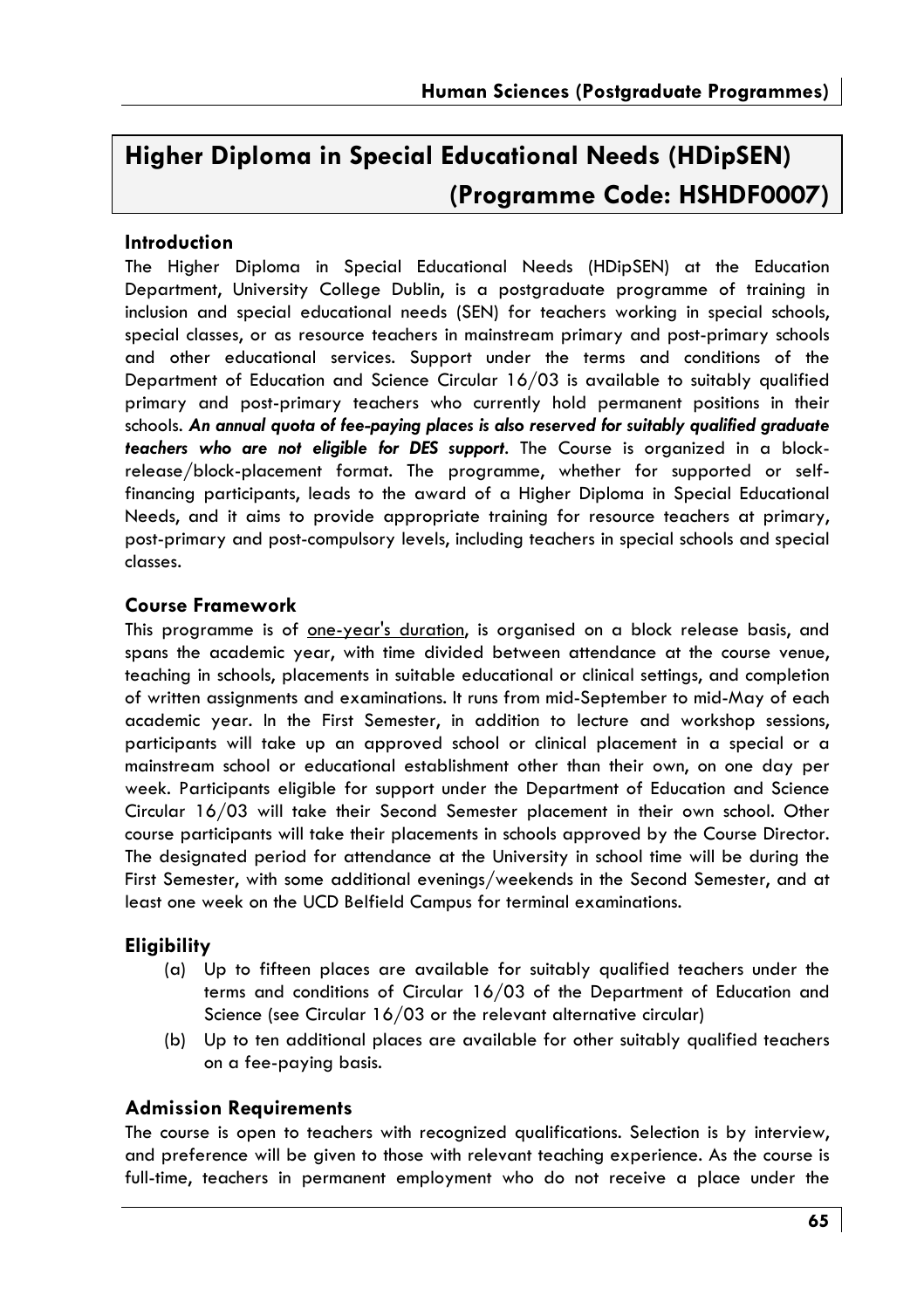conditions of Department of Education and Science Circular 16/03 will need to arrange leave of absence with their school authorities. Under certain conditions fee-paying teachers may also take their Second Semester block placement in their own schools. Applicants should note that the HDipSEN is recognised by the Department of Education and Science for the purpose of teacher secondment/study leave. Primary teachers may avail of study leave under Rule 116 to attend this course. Additional requirements relating to course transcripts, letter of application, character references etc., are detailed on the application form.

#### **Course Syllabus**

Areas of course content will include:

Special educational needs and inclusion from the perspectives of the foundation disciplines of Philosophy, Sociology, Psychology and Law; curriculum development; aetiology of learning disabilities; assessment and diagnosis of learning difficulties; teaching methodology for students with SEN; teaching of language, literacy and numeracy skills; History, Geography and social/scientific, political and environmental education for students with SEN; Art, Music and Drama for students with SEN; assistive technology and therapies for students with SEN; computer skills; developing whole-school approaches for inclusion and special educational needs, the organisation and administration of SEN provision and inclusion, and the professional development of teachers of students with special educational needs.

### **First Semester (12 weeks inclusive of schools' mid-term break)**

The First Semester will consist of a full-time intensive University-based programme emphasising a gradual progression from core units on SEN policy, provision and inclusion, developmental child psychology, and the aetiologies of the major conditions of disability to strategies for diagnosis, intervention and inclusion, curriculum development, special subject methodologies, specific teaching approaches for pupils with special educational needs, and assistive technologies and therapies. Teachers of students with special educational needs will also be encouraged to examine from first principles some of the basic assumptions and values underpinning "special" education in the course units in Philosophy, Psychology, Sociology and Law. In addition, participants will be on an approved school placement, in a school or clinical setting other than their own, on one day per week, *during which they will be required to devise and implement an Individualised Education Programme (IEP) for a student with disabilities/special educational needs.* 

### **Second Semester (12 weeks supported placement in own school or other approved school, with placement visits, and with evening/weekend lectures seminars and tutorial inputs)**

The Second Semester will consist of own-school or approved school-based placements in which DES-supported teachers will meet the course requirements in their own schools, and will have some additional support sessions with course staff on campus on some evenings and weekends. Self-financing participants will meet the course requirements in schools approved by the Course Director. All course participants will be offered significant support while on placement by way of advisory/supervisory visits by staff to their schools, by occasional weekend and evening tutorials and resource-based seminars, and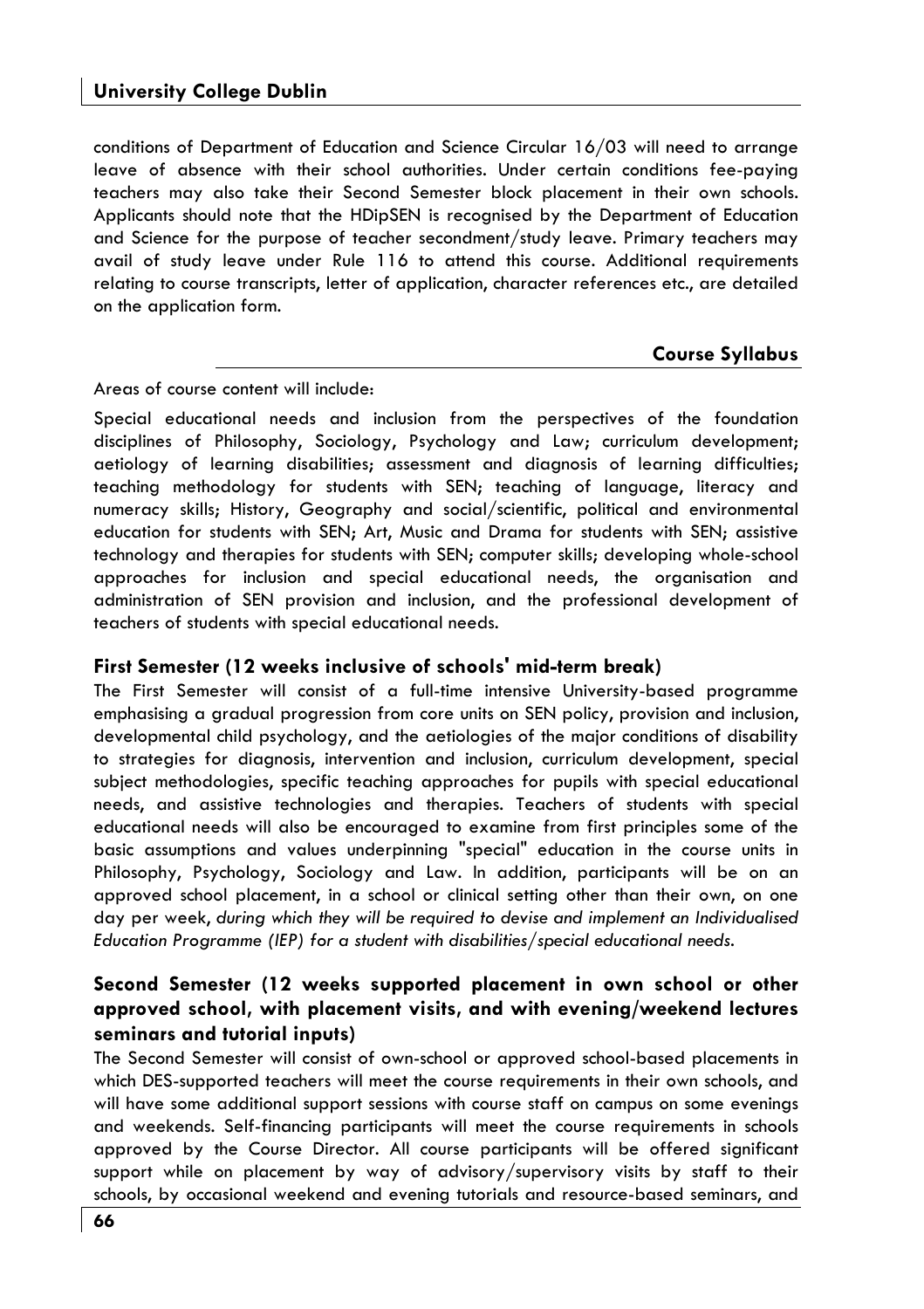by invited lectures from key personnel. C*ourse participants will also be required to complete a major school-based assignment on the development of a whole-school plan for inclusive special needs education which can be implemented in their placement schools.*

### **Course Assessment**

Academic evaluation of teachers of pupils with special educational needs will include assessment of special needs teaching in schools, continuous assessment of three schoolbased assignments and four terminal examination papers. The Diploma will be awarded at Pass and Honours levels. Participants who obtain the HDipSEN at Honours level will be eligible for admission to the MEd(SEN), Masters in Education (Special Educational Needs) programme, on which lectures take place from 4.30 p.m. on three evenings per week, and to a range of other postgraduate programmes provided by the Education Department, University College Dublin.

### **Fees and Application Procedure**

Participants admitted under the terms and conditions of the Department of Education and Science Circular 16/03, and supported by the In-career Development Unit of the Department of Education and Science, will not be liable for fees. Other participants will be liable for the full University course fee. Further details relating to the current course fee, other course particulars and application form may be obtained from the **Education Department Office, UCD (Tel: +353-1-716 8292/+353-1-716 8250).** The closing date for applications to UCD from self-financing (fee-paying) candidates is April 1st. The closing date for DES-supported candidates is as indicated in Circular 16/03. *All course participants will be required to purchase their own copies of a limited number of core texts and selected test materials prior to the commencement of the programme.* 

### **Course Recognition**

The Higher Diploma in Special Educational Needs (HDipSEN) at University College Dublin is a postgraduate programme of training in special educational needs (SEN) for teachers working in special schools, special classes, or as resource teachers in mainstream primary and post-primary schools and other educational services. Qualified primary or secondlevel teachers who have successfully completed this Diploma are recognised by the State Department of Education and Science as qualified teachers of special education in mainstream schools at the relevant level.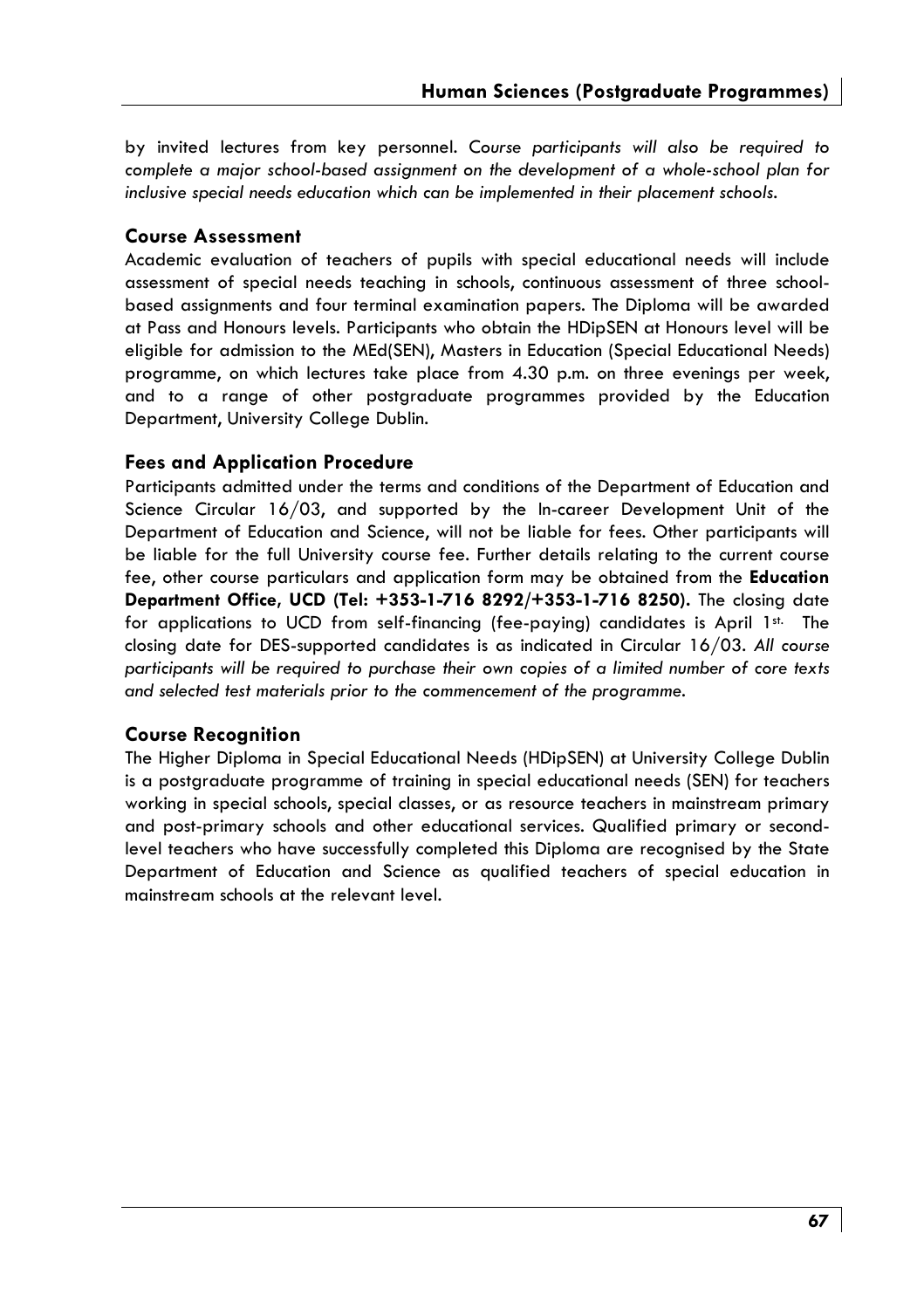## **Higher Diploma in Library and Information Studies (HDipLIS)**

## **(Programme Code: HSHDF0002)**

### **Course Objectives**

The graduate Diploma prepares students for professional careers in information or library work.

### **Admission Requirements**

Candidates who hold a recognised university Degree will be considered for admission to the Diploma course in Library and Information Studies. Candidates must normally have experience of work in a library or information environment before commencing study on the course. It is not necessary to have this experience at the time of application.

### **Application Procedure**

Applications should normally be received by the Department of Library and Information Studies, Library Building, University College Dublin, Belfield, Dublin 4 (telephone: +353- 1-7167055) by 1st February of the year of entry.

### **Course Structure**

The normal duration of the course is one academic year (September – May).

### **Course Syllabus**

Students take a combination of course units, as advised by the Department. Students must accumulate at least twenty units including certain compulsory courses. No more than ten units may be taken from advanced course units.

| <b>Course Number</b> | <b>Units</b> | Level    | <b>Course Title</b>                        |
|----------------------|--------------|----------|--------------------------------------------|
| $IS-P411$            | 2            |          | <b>Information Policy</b>                  |
| $IS-P412$            | 2            |          | Culture, Information and Technology        |
| $IS-P413$            | 2            |          | <b>Issues in Information Studies</b>       |
| $IS-P415$            | 2            |          | Information and Society                    |
| $IS-P417$            | 2            |          | Communications and the Consumer            |
| $IS-P418$            | 2            | Advanced | Librarians and Information Seeking in the  |
|                      |              |          | 21st Century Workplace                     |
| $IS-P422$            | 2            | Advanced | <b>Rare Books Curatorship</b>              |
| $IS-P423$            | $\mathbf{2}$ |          | History of the Book                        |
| $IS-P431$            | $\mathbf{2}$ |          | <b>Management of Information Agencies</b>  |
| $IS-P433$            | 2            | Advanced | Human Resources Management in              |
|                      |              |          | <b>Information Units</b>                   |
| $IS-P441$            | 2            |          | <b>Bibliographic Information Resources</b> |

### **Course Units for HDipLIS**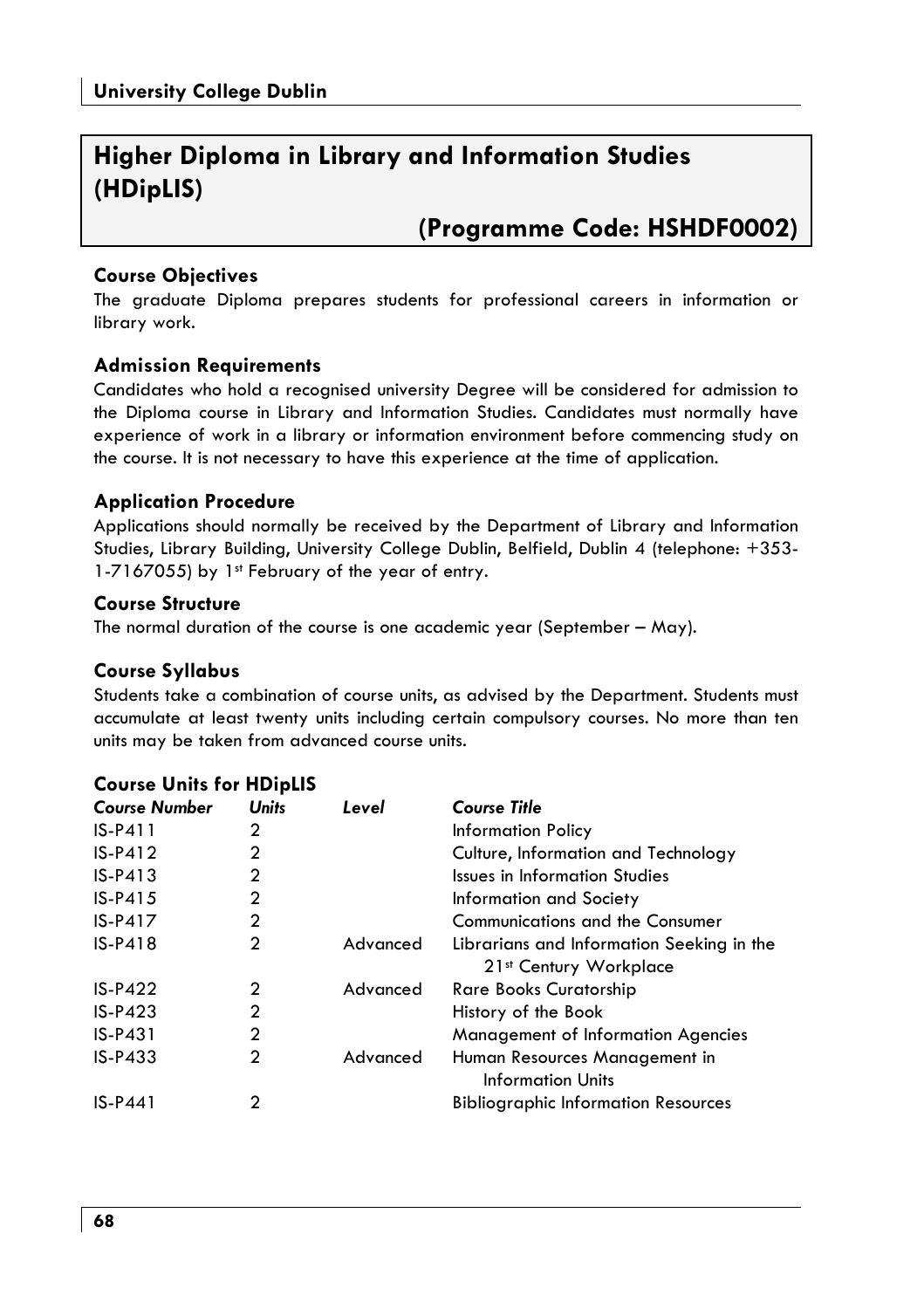### **Human Sciences (Postgraduate Programmes)**

| <b>Course Number</b> | <b>Units</b> | Level    | <b>Course Title</b>                     |
|----------------------|--------------|----------|-----------------------------------------|
| $IS-P444$            | 2            |          | Introduction to Electronic Resources    |
| $IS-P445$            | 2            | Advanced | <b>Advanced Electronic Resources</b>    |
| <b>IS-P446</b>       | 2            | Advanced | <b>European Information Markets</b>     |
| $IS-P447$            | 2            |          | Literature for Children                 |
| $IS-P449$            | 2            | Advanced | <b>Archives and Manuscripts</b>         |
| <b>IS-P456</b>       | 2            |          | Cataloguing and Classification          |
| IS-P461              | 2            | Advanced | Telecommunications and Networks         |
| $IS-P463$            | 2            | Advanced | Database Management Systems             |
| IS-P464              | 2            |          | Introduction to Computers and Databases |
| $IS-P465$            | 2            |          | Web Publishing                          |
| <b>IS-P466</b>       | 2            | Advanced | Web Publishing Research                 |
| IS-P467              | 2            |          | <b>Electronic Library and Resource</b>  |
|                      |              |          | Management                              |
| <b>IS-P468</b>       | 2            | Advanced | <b>Electronic Library Systems</b>       |
| $IS-P471$            | 2            | Advanced | <b>Research Methods</b>                 |

*Not all course units will be available in every semester or year.* 

### **Application Procedure**

Applications should normally be received by the

Department of Library and Information Studies Library Building University College Dublin Belfield, Dublin 4 Telephone: +353-1-716 7055 by 1st February of the year of entry.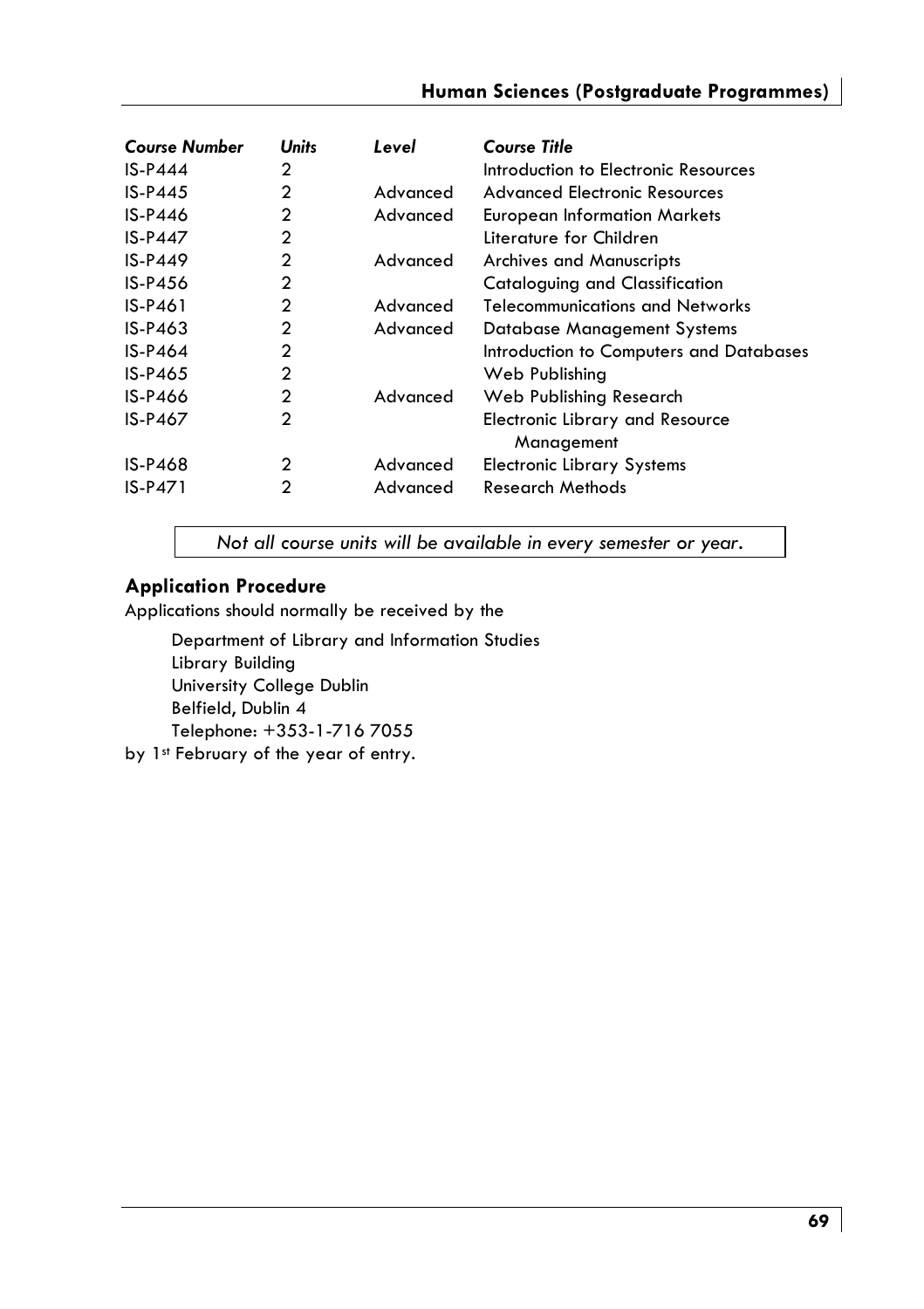# **Higher Diploma in Psychology (HDipPs) (Programme Code: HSHDF0003)**

### **Course Description**

The course is full-time and extends over two years.

### **Admission Requirements**

Candidates must be graduates of UCD or of another university or hold an equivalent qualification. A strictly limited number of students will be accepted.

### **Course Structure and Content**

The subjects of the course are: Cognitive and Language Development Social Psychology Cognitive Psychology Research Methods **Statistics**  Psychological Testing Social and Emotional Development Psychopharmacology Theories of Personality Psychology of Language Behaviour Analysis Abnormal Psychology Perception Developmental Disabilities Theoretical Aspects of Self, Identity **Intelligence**  Educational and Applied Development Applied Psychology and Work Physiological Psychology Neuropsychology

The course includes lectures, seminars and practical work. A research dissertation is carried out by each candidate under the supervision of the academic staff during the Second Year of the course. Some courses may not be offered in a particular year.

The First Year HDipPs examination must be taken after completion of the appropriate courses. This examination must be passed in its entirety, within two years of entering the First Year course, before the student may proceed to Final Year courses. The Second Year examination is taken at the end of the Final Year.

### **Application Procedure**

Application forms can be obtained from:

The Department of Psychology, Room D509, John Henry Newman Building, University College Dublin, Belfield, Dublin 4 (telephone: +353-1-716 8363).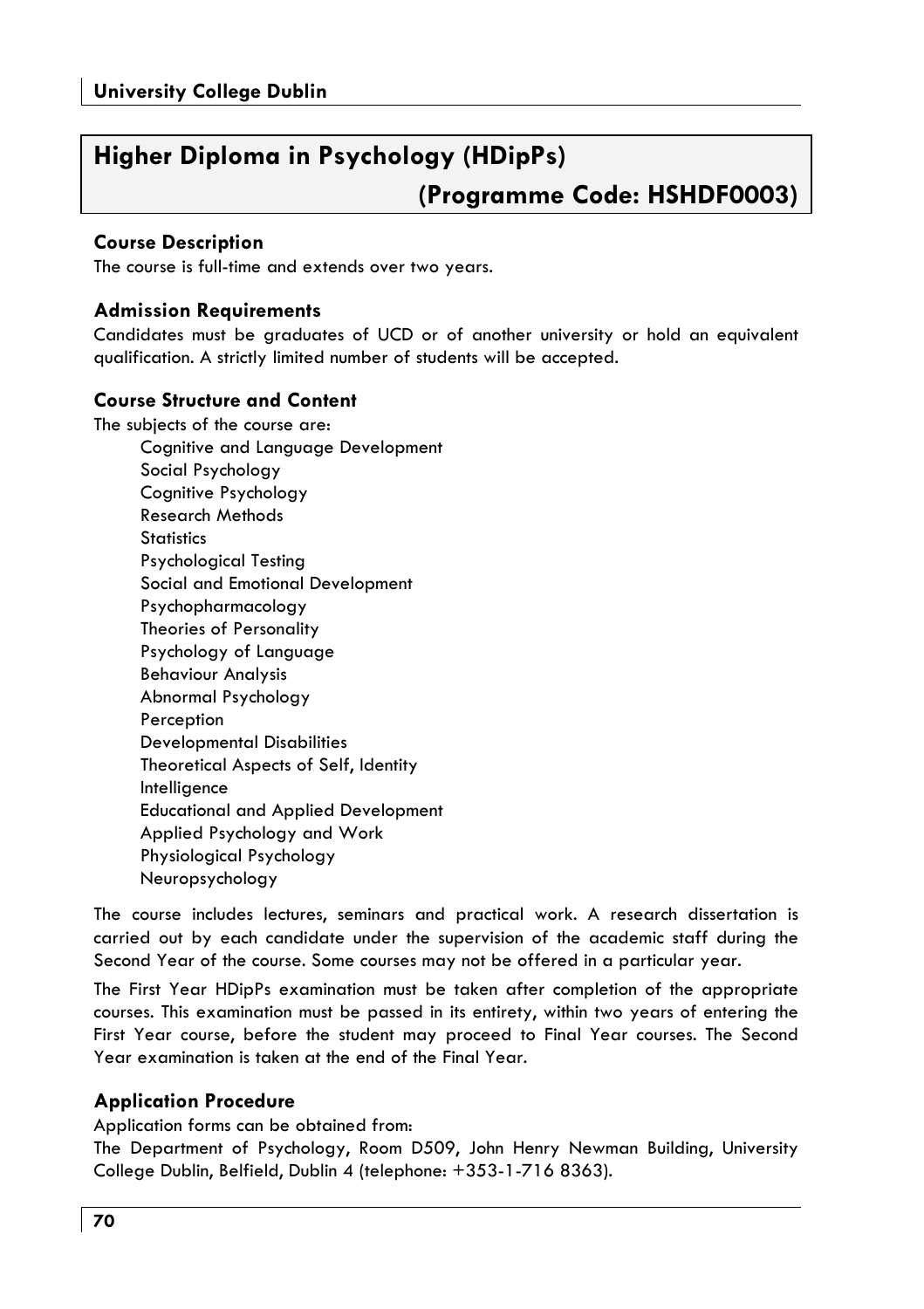# **Higher Diploma for Teachers of the Deaf (HDipTD) (Programme Code: HSHDF0008)**

### **Course Objectives**

- To help participants, through theoretical and practical areas of study, to appreciate the nature of deafness, and its influence on the development of the individual.
- To enable participants to evaluate and acquire teaching strategies and remedial measures used in the education of deaf children.
- To provide supervised teaching experience with deaf and hard-of-hearing children in the classroom and individual settings including those with additional handicaps.
- To train participants in carrying out basic audiological and educational evaluation of deaf children.

### **Course Content**

This is a full-time course lasting one academic year. The structure of the course comprises both theoretical and practical areas of study. The formal areas of study are treated in formal lectures and seminars:

- Curriculum and Method in the Education of Deaf Children
- Sociology of Education
- Anatomy and Physiology of Speech and Hearing
- Audiology
- Statistics and Research Design
- Developmental Psychology
- Psychology of Deafness
- Psychology and Special Education Needs
- Counselling and Parent Guidance
- History of the Education of the Deaf
- Speech and Remedial Linguistics
- Phonetics
- Sign Language

The practical aspect of the course involves:

- Teaching practice, both class teaching and individual instruction.
- Individual speech teaching.
- Audiological and educational Evaluation.
- The preparation and presentation of an extended report on an individual child.
- The presentation of two assignments and an extended essay on an area of special interest.

Students must satisfy the examiners in both theoretical and practical areas of the course.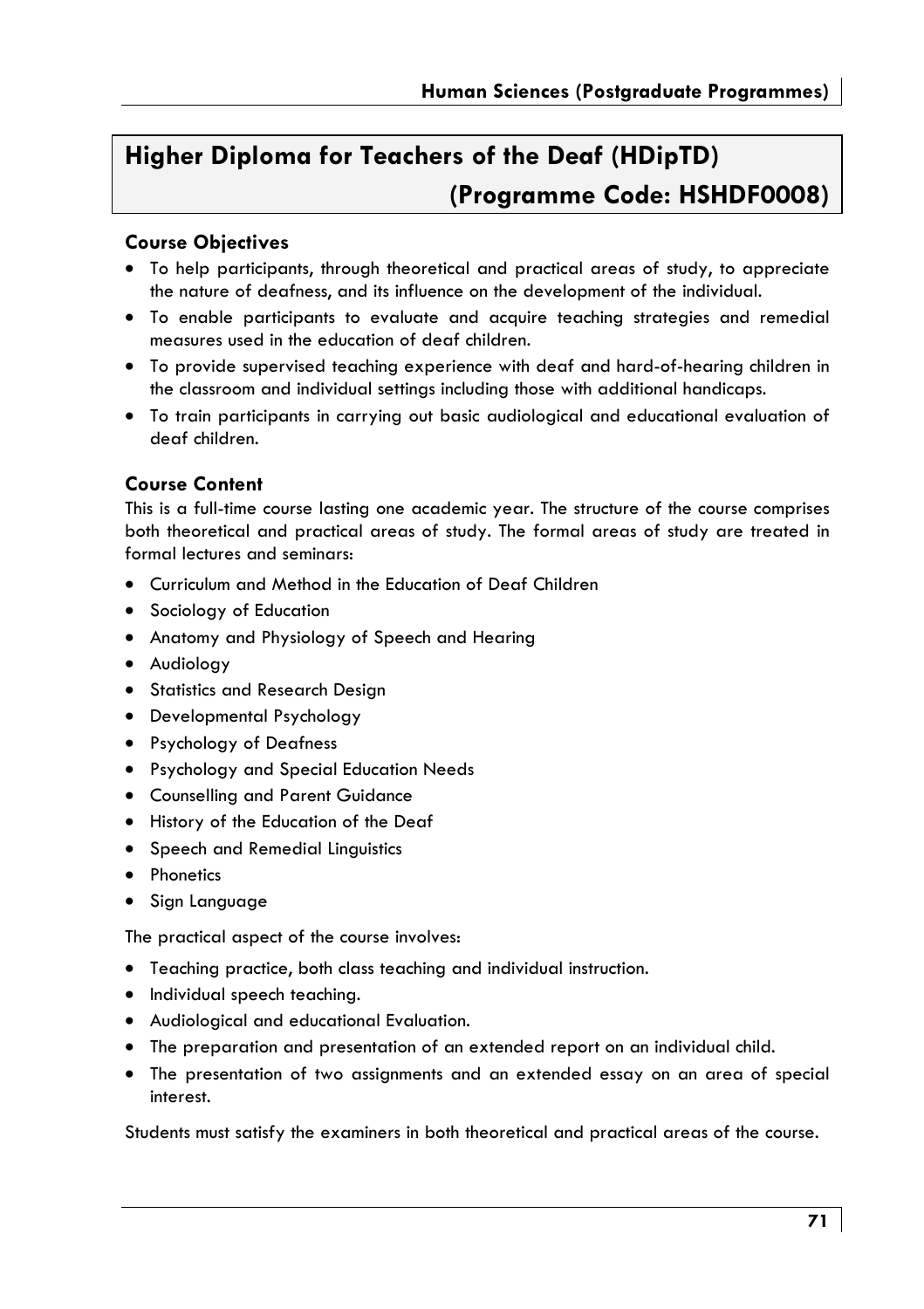### **Application Procedure**

This is a postgraduate course open to qualified teachers and/or university graduates. Selection is by interview and preference will be given to those with relevant teaching experience. For further information and application forms contact:

The Course Coordinator Higher Diploma for Teachers of the Deaf Education Department John Henry Newman Building University College Dublin Belfield, Dublin 4 Telephone: +353-1-716 8292 Fax: +353-1-716 1143 Website: www.ucd.ie/education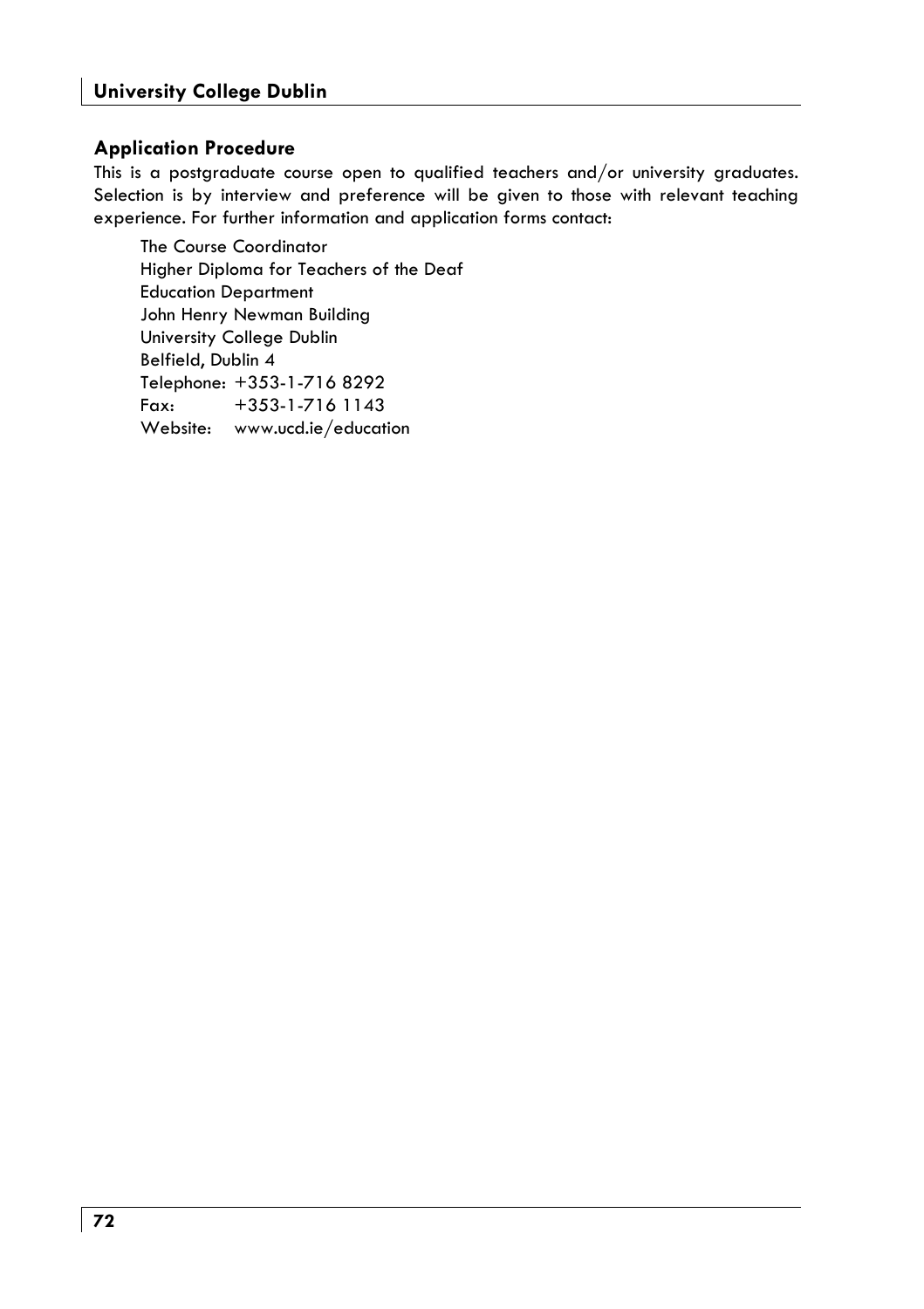# **Higher Diploma in Applied Social Studies (HDipAppSS) (Programme Code: HSHDF0004)**

The Diploma course in Applied Social Studies offers a generic professional training in Social Work at postgraduate level for those students not taking the MSocSc (Social Work) Degree by examination. This is a two-year course, admission to which is open to a limited number of students holding a university Degree or postgraduate Diploma in Social Policy or equivalent.

This course consists of theory and practical work as described in the syllabus for the MSocSc (Social Work).

Students must pass all examination papers in the First Year of the Higher Diploma in Applied Social Studies before being admitted to the Second Year. Students who reach an average of 60% on each paper at the end of the First Year of the Higher Diploma in Applied Social Studies may be permitted to transfer to the MSocSc (Social Work) Year Two.

All required written work must be submitted in order to fulfil the requirements of the course.

Completed application forms must be returned to the Department of Social Policy and Social Work by 14<sup>th</sup> January for the following academic session.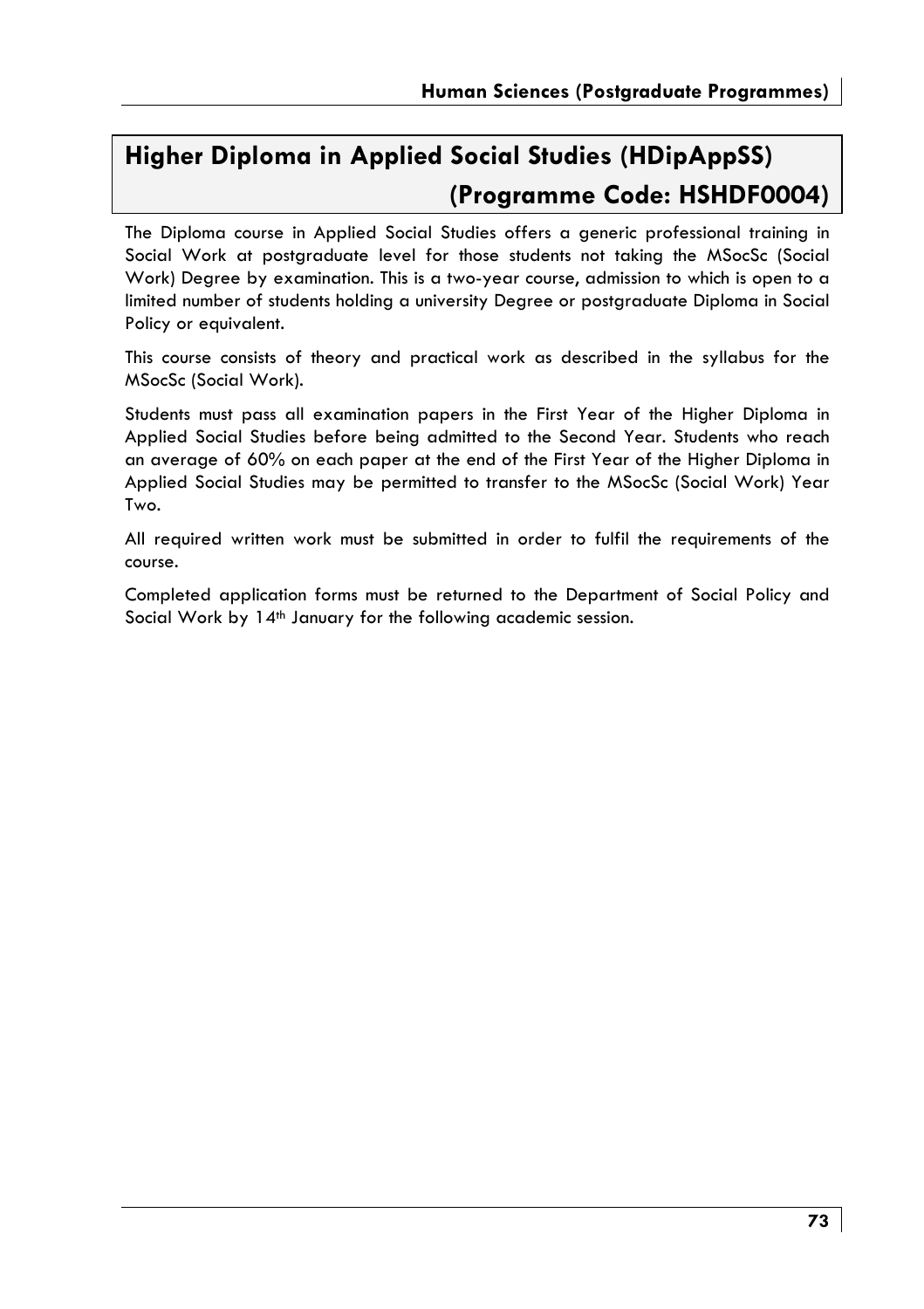# **Higher Diploma in Social Policy (HDipSP) (Programme Code HSHDF0006)**

## **Course Description**

This Higher Diploma is a transition course providing a foundation in Social Policy for graduates. It is a full-time, one-year course. The course is designed to enable people to have the opportunity to pursue further training in Social Work or Social Policy. It is not of itself a professional qualification, but is intended to provide the opportunity for access to further training and careers in Social Work and Social Policy.

# **Application Procedure**

Application forms and further information are available from the Department of Social Policy and Social Work, University College Dublin, Belfield, Dublin 4. Applications must be completed and returned before 1<sup>st</sup> May in the year of entry

## **"Why Study Social Policy?"**

Because it provides for:

- The opportunity to debate and address welfare issues and problems of immediate relevance and importance to contemporary society.
- The development of conceptual, explanatory and evaluation skills acquired through studying a rigorous academic discipline.
- A widely recognised qualification leading to a range of careers.
- The opportunity to build on your studies through subsequent postgraduate or professional training.

# **Courses of Study**

The Higher Diploma in Social Policy provides a selection of courses from the BSocSc undergraduate programme at First, Second and Third Year level, which students cover in a single year. Students also attend regular seminars organised specifically for the Higher Diploma.

There are a number of core courses which all Higher Diploma students must take. Students also follow one of two options, the Social Work Option or the Social Policy Option.

Subject to timetable constraints, students may also attend other courses from the undergraduate programme, but will not be examined in these.

Students who wish to apply for the Master of Social Science (Social Work) course, which includes a professional social work qualification, must take the Social Work Option.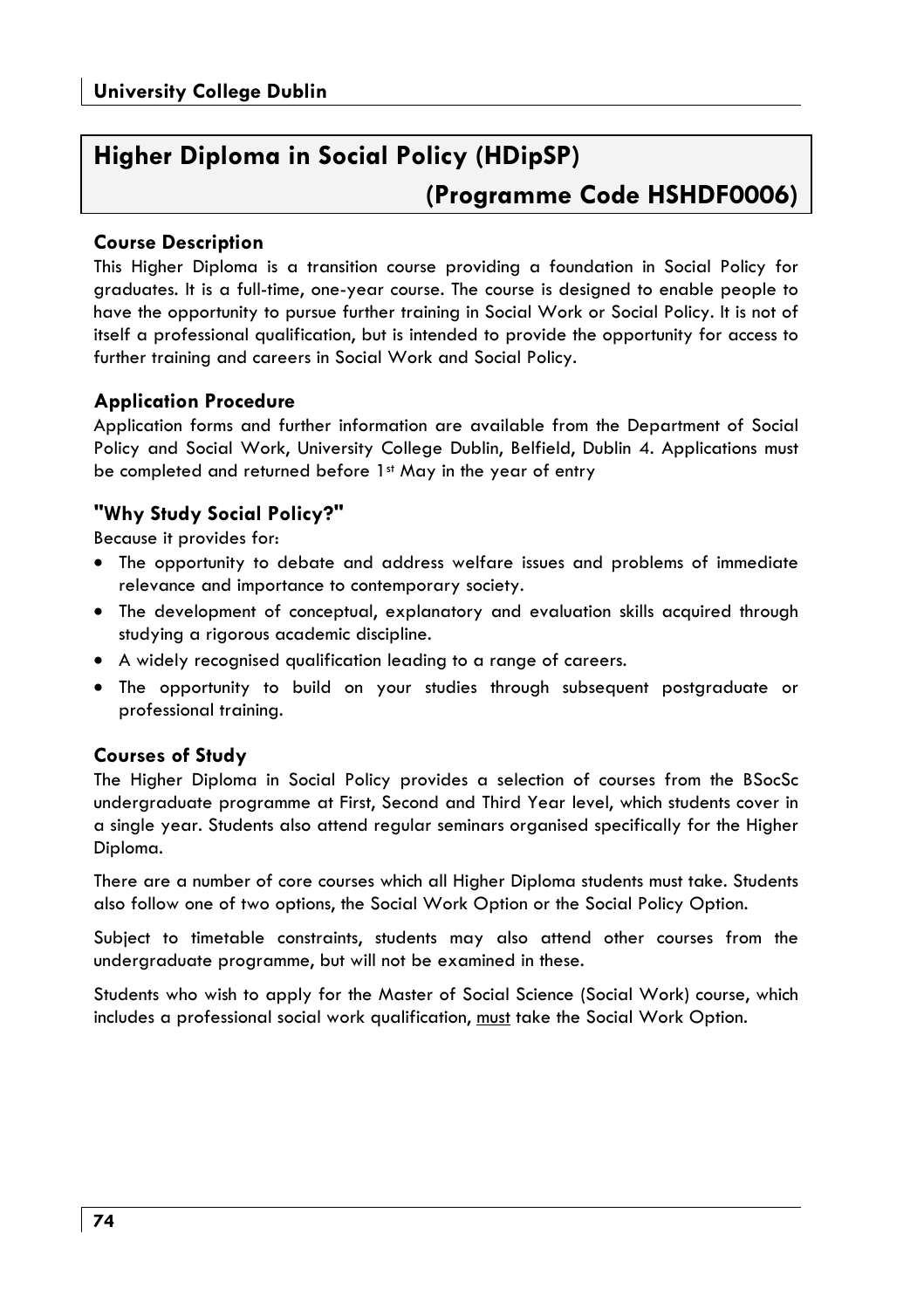#### *Core Courses*

Irish Social Policy Social Need and Social Services Women and Social Policy Family Policy Comparative Social Policy Social Policy Seminar Economics Politics (optional)

#### *Option 1 – Social Work Option*

Social Work Theory Social Work in Practice Social Work Seminar

#### *Option 2 – Social Policy Option*

Evaluation Research Social Policy Analysis Ideology and Social Policy European Family Policy Community Development Work, Men and Family

The selection of core courses and optional courses may be subject to variation. All written work must be submitted in order to fulfil the requirements of the course.

#### *Additional Optional Courses*

Subject to timetable constraints, Higher Diploma students may also take other options from the undergraduate programme such as Ethnicity, Racism and Social Policy, Social Gerontology, Psychology, Politics. The availability of additional options may vary from year to year. There will be no assessment for these courses.

#### **Examinations**

The examination for the Higher Diploma in Social Policy takes place in the Summer and may be awarded at First Class Honours, Second Class Honours or Pass level.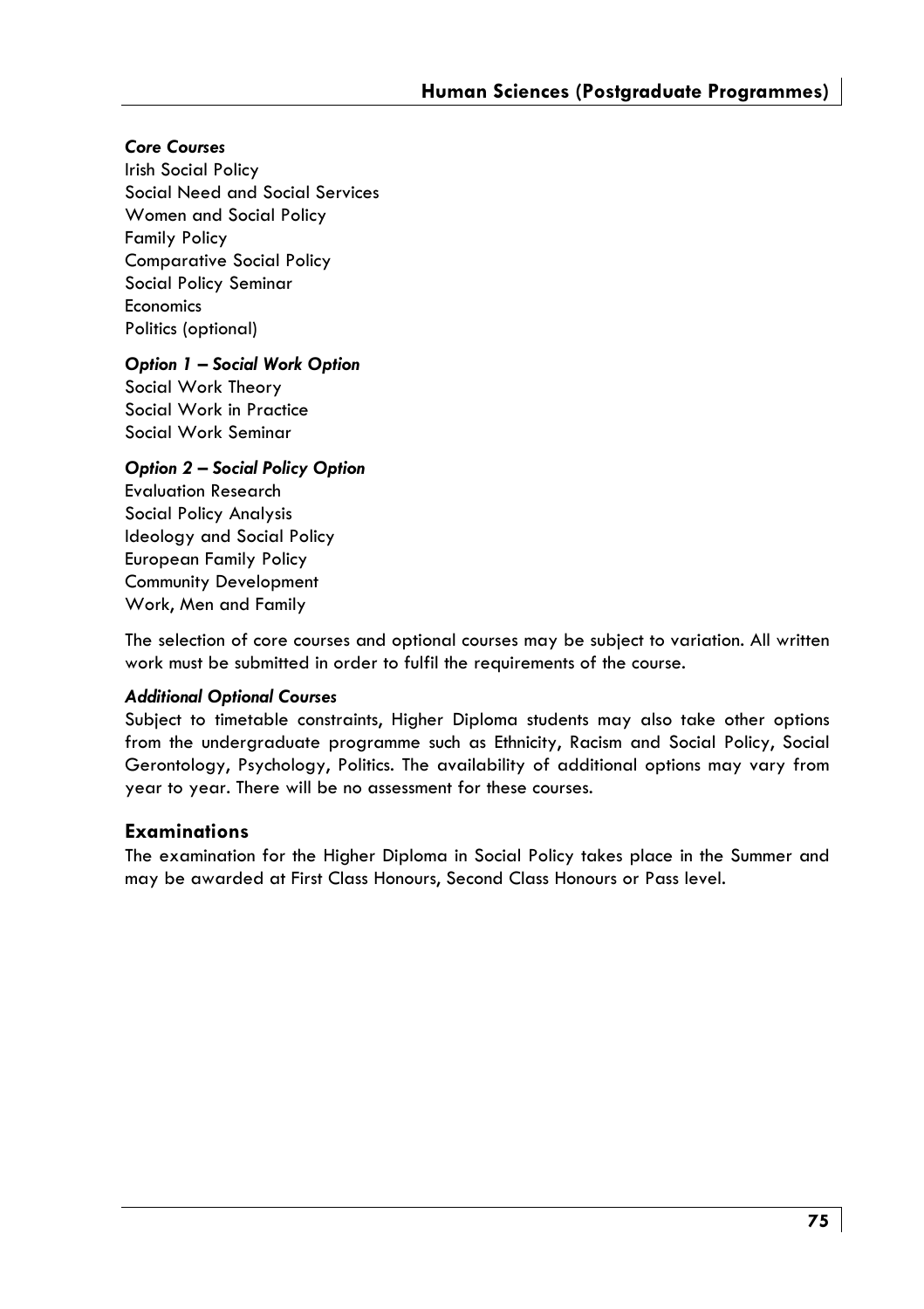# **Higher Diploma in Sociology and Social Research (HDipSSR)**

# **(Programme Code: HSHDF0005)**

### **Course Description**

This Diploma is a transition course providing a foundation in Sociology and Social Research for graduates with suitable qualifications and experience. It is a full-time, oneyear course.

The programme will be based on the Bachelor of Social Science Honours Degree programme in Sociology and Social Research and candidates, therefore, should be deemed capable of working at this level.

## **Application Procedure**

Application forms, obtainable from the Department of Sociology, University College Dublin, Belfield, Dublin 4, must be completed and returned before 1st June of the year of entry. Applicants may be required to attend for interview. The course will be held only if a sufficient number of suitably qualified candidates apply.

## **Courses of Study**

Students will take two subjects: (i) Sociology (ii) Social Research

#### *(i) Sociology*

- (a) Emergence of Sociological Perspectives
- (b) Sociological Theory; three courses
- (c) Social Stratification
- (d) Four optional courses chosen from the undergraduate Sociology programme

#### *(ii) Social Research*

- (a) Methodology
- (b) Methods of Social Research: Research Training Project
- (c) Statistics
- (d) Data Analysis

The programme which a student will be required to take will depend on the student's subjects in his/her previous studies and each student's special interest.

The provision of a course in any particular year is subject to the availability of staff and, in the case of an option, its selection by a sufficient number of students. Courses additional to those listed may be provided in a particular year.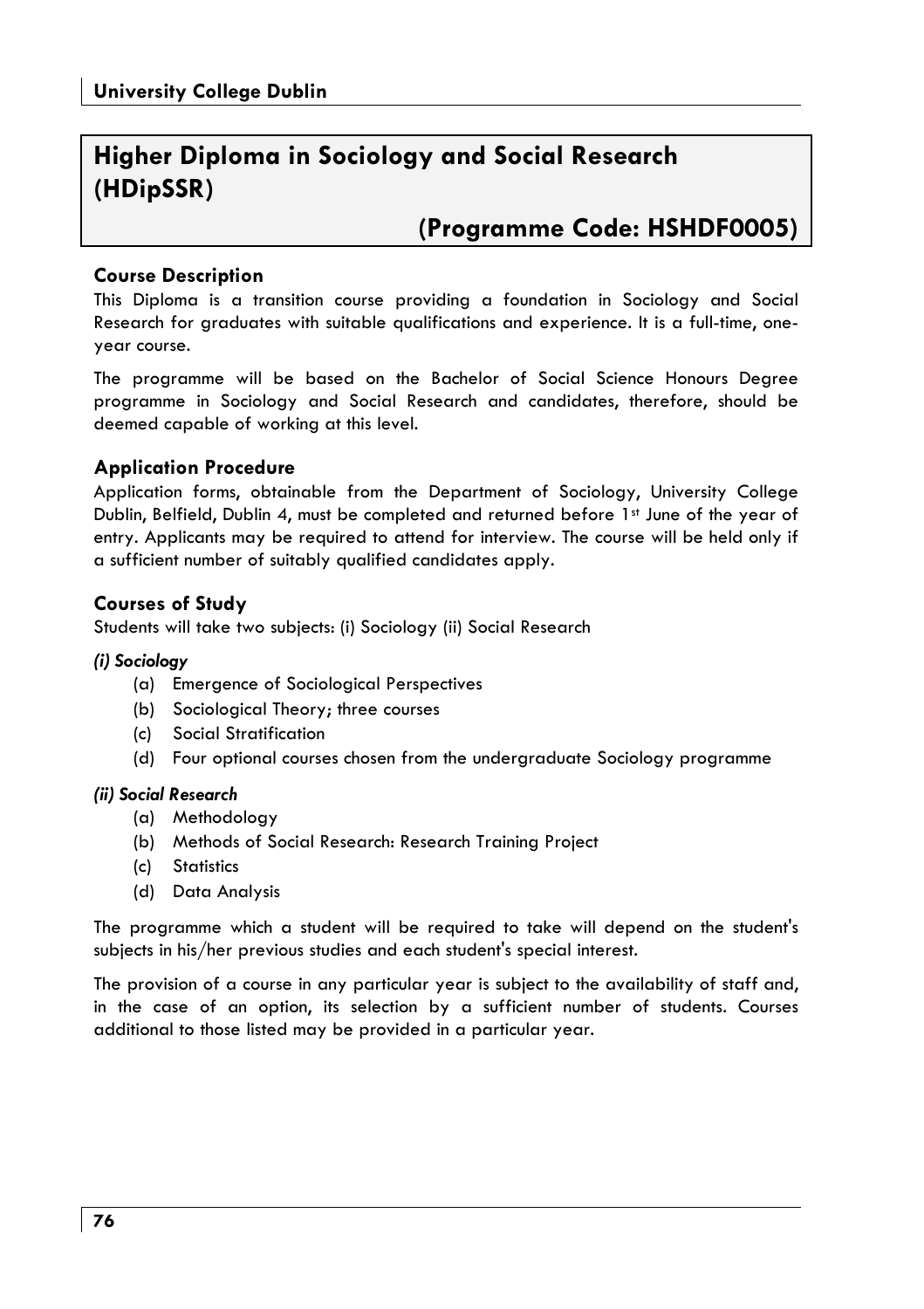# **Certificate in Teaching English as a Foreign Language (TEFL)**

# **(Programme Code: HSCTP0001)**

## **Course Description**

The Certificate in TEFL (UCD) is a one-year part–time initial training course for those who have little or no previous experience of teaching English as a foreign language to adults.

The course leads to a Certificate of the College. It is aimed at graduates and prospective teachers with no previous experience in this area who are seeking their first position in TEFL in Ireland or overseas. The main emphasis is on the development of practical skills. The course can be taken in conjunction with the Higher Diploma in Education.

Prospective applicants for Higher Diploma in Education/Certificate in TEFL should seek further information from Education Department, University College Dublin on how these two courses can be combined and on possible exemptions.

Applications are particularly welcome this year from those interested in teaching young learners (4–12 years).

#### **Admission Requirements**

Applicants should:

- have English as a first language
- hold a primary Degree (in any discipline).

As the number of places on the course is strictly limited selection will be on the basis of written application and interview. Please note that non–UCD graduates who are called to interview will be asked to provide the following documents:

- 1 a full transcript of their third–level qualification(s), and
- 2 their birth certificate.

# **Course Components**

The course is divided into two main components:

- a study component comprising lectures, workshops and feedback sessions
- a practical component comprising observation of classes and practice teaching of classes.

# **Course Content**

- 1 Language awareness Basic concepts and terminology used in ELT
- 2 The roles of learner and teacher The context for learning and teaching English at adult level
- 3 Lesson planning using appropriate resources and materials for teaching English to adults – The principles of planning for effective teaching of adult learners of English